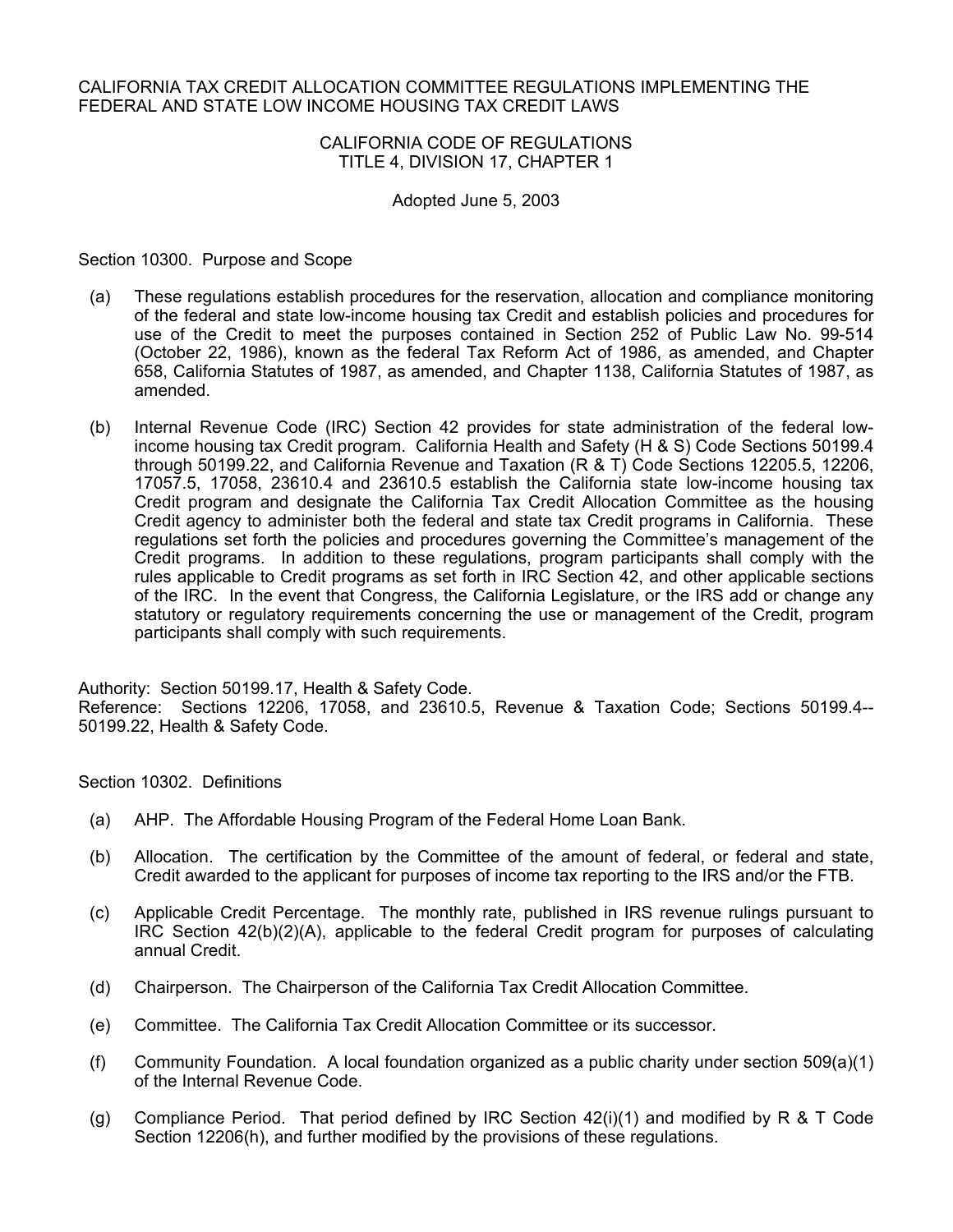- (h) Credit. Low-Income Housing Tax Credit.
- (i) Developer Fee. Amount of identified uses of project funds paid as compensation for developing the proposed project to include, all Credit consultant fees, broker fees other than real estate brokerage fees paid to an unrelated party and loan brokerage fees paid to an unrelated party, processing agent fees, developer overhead and profit, compensation for any construction management oversight provided by the developer, the cost of any personal guarantees, syndicator consulting fees, and reserves in excess of those customarily required by multi-family housing lenders.
- (j) Executive Director. The executive director of the California Tax Credit Allocation Committee.
- (k) Federal Housing Credit ceiling. The amount specified in Title 26, IRC Section 42(h)(3)(C).
- (l) Federally Subsidized. As defined by IRC Section 42(i)(2).
- (m) Federal Credit. The tax Credit for low-income rental housing provided under IRC Section 42 and implemented in California by the Committee.
- (n) Financial Feasibility. As required by Title 26, IRC Section 42(m)(2)(A), and further defined by these regulations in Section 10327.
- (o) FTB. State of California Franchise Tax Board.
- (p) Hard construction costs. The amount of the construction contract, excluding contractor profit, general requirements and contractor overhead.
- (q) Housing And Community Development Funds. As used in these regulations, commitment of funds shall mean, in the case of federal HOME and/or CDBG funds administered by the state Department of Housing and Community Development, funds for which the Department has made a funding reservation
- (r) IRS. United States Internal Revenue Service.
- (s) Local Development Impact Fees. The amount of impact fees, mitigation fees, or capital facilities fees imposed by municipalities, county agencies, or other jurisdictions such as public utility districts, school districts, water agencies, resource conservation districts, etc.
- (t) Local Reviewing Agency. An agency, so designated by the local government having jurisdiction, that will perform evaluations of proposed projects in its locale according to criteria set forth by the Committee.
- (u) Low-Income Unit. As defined by IRC Section 42(i)(3).
- (v) Market-Rate Unit. A unit other than a low-income unit as defined by these regulations.
- (w) MHP. Multifamily Housing Program of California's Department of Housing and Community Development.
- (x) Neighborhood Revitalization Area. An area, other than one in the Rural set-aside, that is part of a neighborhood revitalization strategy area designated by the U.S. Department of Housing and Urban Development, an Empowerment Zone, Enterprise Community, Renewal Community, or an area that has been designated by a local agency to be the focus of revitalization or similar efforts.
- (y) Net tax credit factor. The quotient of the estimated or actual equity amount raised or to be raised from a credit syndication or other instrument, not including syndication related expenses, divided by the total amount of federal and state credit reserved or allocated to a project. The calculation must include the full ten-year amount of federal credit and the total amount of state credit.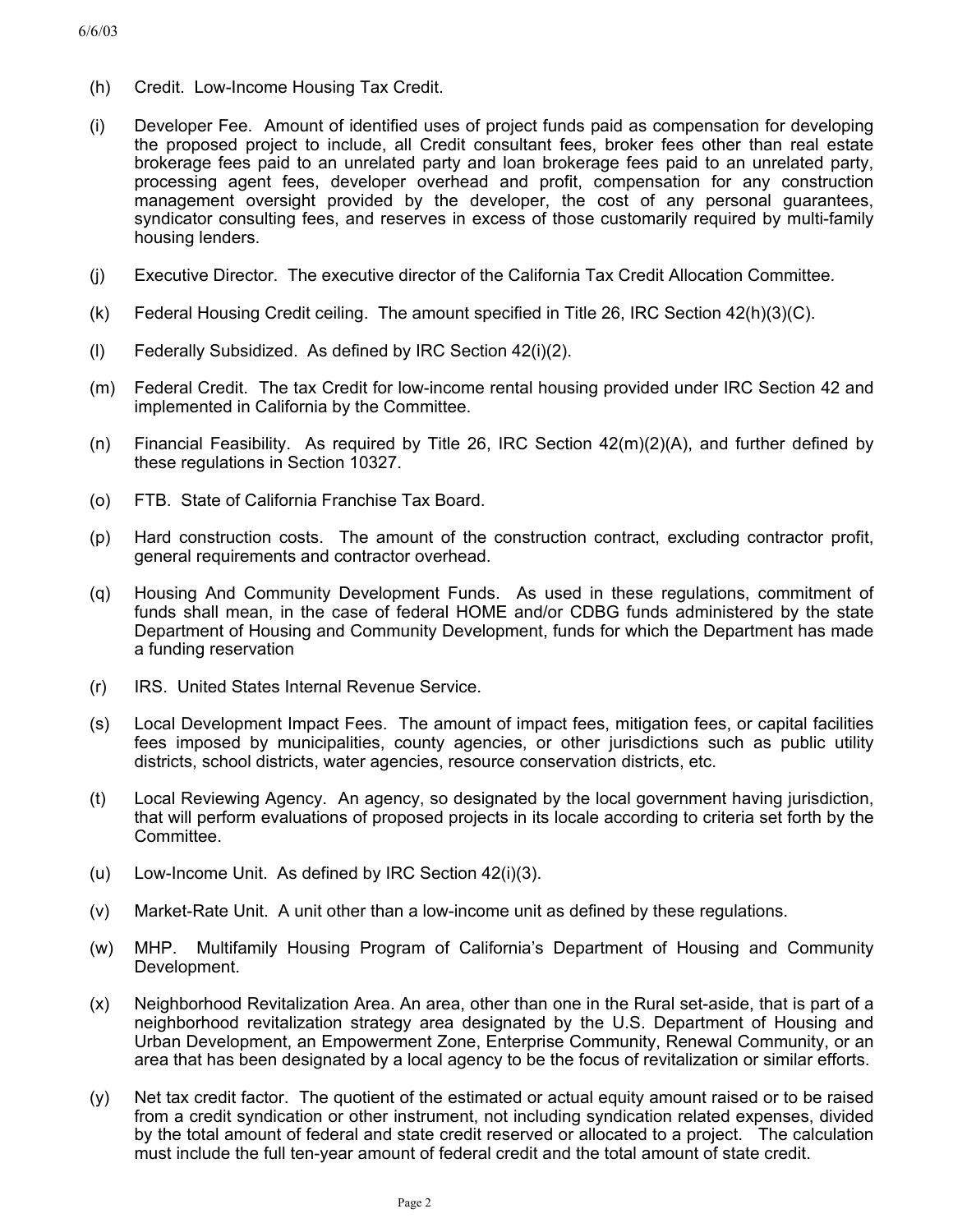- (z) QAP. The "Low Income Housing Tax Credit Programs Qualified Allocation Plan," adopted by the Committee on December 11, 1997 in accordance with the standards and procedures of IRC Section 42(m).
- (aa) Qualified Nonprofit Organization. An organization which has been designated as a tax-exempt organization under IRC Section  $501(c)(3)$  or  $501(c)(4)$ , and whose exempt purposes include the development of low-income housing as described in IRC Section 42, and, if a state Credit is requested, also qualifies under H & S Code Section 50091.
- (bb) RHS. United States Rural Housing Service, formerly Rural Housing and Community Development Service or RHCDS, formerly Farmers Home Administration or FmHA
- (cc) Related Party. Means
	- (1) the brothers, sisters, spouse, ancestors, and direct descendants of a person;
	- (2) a person and corporation where that person owns more than 50% in value of the outstanding stock of that corporation;
	- (3) two or more corporations that are connected through stock ownership with a common parent with stock possessing
		- (A) at least 50% of the total combined voting power of all classes that can vote, or
		- (B) at least 50% of the total value of shares of all classes of stock of each of the corporations or
		- (C) at least 50% of the total value of shares of all classes of stock of at least one of the other corporations, excluding, in computing that voting power or value, stock owned directly by that other corporation;
	- (4) a grantor and fiduciary of any trust;
	- (5) a fiduciary of one trust and a fiduciary of another trust, if the same person is a grantor of both trusts;
	- (6) a fiduciary of a trust and a beneficiary of that trust;
	- (7) a fiduciary of a trust and a corporation where more than 50% in value of the outstanding stock is owned by or for the trust or by or for a person who is a grantor of the trust;
	- (8) a person or organization and an organization that is tax-exempt under Subsection 501(a) of the IRC and that is affiliated with or controlled by that person or the person's family members or by that organization;
	- (9) a corporation and a partnership or joint venture if the same persons own more than:
		- (A) 50% in value of the outstanding stock of the corporation; and
		- (B) 50% of the capital interest, or the profits' interest, in the partnership or joint venture;
	- (10) one S corporation and another S corporation if the same persons own more than 50% in value of the outstanding stock of each corporation;
	- (11) an S corporation and a C corporation, if the same persons own more than 50% in value of the outstanding stock of each corporation;
	- (12) a partnership and a person or organization owning more than 50% of the capital interest, or the profits' interest, in that partnership; or
	- (13) two partnerships where the same person or organization owns more than 50% of the capital interests or profits' interests.

For purposes of the previous, the constructive ownership provisions of IRC Subsection 267 apply.

- (dd) Rent-Restricted Units. Units meeting the requirements of IRC Section  $42(q)(2)$ .
- (ee) Reservation. As provided for in H & S Code Section 50199.10(e)(2), the initial award of Credit to an eligible project. Reservations may be preliminary or final. Reservations may be conditional.
- (ff) Rural. An area defined in H & S Code Section 50199.21.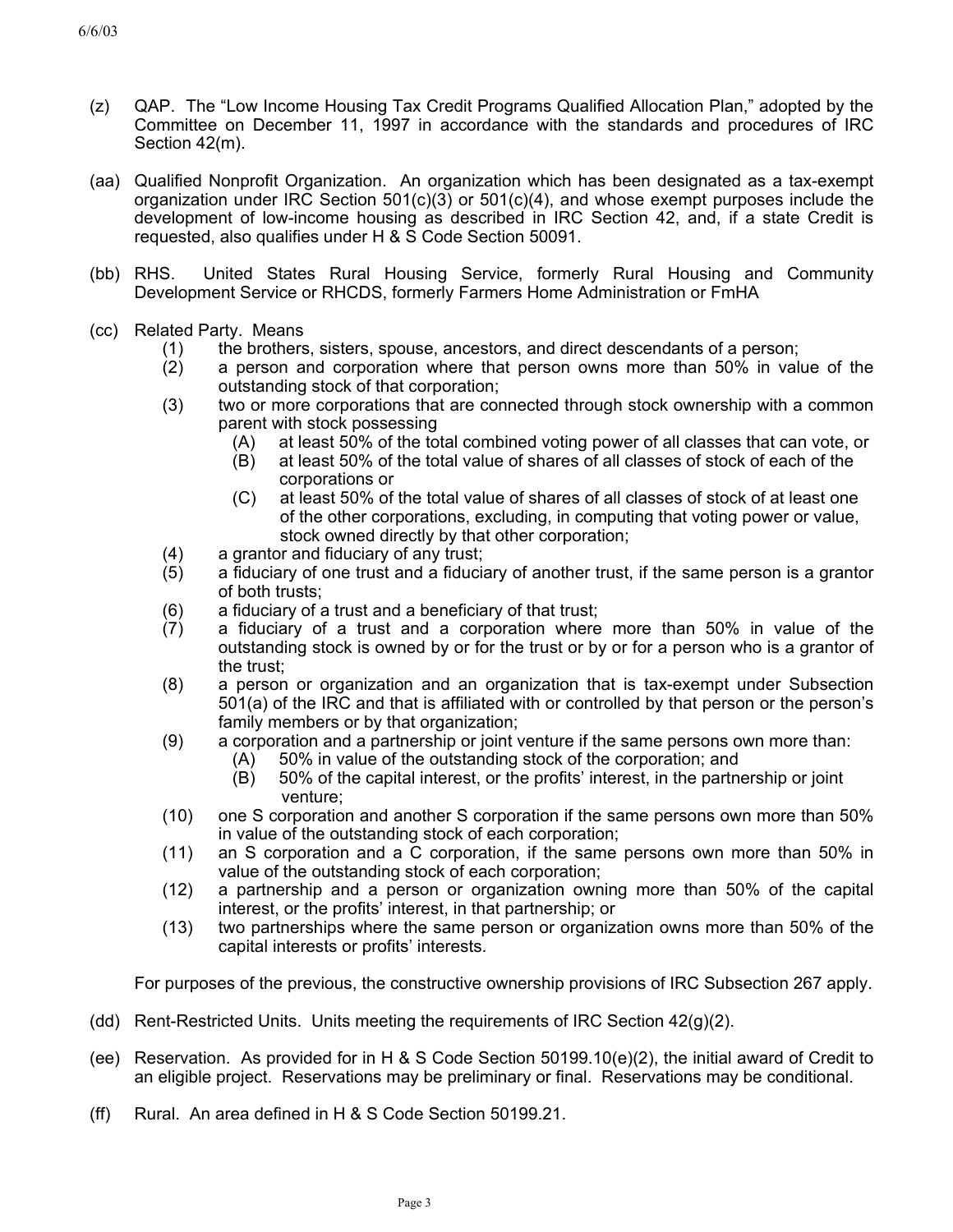- (gg) State Housing Credit Ceiling. The aggregate state housing Credit dollar amount available for annual allocation by the Committee under R & T Code, Sections 12206(g), 17058(g), and 23610.5(g).
- (hh) State Credit. The tax Credit for low-income rental housing provided by R & T Code, Sections 12206, 17058, and 23610.5.
- (ii) Tax-Exempt Bond Project. A project that meets the definition provided in IRC Section 42(h)(4).
- (jj) Tax forms. Income tax forms for claiming Credit: for federal Credit, IRS Form 8609; and, for state Credit, FTB Form 3521A.
- (kk) Threshold Basis Limit. The aggregate limit for all proposed project units on amounts of unadjusted eligible basis allowed by the Committee for purposes of calculating Credit, published by the Committee in its Application Supplement by unit size and project location, based upon mortgage limits published by the U. S. Department of Housing and Urban Development for the 221(d)(3) Nonprofit program. However, local development impact fees as defined in section 10302(s) of these regulations shall be excluded from this calculation,to the extent that they are documented in the application submission by the entities charging such fees.

Authority: Section 50199.17, Health & Safety Code.

Reference: Sections 12206, 17058, and 23610.5, Revenue & Taxation Code; Sections 50199.4-- 50199.22, Health & Safety Code.

Section 10305. General Provisions

- (a) Meetings. The Committee shall meet on the call of the Chairperson.
- (b) Report. At each meeting of the Committee at which Credit reservations from the housing Credit ceiling are made, the Executive Director shall make a report to the Committee on the status of the federal and state Credit reserved and allocated.
- (c) Forms. The Executive Director shall develop such forms as are necessary to administer the programs and is authorized to request such additional information from applicants as is appropriate to further the purposes of the programs. Failure to provide such additional information may cause an application to be disqualified or render a reservation null and void.
- (d) Limitations. No applicant shall be eligible to receive a Credit if, together with the amount of federal or state Credit being requested, the applicant would have, in the capacity of individual owner, corporate shareholder, general partner, sponsor, developer or housing consultant, received a reservation or allocation greater than fifteen percent (15%) of the total federal and state Credit ceiling for any calendar year, except that for 2003, a Reservation of state credit resulting from the exchange of federal credit for state credit pursuant to Section 10325(d)(12) of these regulations shall not be counted against the 15% cap.
- (e) Notification. The Committee shall notify the Chief Executive Officer (e g., city manager, county administrative officer) of the local jurisdiction within which the proposed project is located and provide such individual an opportunity to comment on the proposed project (IRC Section 42(m)(1)(ii)).
- (f) Conflicting provisions. These regulations shall take precedence with respect to any and all conflicts with provisions of the QAP or other guidance provided by the Committee. This subsection shall not be construed to limit the effect of the QAP and other guidance in cases where said documents seek to fulfill, without conflict, the requirements of federal and state statutes pertaining to the Credit programs.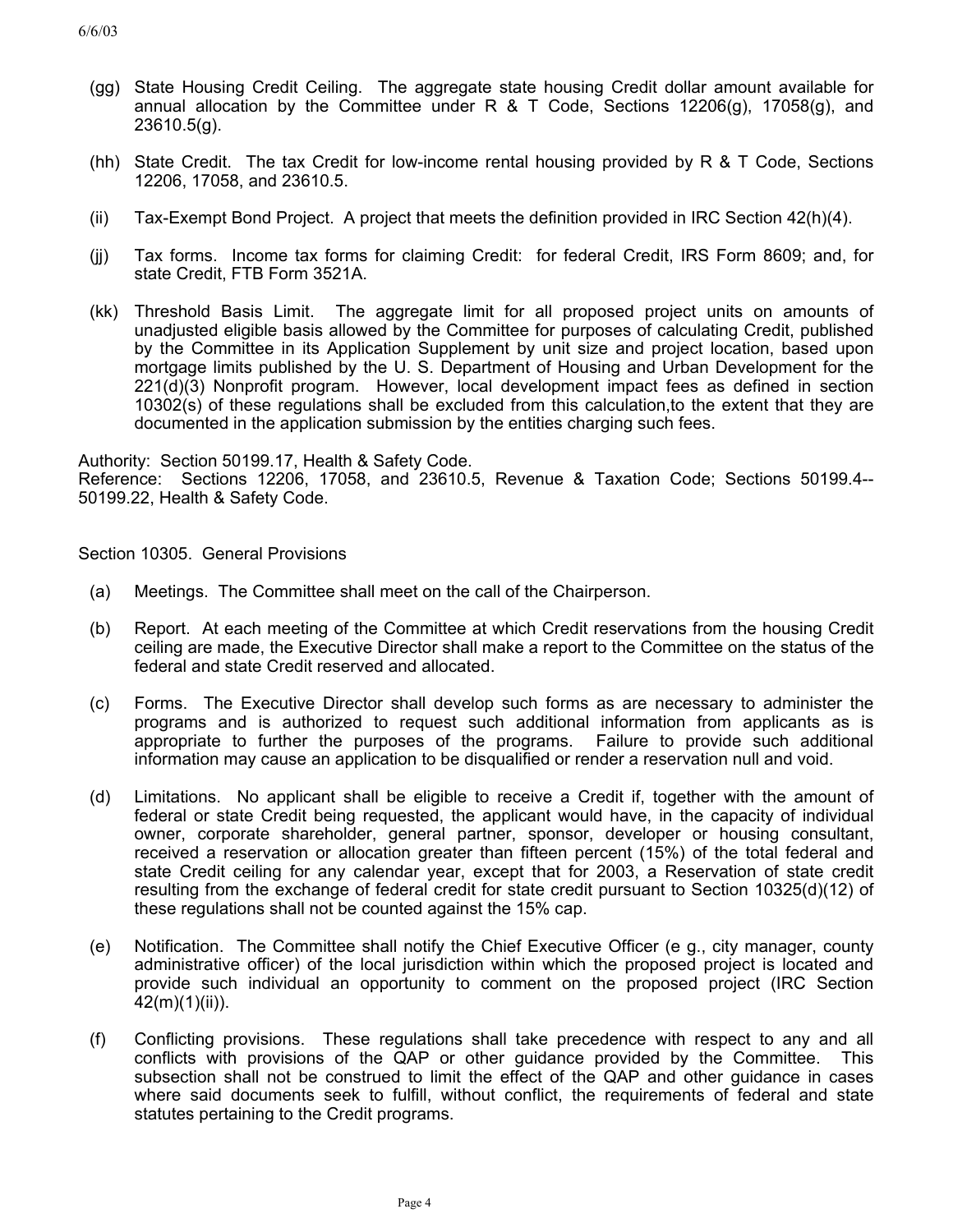Authority: Section 50199.17, Health & Safety Code. Reference: Sections 12206, 17058, and 23610.5, Revenue & Taxation Code; Sections 50199.4-- 50199.22, Health & Safety Code.

Section 10310. Reservations of Tax Credit

- (a) Reservation cycles. The Committee shall reserve Credit on a regular basis in accordance with H. & S Code Section 50199.14(a), pursuant to these regulations and the QAP, incorporated by reference in full.
- (b) Credit amounts available. The approximate amount of Credit available in each reservation cycle shall be established by the Committee at a public meeting designated for that purpose, in accordance with the following provisions:
	- (1) Amount of federal Credit. The amount of federal Credit available for reservation in a reservation cycle shall be equal to the sum of:
		- (A) the per capita amount authorized by law for the year, plus the unused, or deficit, federal Credit ceiling balance from the preceding calendar year, multiplied by a percentage amount established by the Committee for said cycle;
		- $(B)$  the amount allocated, and available, under IRC Section  $42(h)(3)(D)$  as of the date that is thirty days following the application deadline for said cycle;
		- (C) the amount of federal Credit ceiling returned, and available, as of the date that is thirty days following the application deadline for said cycle; and,
		- (D) additional amounts of federal Credit ceiling, from the current or subsequent year, necessary to fully fund projects pursuant to the allocation procedures set forth in these regulations.
	- (2) Amount of state Credit. The amount of state Credit available for reservation in a reservation cycle shall be equal to:
		- (A) the amount authorized by law for the year, less any amount set-aside for use with certain tax-exempt bond financed projects, plus the unused, or deficit, state Credit ceiling balance from the preceding calendar year, multiplied by a percentage amount established by the Committee for said cycle;
		- (B) the amount of state Credit ceiling returned, and available, by the date that is thirty days following the application deadline for said cycle; plus,
		- (C) additional amounts of state Credit ceiling, from the current or subsequent year, necessary to fully fund projects pursuant to the allocation procedures set forth in these regulations.
	- (3) Waiting list Credit. Credit returned and Credit allocated under IRC Section 42(h)(3)(D) during any calendar year, and not made available in a reservation cycle, shall be made available to applications on Committee waiting lists, pursuant to subsection 10325(h).

Authority: Section 50199.17, Health & Safety Code.

Reference: Sections 12206, 17058, and 23610.5, Revenue & Taxation Code; Sections 50199.4-- 50199.22, Health & Safety Code.

Section 10315. Set-asides and Apportionments

(a) Nonprofit set-aside. Ten percent (10%) of the federal Credit ceiling for any calendar year shall be set-aside for projects involving, over the entire restricted use period, qualified non-profit organizations as the only general partners and developers, as defined by these regulations, and in accordance with IRC Section (42)(h)(5).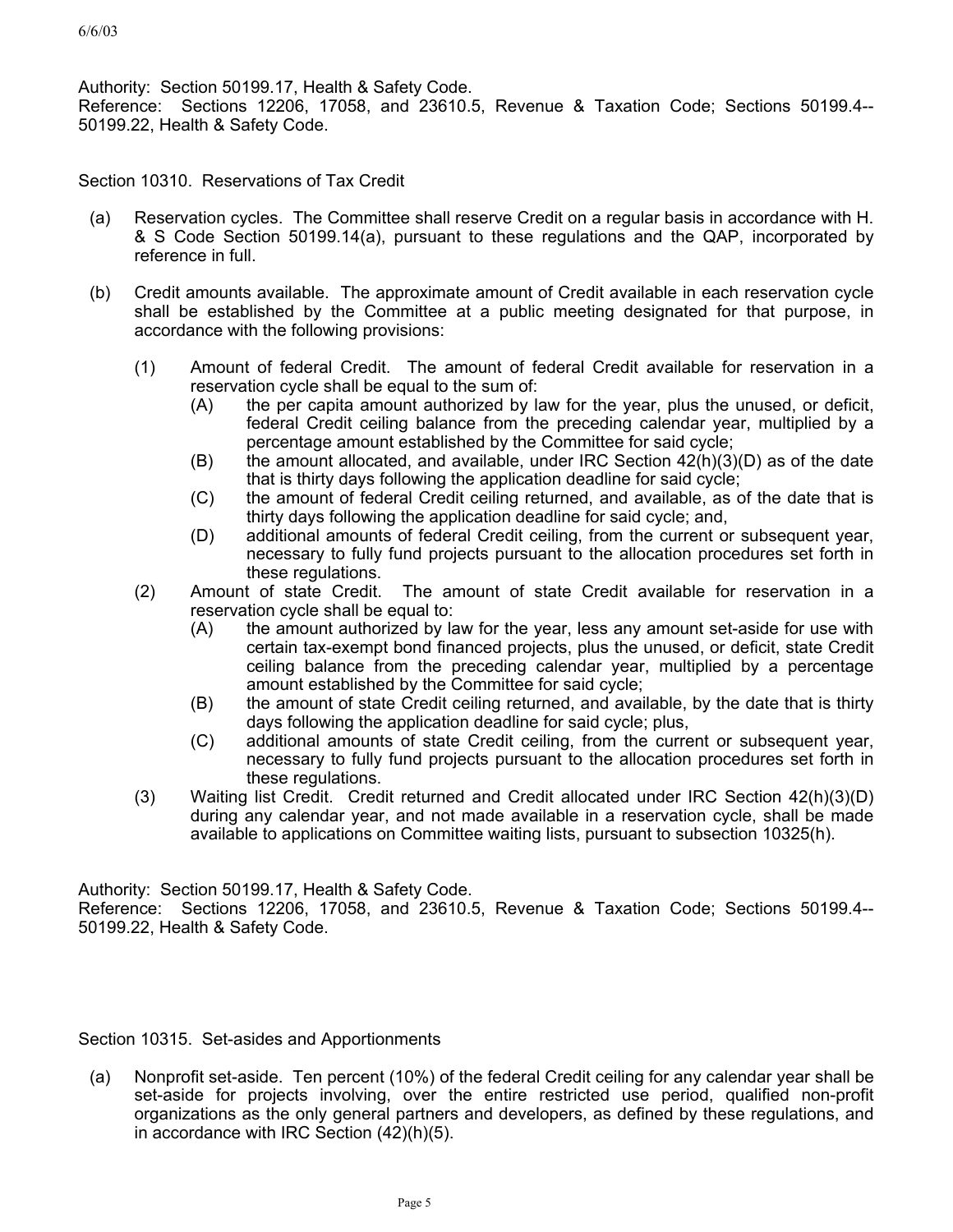- (1) Homeless assistance apportionment. In each reservation cycle, fifty percent (50%) of the Nonprofit set-aside shall be made available to projects assisted, under U.S. Code Title 42 Chapter 119 Subchapter IV Part E -- Miscellaneous Provisions, Assistance for Single Room Occupancy Dwellings and U.S. Code Title 42 Chapter 119 Subchapter IV Part F-- Shelter Plus Care Program and U.S. Code Title 42 Chapter 131--Housing Opportunities for Persons With AIDS -- and the Stewart B. McKinney Homeless Assistance Act . If rental assistance is the type of assistance provided by the above named programs, the rental assistance must be sponsor-based or project-based and the remaining term of the project-based assistance contract shall be no less than five (5) years and shall apply to no less than thirty percent (30%) of the units in the proposed project. Any amount of Credit apportioned by this subsection and not reserved during a reservation cycle shall be available for applications qualified under the Nonprofit set-side.
- (b) Rural set-aside. Twenty percent (20%) of the federal Credit ceiling for any calendar year shall be set-aside for projects in rural areas as defined in H & S Code Section 50199.21. All Projects located in rural areas must compete in the rural set-aside will not be eligible to compete in other set-asides or in the geographic areas, except that At-Risk projects may choose to compete in the At-Risk set-aside.
	- (1) RHS program apportionment. In each reservation cycle, fourteen percent (14%) of the rural set-aside shall be available first to projects financed by the RHS Section 514 or 515 Programs irrespective of location and to the extent that these projects will be providing permanent housing, and, if any amount remains, second to projects financed under the 538 Program. RHS applications with funds already committed by the RHS shall be reserved prior to those that have not yet received an RHS commitment of funding, irrespective of the relative scores of such projects. Any amount reserved under this subsection for which RHS funding does not become available in the calendar year in which the reservation is made, or any amount of Credit apportioned by this subsection and not reserved during a reservation cycle shall be available for applications qualified under the Rural set-aside.
- (c) Small development set-aside. Two percent (2%) of the federal Credit ceiling for any calendar year shall be set aside for projects of twenty (20) or fewer units.
- (d) "At risk" set-aside. Five percent (5%) of the federal Credit ceiling for any calendar year shall be set aside for projects that qualify as "at risk" pursuant to these regulations.
- (e) Special needs/SRO set-aside. In addition to the homeless assistance apportionment in subsection (a)(1) above, two percent (2%) of the federal Credit ceiling for any calendar year shall be set-aside for projects that qualify as Special Needs or Single Room Occupancy projects pursuant to these regulations. Any project that applies and is eligible under the homeless assistance apportionment but is not funded, will be eligible to be considered under this special needs/SRO set-aside.
- (f) An amount equal to three percent (3%) of the federal Credit ceiling for any calendar year shall be held back to be applied in the case of any overages that occur in the second funding round setasides, and/or in the geographic areas because of funding projects in excess of the amounts available to those areas, or the funding of large projects, such as HOPE VI projects
- (g) Housing types. To be considered eligible for Credit all proposals must select and compete in only one of the housing types listed below and must meet the "additional threshold requirements" of Section 10325(g). With the exception of "at risk" projects, for which a 5% set-aside is established pursuant to subsection (d) above, the Committee will attempt to achieve funding of Federal and State Credit awards in each year in the approximate following percentages to the housing types below: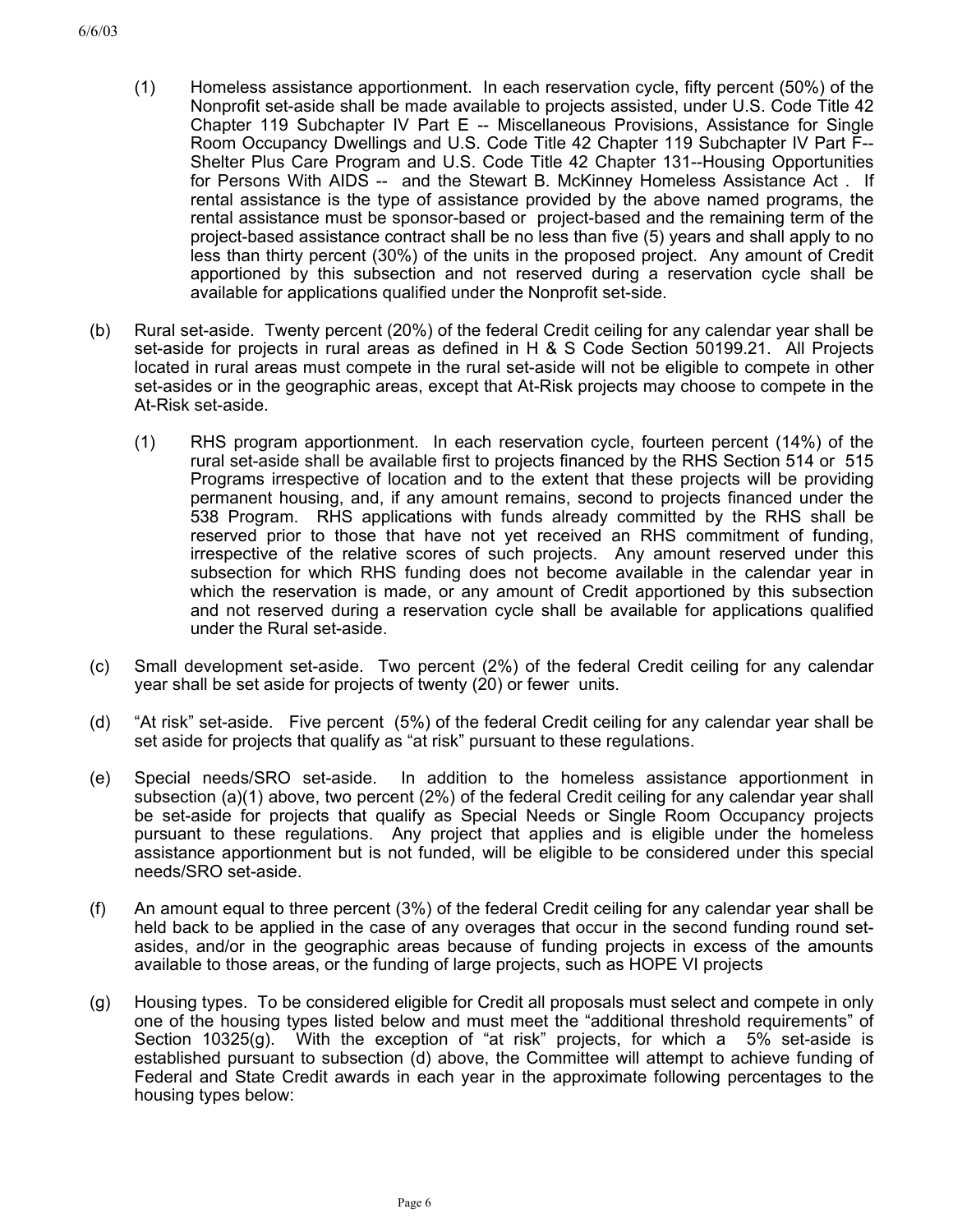| <b>Housing Type</b>   | Goal |
|-----------------------|------|
| Large Family          | 65%  |
| Single Room Occupancy | 10%  |
| "At Risk"             | 5%   |
| <b>Special Needs</b>  | 5%   |
| Seniors               | 15%  |

(h) Geographic apportionments. Annual apportionments of the federal Credit ceiling shall be made in approximately the amounts shown below to geographic areas of the state.

| Geographic Area           | Apportionment |
|---------------------------|---------------|
| Los Angeles County        | 39.7%         |
| <b>All Other Counties</b> | 13.2%         |
| San Diego County          | 10.3%         |
| Orange County             | $8.0\%$       |
| Alameda County            | 5.3%          |
| San Francisco County      | 4.6%          |
| Santa Clara County        | 4.4%          |
| Sacramento County         | 4.2%          |
| San Bernardino County     | 3.9%          |
| Contra Costa County       | 2.2%          |
| San Mateo County          | 2.0%          |
| <b>Riverside County</b>   | 2.0%          |

(i) Credit available for geographic apportionments. Geographic apportionments, as described in this Section, shall be made available during each reservation cycle in approximately the percentage amounts of the total federal and state Credit amount made available pursuant to Subsection 10310(b) after the set-aside reservations have been made. The total amount available for reservation in the geographic apportionments shall be calculated after deducting the set-aside reservations and amounts that were forward committed in the previous year, unless otherwise permitted by these regulations.

Authority: Section 50199.17, Health & Safety Code. Reference: Sections 12206, 17058, and 23610.5, Revenue & Taxation Code; Sections 50199.4-- 50199.22, Health & Safety Code.

Section 10317. State Tax Credit Eligibility Requirements

- (a) General. In accordance with R & T Code Sections 12205.5, 12206, 17057.5, 17058, 23610.4 and 23610.5, there shall be allowed as a Credit against the "tax" (as defined by R & T Code Section 12201) a state Credit in an amount equal to the amount determined in R & T Code Section 12206(c), computed in accordance with IRC Section 42, except as otherwise provided in applicable sections of the R & T Code.
- (b) Allocation of federal Credit required. State Credit recipients shall have first been awarded federal Credit, or shall qualify for Credit under Section 42(h)(4)(b), as required under H & S Code Section 50199.14(e) and R & T Code Section 12206(b)(1)(A).
- (c) Limit on Credit amount. The combined amount of federal Credit and state Credit allocated to a building shall be limited to the lesser of the amount of state Credit pursuant to R & T Code Section 12206(c) plus the amount of federal Credit allocated under Section 42 computed on one hundred percent (100%) of the qualified basis of the building, or the amount sufficient for financial feasibility.
- (d) Allocation Priorities. The Committee shall give equal priority when allocating state Credit to applications proposing projects with one or more of the following characteristics: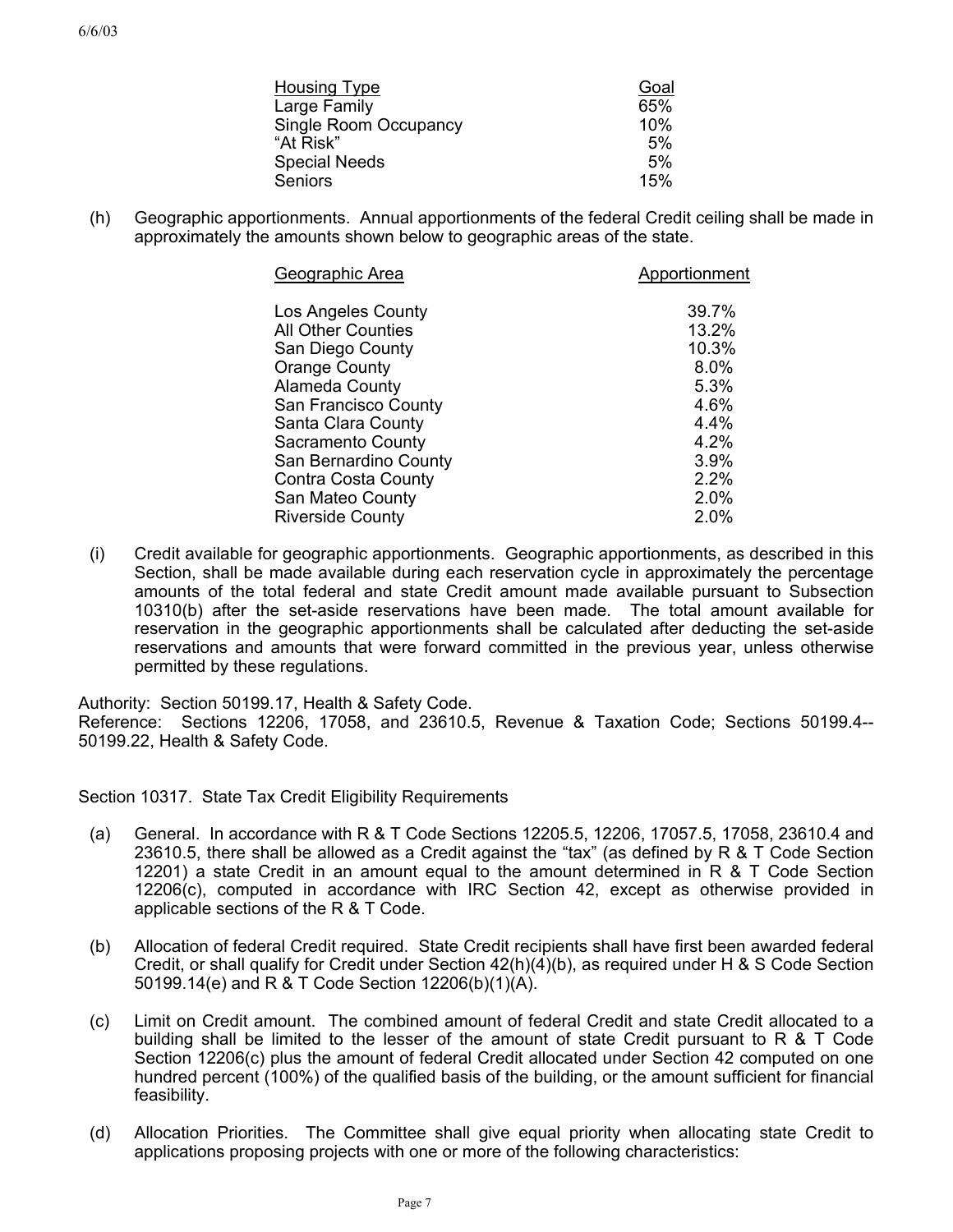- (1) not eligible for the 130% basis adjustment, pursuant to IRC Section  $42(d)(5)(C)$ ;
- (2) HUD HOME program funds are a source of funds and eligible basis is limited to the amount of unadjusted basis; or,
- (3) HUD HOME program funds are a source of funds and state Credit is needed to satisfy HOME program fund match requirements. The local jurisdiction or Community Housing Development Organization shall provide an explanation why other sources are not available to provide matching funds.
- (e) State Credit exchange. Applications for projects not possessing one of the allocation priorities described in the previous subsection may also include a request for state Credit. During any reservation cycle and/or following any reservation or allocation of state Credit to all applications meeting the above allocation priorities, remaining balances of state Credit may be awarded to applicants having received a reservation of federal Credit during same year, in exchange for the "equivalent" amount of federal Credit. Said exchanges shall be offered at the discretion of the Executive Director, and shall be offered to applications following the order of their selection in the Credit competitions.
- (f) Acquisition Credit. State Credit for acquisition basis is allowed only for projects meeting the definition of a project "at risk of conversion," pursuant to Section 42 and R & T Code Section 17058(c)(4).
- (g) Tax-Exempt Bond Financing. Projects financed under the tax-exempt bond financing provisions of Section 42(h)(4)(b) of the IRC, and Section 10326 of these regulations that are new applications, are comprised of 100% tax credit eligible units, and are not eligible for the 130% basis adjustment shall be eligible for a reservation of state credit. To be eligible for a state credit reservation, such projects must be new tax-exempt bond applications; that is, state tax credit will not be available to projects that have already received a reservation of 4% credit. For 2003, an amount equal to fifteen percent (15%) of the annual state tax credit authority will be available for such new projects, which can apply during the second competitive funding round and will be competitively scored. The competitive scoring system used shall be that delineated in Section 10325(c)(2) through (5) and (8) through (12), except that the only tie breaker shall be the lowest requested eligible basis per bedroom. The highest scoring applications under this scoring system will be recommended for receipt of state tax credit, without regard to any set-asides or geographic areas, provided that they meet the threshold requirements of Section 10326. Such projects should already have received a tax-exempt bond allocation or, at a minimum, have applied for such an allocation prior to submitting under this subsection for state tax credit. To the extent that not all of the set-aside has been reserved by October 1, it may be used in a state credit exchange for projects that have had 9% credit reserved to them during the year. The Committee may allocate an amount in excess of the 15% set-aside of state credit for tax-exempt bond financed projects to the extent that there is still available state credit after funding competitive projects in the second funding round.

Authority: Section 50199.17, Health & Safety Code. Reference: Sections 12206, 17058, and 23610.5, Revenue & Taxation Code; Sections 50199.4-- 50199.22, Health & Safety Code.

Section 10320. Actions by the Committee

(a) Meetings. Except for Reservations made pursuant to Section 10325(h) of these Regulations, Reservations of Credit shall occur only at scheduled meetings of the Committee, which shall announce application filing deadlines and the approximate dates of reservation meetings as early in the year as possible.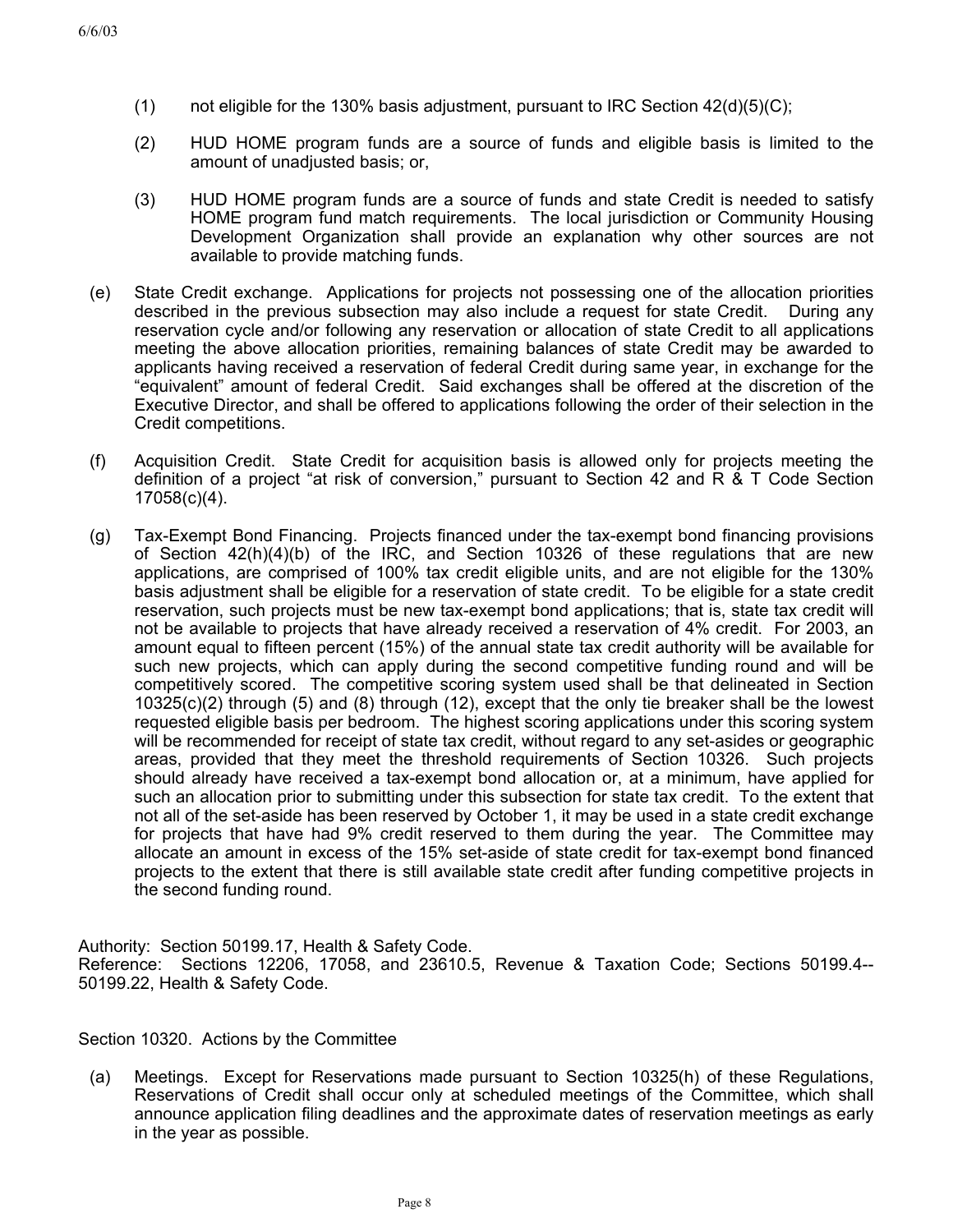- (b) Credit and ownership transfers. No allocation of the federal or state housing Credit ceilings, or ownership of a Credit project, may be transferred by a housing Credit applicant unless written approval of the Executive Director is obtained prior to the proposed transfer. Said approvals shall not be unreasonably withheld.
	- (1) Any transfer of project ownership or allocation of Credit shall be evidenced by written agreement between the parties to the transfer, including agreements entered into by the transferee and the Committee.
	- (2) The entity acquiring ownership or Credit shall be subject to a "qualifications review" by the Committee to determine if sufficient project development and management experience is present for owning and operating a Credit project. Information regarding the names of the purchaser(s) or transferee(s), and detailed information describing the experience and financial capacity of said persons, shall be provided to the Committee upon request.
- (c) False information. Upon being informed, or finding, that information supplied by a Credit applicant, or any person acting on behalf of a Credit applicant, pursuant to these regulations, is false or no longer true, the Committee may take appropriate action as described in H & S Code Section 50199.22(b).

Authority: Section 50199.17, Health & Safety Code.

Reference: Sections 12206, 17058, and 23610.5, Revenue & Taxation Code; Sections 50199.4-- 50199.22, Health & Safety Code.

Section 10322. Application Requirements

- (a) Separate Application. A separate application is required for each project.
- (b) Application forms. Applications shall be submitted on forms provided by the Committee. Applicants shall submit the most current Committee forms and supplementary materials in a manner and number prescribed by the Committee.
- (c) Late application. Applications received after an application filing deadline shall not be accepted.
- (d) Incomplete application. Applications not meeting all basic threshold requirements and application submission requirements shall be considered incomplete, and shall be disqualified from receiving a reservation of Credit during the cycle in which the application was determined incomplete. Incomplete applications shall be retained by the Committee for one year. An applicant shall be notified by the Committee should its application be deemed incomplete and the application will not be scored.
- (e) Complete application. Determination of completeness, compliance with all basic thresholds, and the point total of the application, shall be based entirely on the documents contained in the application as of the final filing deadline. No additional documents in support of the basic thresholds or point selection categories shall be accepted beyond the application filing deadline, except that the Executive Director may request additional clarifying information from third party sources, such as local government entities. Notwithstanding the previous paragraphs of this Section, applicants submitting applications with missing documents not related to basic thresholds or point selection criteria described in Section 10325(c) shall be given five (5) business days, from the date of receipt of Committee notification, to submit said documents to complete the application. The applicant shall be required to confirm that all evidentiary documents deemed to be missing from the application were executed on, or prior to, the application filing deadline. If required documents are not submitted within the time provided, the application shall be considered incomplete.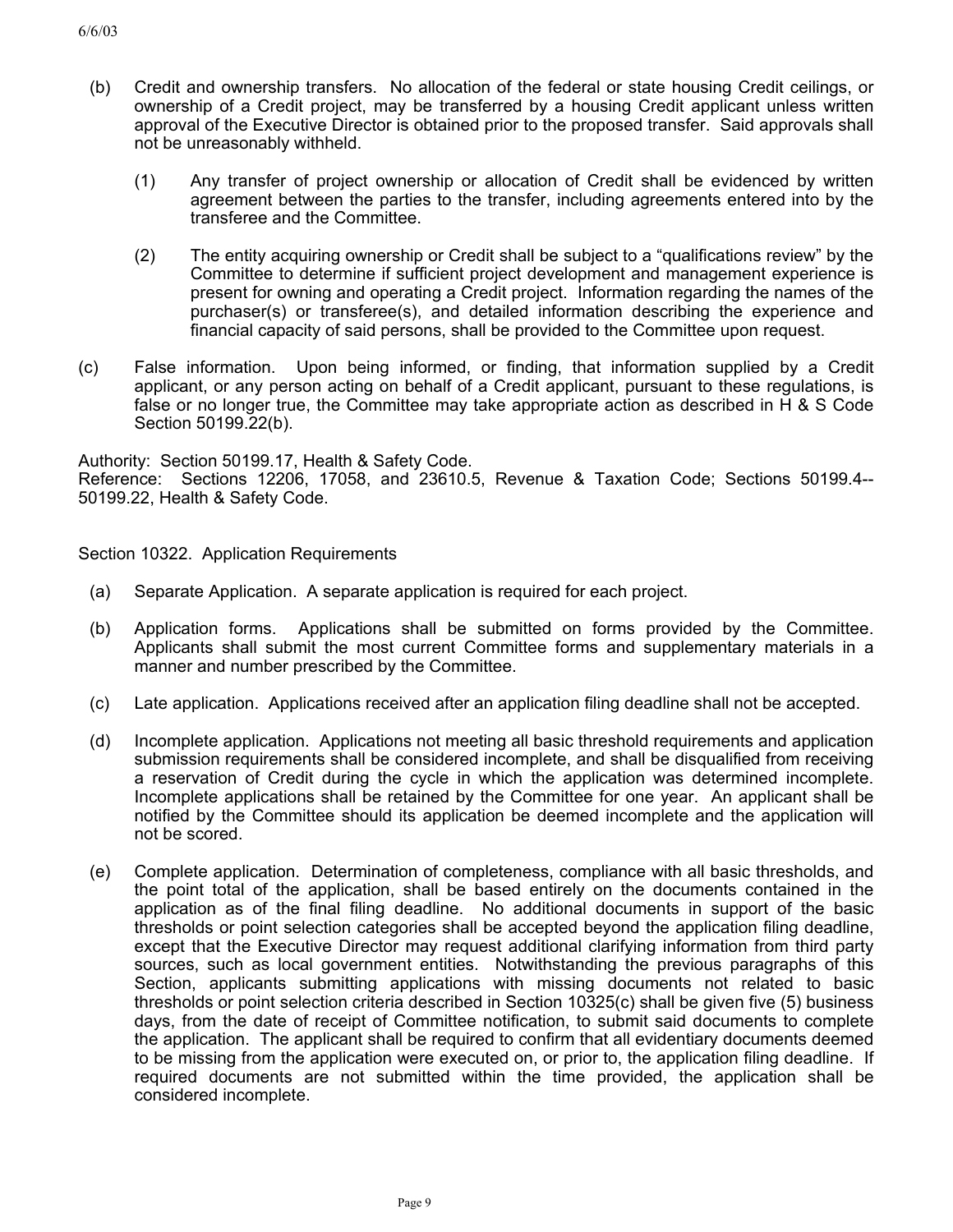- (f) Application changes. An application may not be changed subsequent to the application filing deadline nor may any supplemental information related to the awarding of points or meeting of basic thresholds be submitted.
- (g) Applications not fully evaluated. Applications not expected to receive a reservation of Credit, due to a relatively low point ranking, may or may not be fully evaluated by the Committee.
- (h) Standard application documents. The following documentation relevant to the proposed project is required to be submitted with all applications:
	- (1) Applicant's Statement. A signed, notarized statement signifying the responsibility of the applicant to:
		- (A) provide application related documentation to the Committee upon request;
		- (B) be familiar with and comply with Credit program statutes and regulations;
		- (C) hold the Committee and its employees harmless from program-related matters;
		- (D) acknowledge the potential for program modifications resulting from statutory or regulatory actions;
		- (E) acknowledge that Credit amounts reserved or allocated may be reduced in some cases when the terms and amounts of project sources and uses of funds are modified;
		- (F) agree to comply with laws outlawing discrimination;
		- (G) acknowledge that the Committee has recommended the applicant seek tax advice; (H) acknowledge that the application will be evaluated according to Committee
		- regulations, and that Credit is not an entitlement;
		- (I) acknowledge that continued compliance with program requirements is the responsibility of the applicant;
		- (J) acknowledge that information submitted to the Committee is subject to the Public Records Act;
		- (K) agree to enter with the Committee into a regulatory contract if Credit is allocated; and,
		- (L) acknowledge, under penalty of perjury, that all information provided to the Committee is true and correct, and that applicant has an affirmative duty to notify the Committee of changes causing information in the application or other submittals to become false.
	- (2) The Application form. Completion of all applicable parts of Committee-provided application forms which shall include, but not be limited to:
		- (A) General Application Information
			- (i) Credit amounts requested
			- (ii) minimum set-aside election
			- (iii) application stage selection
			- (iv) set-aside selection
			- (v) housing type
		- (B) Applicant Information
			- (i) applicant role in ownership
			- (ii) applicant legal status
			- (iii) developer type
			- (iv) contact person
		- (C) Development Team Information
		- (D) Subject Property Information
		- (E) Proposed Project Information
			- (i) project type
			- (ii) Credit type
			- (iii) building and unit types
		- (F) Land Use Approvals
		- (G) Development Timetable
		- (H) Identification and Commitment Status of Fund Sources
		- (I) Identification of Fund Uses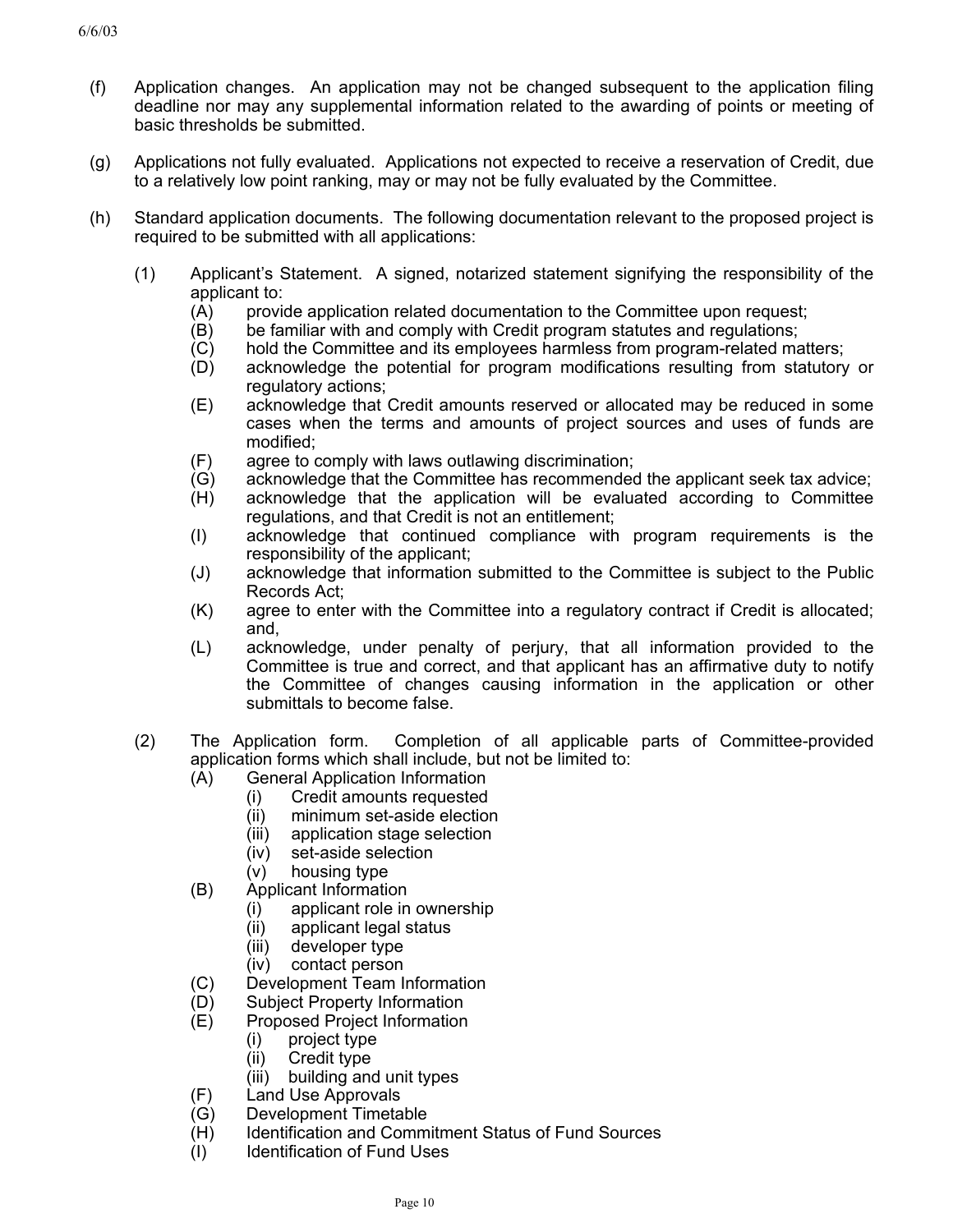- (J) Calculation of Eligible, Qualified and Requested Basis<br>(K) Syndication Cost Description
- **Syndication Cost Description**
- (L) Syndicator Contacts
- (M) Determination of Credit Need and Maximum Credit Allowable
- (N) Project Income Determination
- (O) Restricted Residential Rent and Income Proposal
- (P) Subsidy Information
- (Q) Operating Expense Information
- (R) Projected Cash Flow Calculation
- (S) Basic Threshold Compliance Summary
- (T) Additional Threshold Selection
- (U) Tax-exempt Financing Information
- (V) Market Study
- (3) Organizational documents. All applicable proposed or executed organizational documents of the applicant entity, including a detailed plan describing the ownership role of the applicant throughout the low-income use period of the proposed project.
- (4) Designated contact person. A contract between the applicant and the designated contact person for the applicant signifying the contact person's authority to represent and act on behalf of the applicant with respect to the Application. The Committee reserves its right to contact the applicant directly.
- (5) Identification of project participants. For all of the following project participants, if applicable, the company name and contact person, address, telephone number, and fax number:
	- (A) developer
	- (B) architect
	- (C) attorney
	- (D) tax professional
	- (E) property management company
	- (F) consultant
	- (G) market analyst
- (6) Identities of interest. Identification of any persons or entities (including affiliated entities) that plan to provide development or operational services to the proposed project in more than one capacity, and full disclosure of Related Parties, as defined.
- (7) Legal description. A legal description of the subject property.
- (8) Site and surrounding area description. A narrative description of the current use of the subject property, all adjacent property land uses, the surrounding neighborhood, and identification and proximity of services available to the subject property, including transportation. Provide labeled photographs or color copies of the subject property and all adjacent properties.
- (9) Site layout. A layout of the subject property, including the location and dimensions of existing buildings, utilities, and other pertinent features.
- (10) Market Studies**.** A full market study prepared within 180 days of the application filing deadline, by an independent  $3<sup>rd</sup>$  party having no identity of interest with the development's partners, intended partners, or general contractor. The study must comport with the market study guidelines distributed by the Committee, and establish both need and demand for the proposed project. Should the market study not comport with the guidelines or not support sufficient need and demand for the project, the application may be considered ineligible to receive credit.
- (11) Site location. A map indicating the location of the subject property.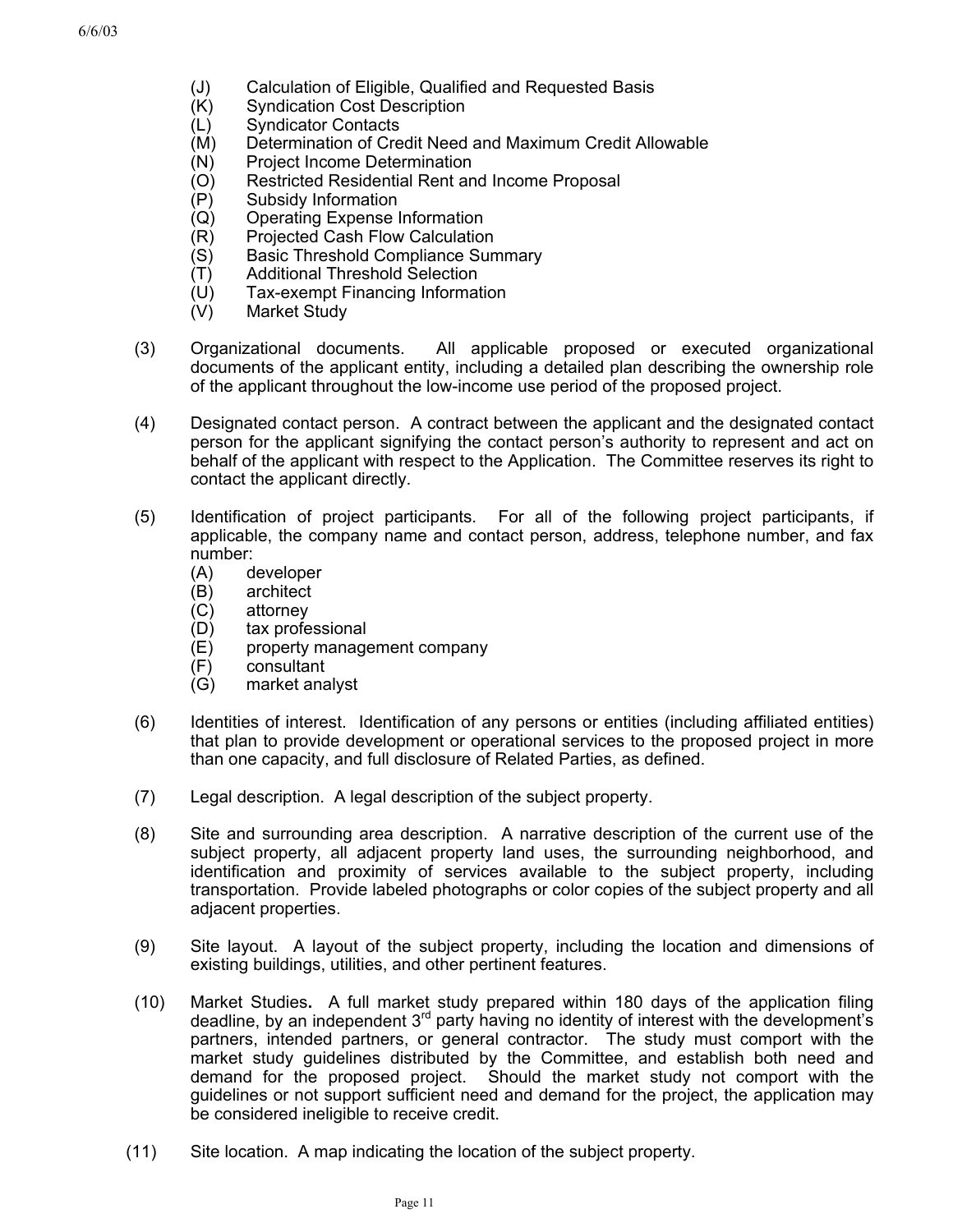- (12) Unique site features. A description of unique features of the subject property, estimated to result in either increased project costs or environmental mitigation.
- (13) Construction and design description. A detailed narrative description of the proposed project construction and design, including how the design will serve the targeted population.
- (14) Architectural drawings. Preliminary drawings of the proposed project, including a site plan, building elevations, and unit floor plans (designate square footage). The project architect must certify that the development will comply with the physical building requirements of all applicable fair housing laws. The site plan shall identify all areas or features proposed as project amenities, laundry facilities, recreation facilities and community space. Drawings shall be to a scale that clearly shows all requested information. Blueprints need not be submitted.
- (15) Placed-in-service schedule. A schedule of the projected placed-in-service date for each building.
- (16) Identification of local jurisdiction. The following information related to the local jurisdiction within which the proposed project is located:
	- (A) jurisdiction (e.g., City of Sacramento)
	- (B) chief executive officer and title (e.g., Susan Smith, City Manager)
	- (C) mailing address
	- (D) telephone number
	- (E) fax number
- (17) Sources and uses of funds. The sources and uses of funds description shall separately detail apportioned amounts for residential space and commercial space.
- (18) Financing plan. A detailed description of the financing plan, and proposed sources and uses of funds, to include construction, permanent, and bridge loan sources, and other fund sources, including rent or operating subsidies and reserves. The commitment status of all fund sources shall be described, and non-traditional financing arrangements shall be explained.
- (19) Eligible basis certification. A certification from a certified public accountant or tax attorney that project costs included in eligible basis are allowed by IRC Section 42, as amended, and are presented in accordance with standard accounting procedures.
- (20) Use of tax benefits description. If the Credit is not to be offered to investors, a detailed explanation of how the tax benefits will be used by the applicant.
- (21) Justification of syndication costs in basis. If including syndication costs in eligible basis, a justification from a tax attorney or tax accountant for each cost category.
- (22) Terms of syndication agreement. Written estimate(s) from syndicator(s) or financial consultant of equity dollars expected to be raised for the proposed project from the amount of Credit requested, including pay-in schedules, syndication costs (including syndicator consulting fees), and an estimated net tax Credit factor.
- (23) Tax Credit factor certification. If the Credit is not to be syndicated, a letter from a certified public accountant establishing the tax Credit factor.
- (24) Utility allowance estimates. Current utility allowance estimates from the local housing authority, in the form of a letter from the local public housing authority signifying that the proposed project is located in their jurisdiction and that the utility allowance schedule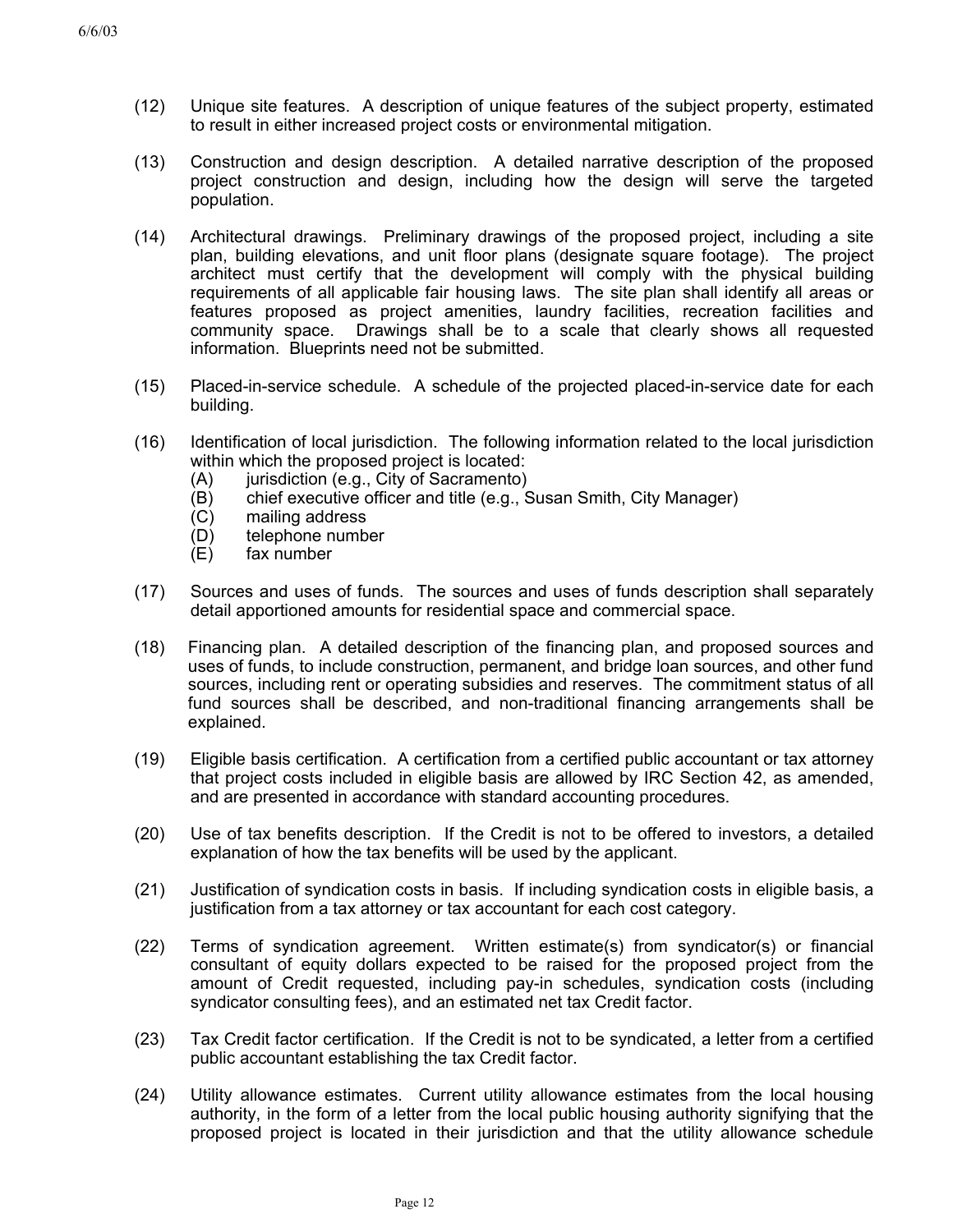provided is current (ref: IRS Final Regulations T.D. 8520). The applicant must indicate which components of the utility allowance schedule apply to the project.

- (25) Description of subsidies. If rental assistance, operating subsidies or annuities are proposed, all related contracts and agreements that secure said funds. Identify the source, annual amount, term, number of units receiving assistance, and expiration date of contracts and agreements.
- (26) Certification of subsidies. Certification by the applicant as to the full extent of all Federal, State, and local subsidies which apply (or which the taxpayer expects to apply) with respect to the proposed project. (IRC Section 42(m)(2)(C)(ii))
- (27) Cash flow projection. A 15-year projection of project cash flow. Separate cash flow projections shall be provided for residential and commercial space. If a capitalized rent reserve is proposed to meet the underwriting requirements of Section 10327, any such capitalized rent reserve must include such annual reserve payment in its cash flow projections. Use of a capitalized rent reserve is limited to Special Needs projects, SRO projects, projects applying under the Non-profit Homeless Assistance set-aside, HOPE VI projects, and Section 8 project based projects.
- (28) Self-scoring sheet as provided in the application.
- (i) Additional application documents. In addition to all above requirements of this Section, the following documentation relevant to the proposed project is required to be submitted with applications having certain characteristics, as described below:
	- (1) Final Reservation application. Applicants proposing a final reservation application shall provide the following:
		- (A) the company name and contact person, address, telephone number, and fax number of the:
			- (i) general contractor, and
			- (ii) syndication firm or investor;
		- (B) an executed construction contract;
		- (C) recorded deeds of trust for all construction loan financing;
		- (D) a current title report (dated no later than 30 days before the application deadline or no earlier than January 1st of the year in which the building must be placed in service as provided in section 10328(c), whichever applies);
		- (E) binding commitments for permanent financing;
		- (F) binding commitments for any other financing required to complete project construction;
		- (G) a construction lender trade payment breakdown of approved construction costs; and,
		- (H) an executed partnership agreement, or if not yet executed, a commitment letter between the applicant and investor verifying the expected equity raise, pay-in schedule and costs of syndication;
		- (I) building permits;
		- (J) completed Final Reservation Status Report Form provided by the Committee;
		- (K) a detailed explanation of any changes from the initial application.

The Executive Director may waive any of the above submission requirements if not applicable to the proposed project.

- (2) Placed-In-Service application. Applicants proposing a placed-in-service application shall provide, in addition to the aforementioned submission requirements of a Final Reservation Application:
	- (A) certificates of occupancy for each building in the project (or a certificate of completion for rehabilitation projects). If acquisition Credit is requested, evidence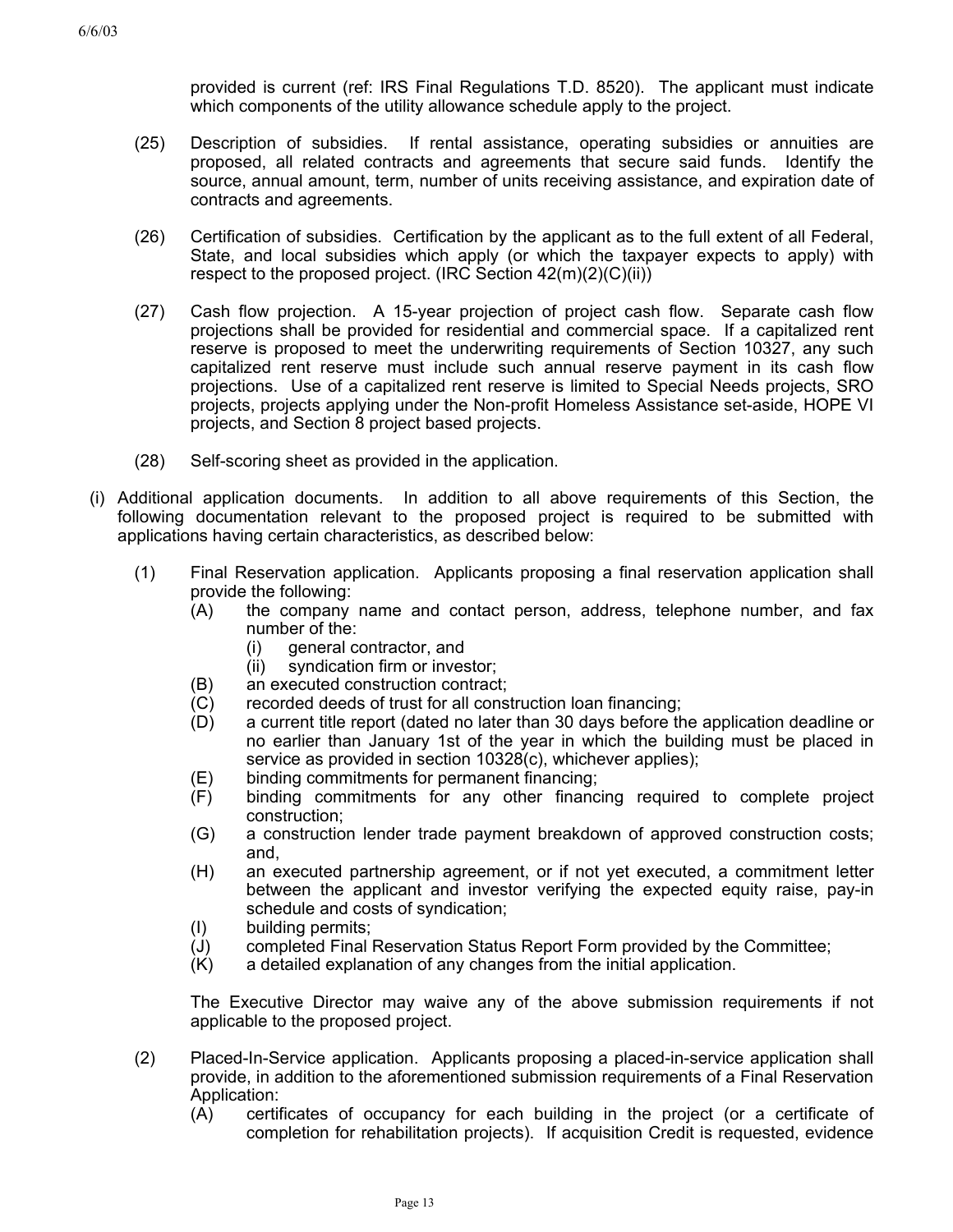of the placed in service date for acquisition purposes, and evidence that all rehabilitation is completed;

- (B) a third party audited certification, on a Committee-provided form, of actual total project costs incurred;
- (C) detailed breakdown of incurred costs and placed-in-service dates, shown separately for each building, on a Committee-provided form. If the placed-in service date(s) denoted are different from the date on the certificate of occupancy, a detailed explanation is required;
- (D) photographs of the completed building(s);
- (E) a request for issuance of IRS Form(s) 8609 and/or FTB Form(s) 3521A;
- (F) a certification from the syndicator of equity raised and syndication costs in a Committee-provided format;
- (G) a project ownership profile on a Committee-provided form;
- (H) a copy of any cost certification submitted to and approved by RHS or other lender;
- (I) a list of all amenities provided at the project site. If the list differs from that submitted at application, an explanation must be provided;
- (J) a description of any charges that may be paid by tenants in addition to rent, with an explanation of how such charges affect eligible basis;
- (K) a certification from a tax professional stating the percentage of aggregate basis (including land) financed by tax exempt bonds for projects that received credits under the provisions of Section 10326 of these regulations;
- (L) a certification from the owner that all of the minimum construction standards of Sections 10325(f)(7) and 10326(g)(6) have either been met or waived pursuant to these regulations;
- (M) if seeking a reduction in the operating expenses used in the Committee's final underwriting pursuant to Section  $10327(g)(1)$  of these regulations, the final operating expenses used by the lender and equity investor;
- (N) a certification from the project architect that the physical buildings are in compliance with all applicable fair housing laws;
- (O) a certification from the project architect that the sustainable building methods of section 10325 (c)(7) have been incorporated into the project, if applicable;
- (P) a certification from the project architect that the project is eligible for the adjusted eligible basis pursuant to section 10327(c)(5), if applicable.

The Executive Director may waive any of the above submission requirements if not applicable to the proposed project.

- (3) Acquisition Credit application. Applicants requesting acquisition Credit shall provide:
	- (A) a chain of title report and tax professional's opinion documenting the acquisition meets the requirements of IRC Section  $42(d)(2)(B)(ii)$  as to the 10-year placed-inservice rule; and,
	- (B) if a waiver of the 10-year ownership rule is necessary, a letter from the appropriate Federal official that states that the proposed project qualifies for a waiver under IRC Section 42(d)(6).
- (4) Rehabilitation application. Applicants proposing rehabilitation of an existing structure shall provide:
	- (A) an "as-is" appraisal prepared within 120 days before or after the execution of a purchase contract or the transfer of ownership for the property by all the parties by a California certified appraiser having no identity of interest with the development's partner(s) or intended partner or general contractor, acceptable to the Committee, and that includes, at a minimum, the following:
		- (i) the highest and best use value of the proposed project as residential rental property;
		- (ii) the Sales Comparison Approach, and Income Approach valuation methodologies except in the case of an adaptive reuse or conversion, where the Cost Approach valuation methodology shall be used;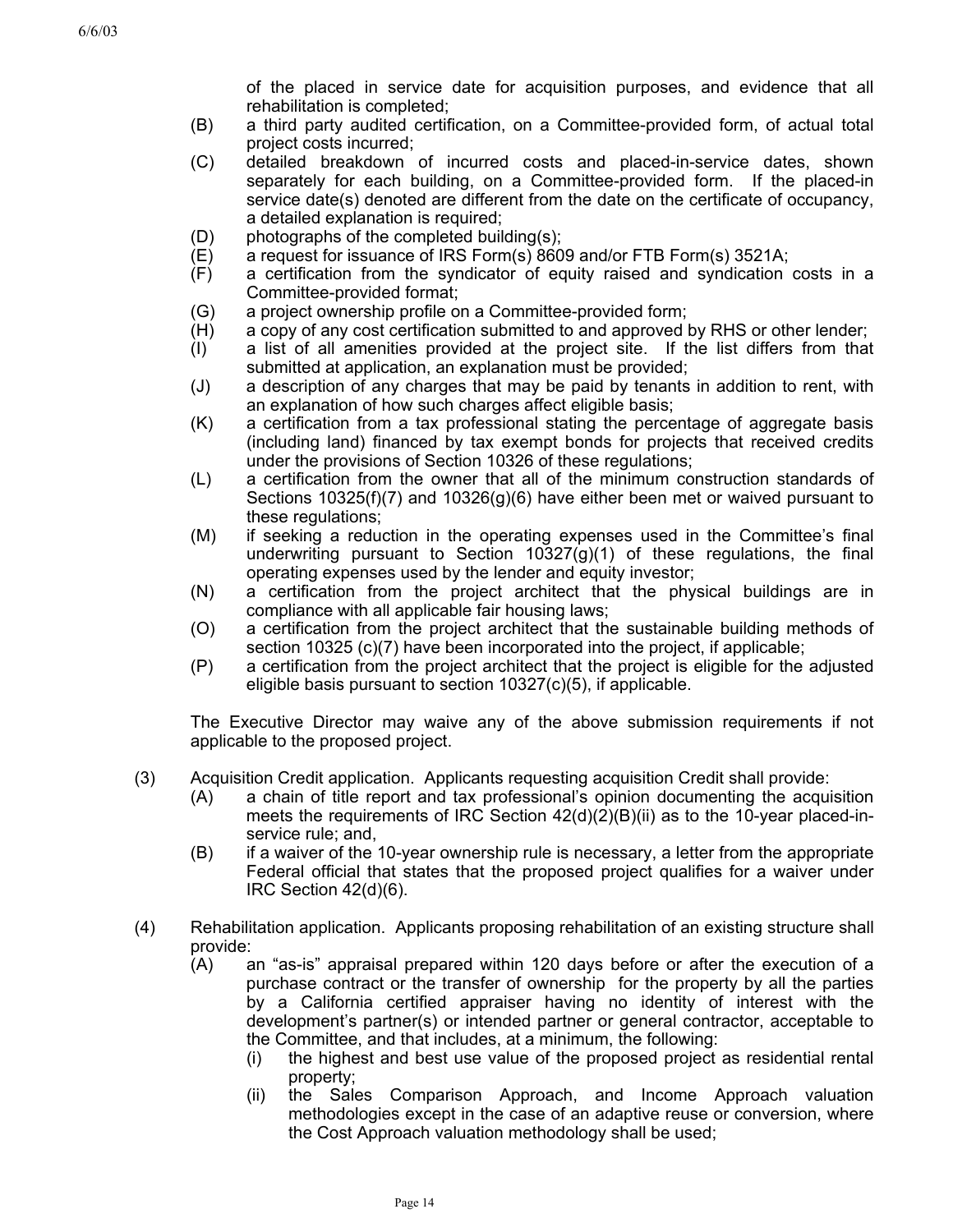- (iii) the appraiser's reconciled value except in the case of an adaptive reuse or conversion as mentioned in (ii) above;
- (iv) land value of the subject property; and,
- (v) an on site inspection.
- (B) A purchase contract verifying the sales price of the subject property.
- (C) A capital needs assessment performed within 180 days prior to the application filing deadline of the funding round by the project contractor, engineer, or architect, or, if there is an identity of interest between the general partner and the contractor, engineer, or architect, by an independent 3rd party with no identity of interest with the general partner or intended partner, that details all necessary work to be undertaken, the associated costs, levels of reserves and the condition and remaining useful life of the building's major structural components. If a waiver of any requirement of the minimum construction standards delineated in section  $10325(f)(7)$  and section  $10326(g)(6)$  is requested, the assessment must show, to the satisfaction of the Executive Director, that meeting the requirement is unnecessary, financially burdensome, and that the money to be spent in rehabilitating other project features will result in a better end project. Subsections (A) and (C) above shall not apply if the project previously received an allocation of credit and these requirements were met in the original application.
- (5) Acquisition of Occupied Housing application. Applicants proposing acquisition of occupied rental residential housing shall provide income, rent and family size information for the current tenant population.
- (6) Tenant relocation plan. Applicants proposing rehabilitation of occupied housing shall provide an explanation of the relocation requirements, a detailed relocation plan including a budget with an identified funding source, and, where applicable, evidence that the relocation plan has been submitted to the appropriate local agency.
- (7) Owner-occupied Housing application. Applicants proposing owner-occupied housing projects of four units or less, involving acquisition or rehabilitation, shall provide evidence from an appropriate official substantiating that the building is part of a development plan of action sponsored by a State or local government or a qualified nonprofit organization (IRC Section 42(i)(3)(E)).
- (8) Nonprofit set-aside application. Applicants requesting Credit from the Nonprofit set-aside, as defined by IRC Section 42(h)(5), shall provide the following documentation with respect to each developer and general partner of the proposed owner:
	- $(A)$  IRS documentation of designation as a 501(c)(3) or 501(c)(4) corporation;
	- (B) proof of designation as a nonprofit corporation under Heath and Safety Code Section 50091;
	- (C) proof that one of the exempt purposes of the corporation is to provide low-income housing;
	- (D) a detailed description of the nonprofit participation in the development and ongoing operations of the proposed project;
	- (E) a third party legal opinion that the nonprofit organization is not affiliated with or controlled by a for-profit organization, and the basis for said determination; and,
	- (F) a third party legal opinion stating that the applicant is eligible for the Nonprofit setaside pursuant to IRC Section 42(h)(5).
- (9) Rural set-aside application. Applicants requesting Credit from the Rural set-aside, as defined by H & S Code Section 50199.21, shall provide verification that the proposed project is located in an eligible rural area. (Evidence that project is located in an area eligible for financing from RHS shall be a letter from RHS.)
- (10) RHS Section 514, 515 or 538 program applications. Rural housing applicants requesting Credit from amounts made available for projects financed by the RHS Section 514, 515 or 538 program shall submit evidence from RHS that such funding has been requested.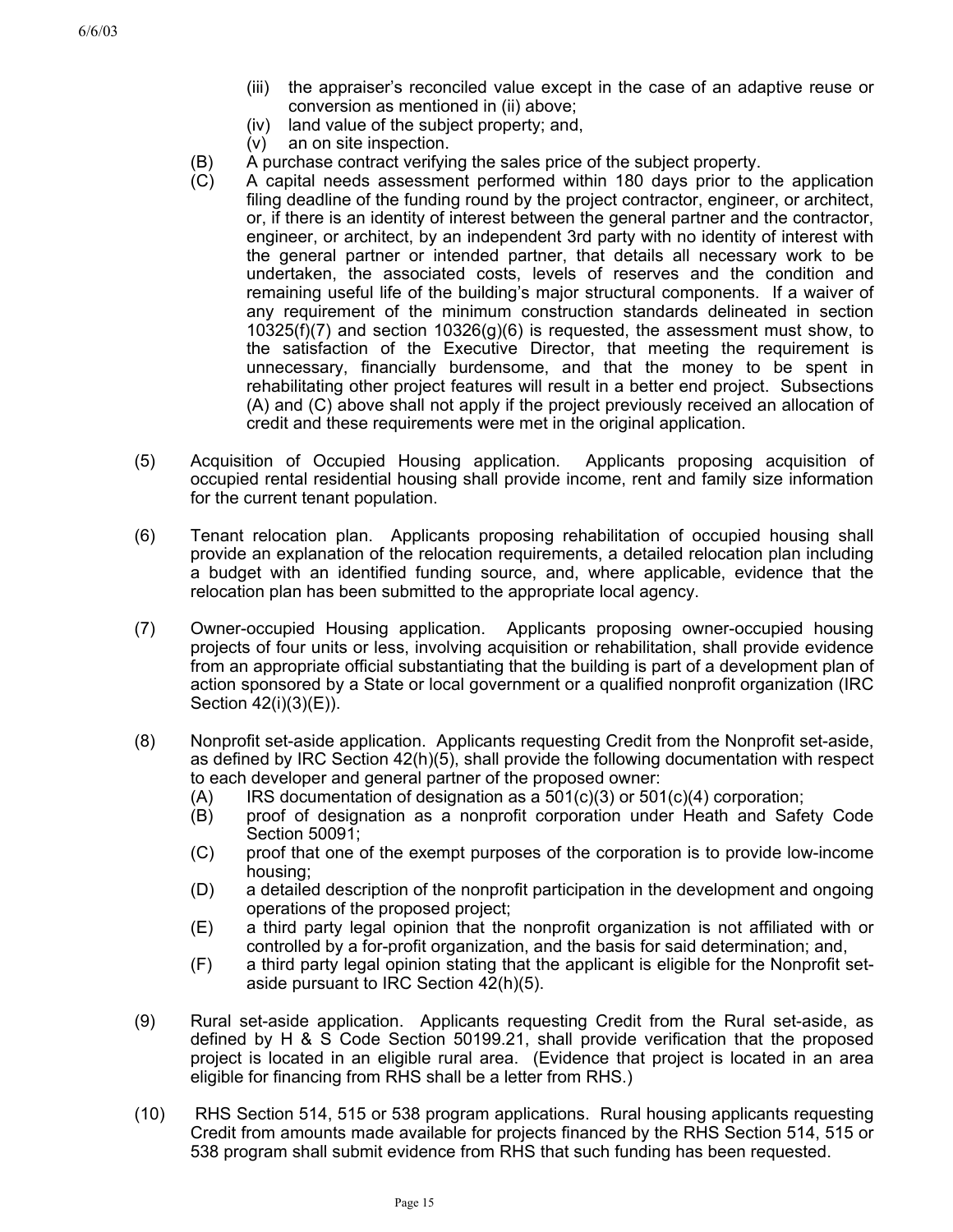- (11) HOME funds match. Applicants requesting state Credit to match HOME funds shall provide a letter from the local jurisdiction stating why matching funds are not being provided.
- (j) Re-application. Re-applications submitted under Section 10326 of these regulations will no longer be required unless there have been substantial changes to the project. Committee staff will adjust the Credit amount for projects requesting credit under Section 10326 at the time the placed in service package is received and reviewed by Committee staff unless the Executive Director deems it necessary to have the Committee take formal action because there have been substantial changes or because there has been an extraordinary increase in credit requested. For all other projects, except in unusual, extreme cases such as fire, or act of God, where a waiver of this subsection is permitted by the Executive Director, a re-application for a development that has already received a tax credit reservation or allocation shall be evaluated as an entirely new application, and shall be required to return its previously reserved or allocated credit prior to or simultaneously with its new application. All re-applications shall be subject to negative points under Section 10325(c)(2)(C) if applicable (for example, a project that does not meet the original placed in service deadline would receive negative points hereunder). Re-applications shall be subject to the regulations in effect at the time the re-application is submitted.

Authority: Section 50199.17, Health & Safety Code.

Reference: Sections 12206, 17058, and 23610.5, Revenue & Taxation Code; Sections 50199.4-- 50199.22, Health & Safety Code

# **Section 10325. Application Selection Criteria - Credit Ceiling Applications**

(a) General. All applications not requesting federal Credit under the requirements of IRC Section 42(h)(4) and Section 10326 of these Regulations for buildings financed by tax-exempt bonds shall compete for reservations of Credit ceiling amounts during designated reservation cycles. Further, no project that has a pending application for a private activity bond allocation or that has previously received a private activity bond allocation will be eligible to compete under the credit ceiling competition for federal credit unless it receives a waiver from the Executive Director.

(b) Authority. Selection criteria shall include those required by IRC Section 42(m), H & S Code Section 50199.14, and R & T Code Sections 12206, 17058 and 23610.5.

(c) Credit ceiling application competitions. Applications received in a reservation cycle, and required to compete for Credit pursuant to (a) above, shall be scored and ranked, according to the belowdescribed criteria. The Committee shall reserve the right to determine, on a case by case basis, under the unique circumstances of each funding round, and in consideration of the relative scores and ranking of the proposed projects, that a project's score is too low to warrant a reservation of credit. Further, in the event that the next ranking project to which credit may be reserved pursuant to these regulations has scored substantially lower than the highest scoring unfunded project in the same category, the Committee may either borrow from the subsequent year's state and/or federal credit as necessary to fund the highest scoring project or may move to the next category without making further allocations**.** All point selection categories shall be met in the application submission through a presentation of conclusive, documented evidence to the Executive Director's satisfaction. Point scores shall be determined solely on the application as submitted, with no ability on the applicant's part to provide additional information. Further, points will be based solely on the current year's scoring criteria and submissions, without respect to any prior year's score for the same projects.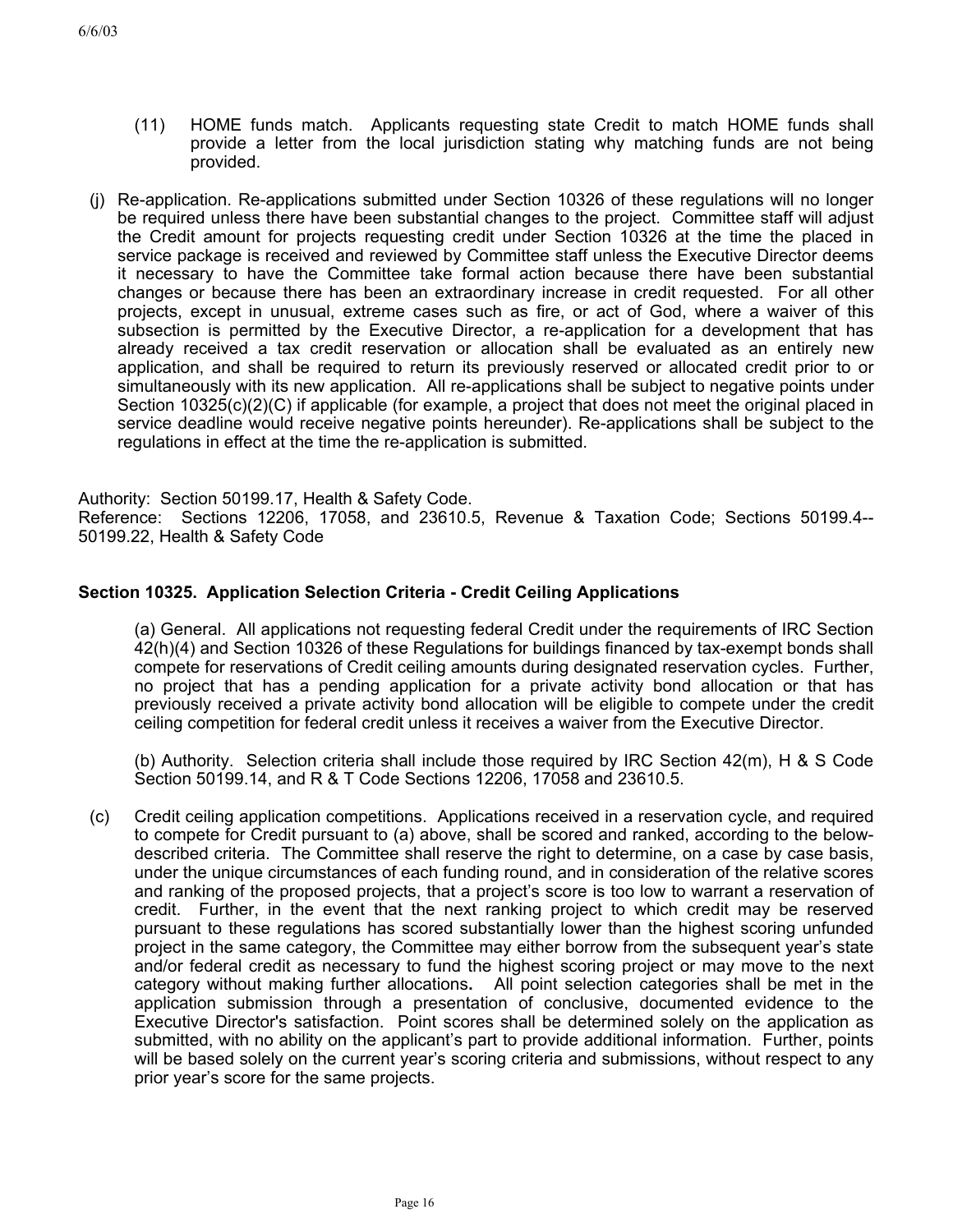# **SCORING**

- (1) Leveraging
	- (A) Cost efficiency. A project application for a new construction or an At-Risk development, or a substantial rehabilitation development where the hard costs of rehabilitation are at least \$40,000 per unit, whose total eligible basis is below the maximum permitted threshold basis limits, including permitted adjustments, shall receive 1 point for each percent its basis is below the maximum permitted adjusted threshold basis limit.
		- (B) Credit reduction. A project that reduces the amount of credit it is requesting shall receive 1 point for each percent that its qualified basis is reduced. In order to receive points in this category, committed funds must be part of the permanent sources for the development.
		- (C ) Public funds. Projects that utilize public funds, including federal, state, or local funds, or funds from a local community foundation, funds already awarded under the affordable housing program of the Federal Home Loan Bank (AHP)**,** waivers not required by federal or state law, or the value of land donated or leased by a public entity, or donated as part of an inclusionary housing ordinance which has been in effect for at least one year prior to the application deadline, when supported by an independent, third party appraisal, shall receive 1 point for each 1 percent of the total development cost including the value of any donations or fee waivers.To receive points for loans made under this subsection, loans must be "soft", or residual receipts loans for at least the first fifteen years of their terms. Points for donated or leased land shall be calculated based on the lesser of the purchase price or appraised value, except that points for land owned by the public entity for more than three years prior to the application filing deadline shall be calculated based on its appraised value. Further, for points to be awarded under this subsection, there shall be conclusive evidence presented that the public funds are available, and that there has been no consideration, other than the proposed housing, given by anyone connected to the project, for the funds or the donated or leased land.

A maximum of 20 points shall be available in combining the cost efficiency, credit reduction, and public funds categories. However, in order to score the full 20 points, at least 2 points must be achieved by each applicant in the credit reduction category.

(2) General Partner/Management Company Characteristics.

No one general partner or related parties will be awarded more than 15% of the combined federal and state Credit during any calendar year unless imposing this requirement would result in non-allocation of Credit.

(A) General partner experience. To receive points under this subsection for projects in existence for over 3 years, the applicant must submit a certification from a certified public accountant that the projects for which it is requesting points have maintained a positive operating cash flow, for the year in which each development's last financial statement has been prepared (which must have been prepared no earlier than one year prior to the application deadline) and have funded reserves in accordance with the partnership agreement and any applicable loan documents. The certification of the certified public accountant may be in the form of an agreed upon procedure report that includes funded reserves as of the report date, which shall be dated within 60 days of the application deadline. Where there is more than 1 general partner, experience points may not be aggregrated; rather, points will be awarded based on the highest points for which 1 general partner is eligible.

| 1-2 projects in service under 3 years | 1 point/over 3 years  | 2 points |
|---------------------------------------|-----------------------|----------|
| 3-6 projects in service under 3 years | 3 points/over 3 years | 4 points |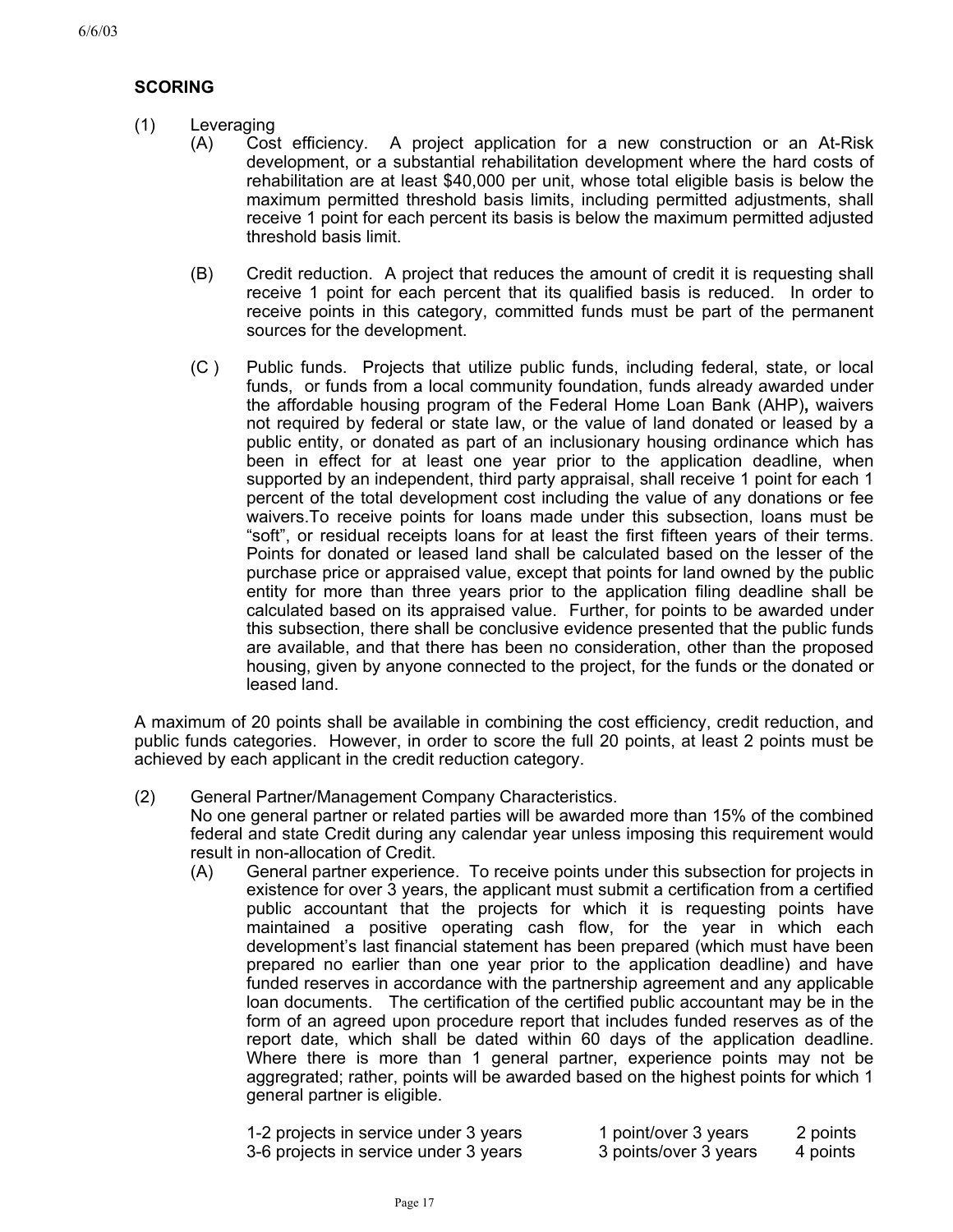| 7 or more projects in service under 3 years | 5 points/over 3 years | 6 points |
|---------------------------------------------|-----------------------|----------|
|---------------------------------------------|-----------------------|----------|

(B) Management Company experience

| 2-5 projects in service under 3 years        | .5 point/over 3 years   | 1 point  |
|----------------------------------------------|-------------------------|----------|
| 6-10 projects in service under 3 years       | 1.5 points/over 3 years | 2 points |
| 11 or more projects in service under 3 years | 2.5 points/over 3 years | 3 points |

Points in subsections (A) and (B) above will be awarded in the highest applicable category and are not cumulative. For points to be awarded in subsection (B), an enforceable management agreement executed by both parties for the subject application must be submitted at the time of application. "Projects" as used in subsections (A) and (B) means multifamily rental affordable developments of over 10 units that are subject to a recorded regulatory agreement, or, in the case of housing on tribal lands, where federal HUD funds have been utilized in affordable rental developments. General Partner and Management Company experience points may be given based on the experience of the principals involved, or on the experience of municipalities or other nonprofit entities that have experience but have formed single-asset entities for each project in which they have participated, notwithstanding that the entity itself would not otherwise be eligible for such points. Alternatively, a management company that provides evidence that the agent to be assigned to the project (either on-site or with management responsibilities for the site) has been certified prior to the application deadline pursuant to a housing tax credit certification examination of a nationally recognized housing tax credit compliance entity on a list maintained by the Committee, may receive 2 points. These points may substitute for other management company experience but will not be awarded in addition to such points.

(3) Negative points. Negative points for each project may be given for general partners, codevelopers, and/or management agents for items including, but not limited to:

failure to utilize committed public subsidies identified in an application, unless it can be demonstrated to the satisfaction of the Executive Director that the circumstances were entirely outside of the applicant's control entirely outside of the applicant's control

 failure to utilize Credit within program time guidelines, including failure to meet the 150 day readiness requirements, unless it can be demonstrated to the satisfaction of the Executive Director that the circumstances were entirely outside of the applicant's control -10 points

 for projects receiving an allocation of credit after 1998, failure to request Forms 8609 within 1 year from the project's placed in service date  $\sim$  10 points

removal or withdrawal under threat of removal as general partner from a housing tax credit partnership  $\sim$  10 points

 failure to provide physical amenities or services or any other item for which points were obtained (unless funding for a specific services program promised is no longer available) -10 points

failure to correct serious noncompliance after notice and cure period within an existing housing tax credit project in California

-10 points

 repeated failure to submit required compliance documentation for a housing tax credit project located anywhere  $\sim$  10 points  $\sim$  10 points

failure of a building to continuously meet the terms, conditions, and requirements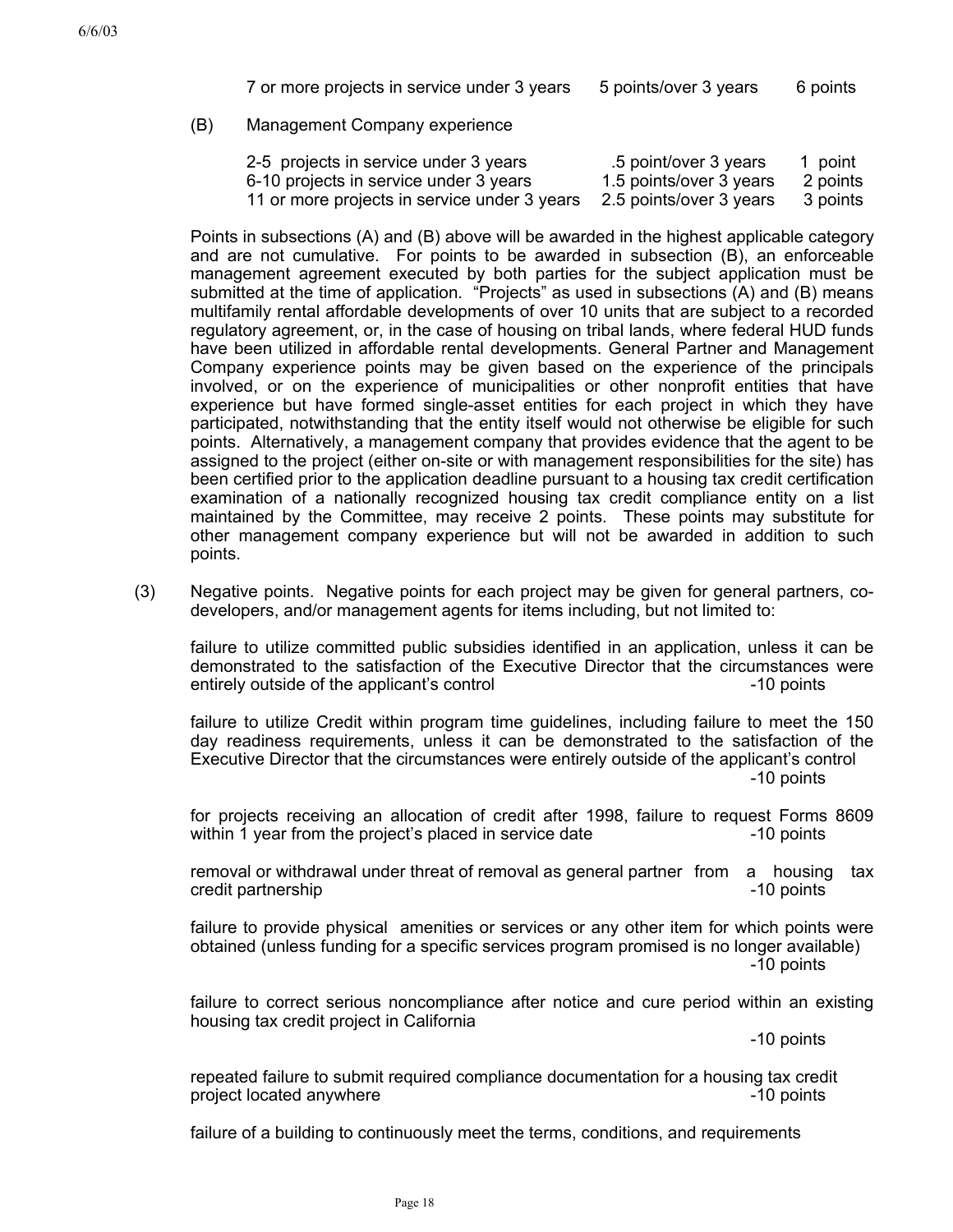the building received at its certification as being suitable for occupancy in compliance with state or local law, unless it is demonstrated to the satisfaction of the Executive Director that the circumstances were entirely outside the control of the owner. -10 points

Negative points given to either general partners, co-developers, or management agents will remain in effect for 2 calendar years. Additionally, multiple or repeated violations as described above may result in the Committee finding the general partner or management agent ineligible for a period of up to two calendar years, at the recommendation of the Executive Director.

(4) Housing Needs. *(Points will be awarded only in 1 category listed below)* The category selected hereunder shall also be the project category for purposes of the tie-breaker described in subsection 10325(c)(12) below.

| Large Family Projects          | 10 points |
|--------------------------------|-----------|
| Single Room Occupancy projects | 10 points |
| <b>Special Needs Projects</b>  | 10 points |
| <b>Seniors Projects</b>        | 10 points |
| At-Risk Projects               | 10 points |
|                                |           |

- (5) Amenities beyond those required as additional thresholds Maximum 15 points
	- (A) Site Amenities: must be appropriate to the population to be served No more than 15 points will be awarded in this category. Distances must be measured using a standardized radius determined by the Committee from the development site but must not include physical barriers. The Committee may employ third parties to verify distances and negative points may be awarded where distances are incorrectly stated. Only one point award will be available in each of the subcategories (1-7) listed below.Amenities may include, but are not limited to;
		- 1. being part of a transit-oriented development strategy where there is a transit station, rail station, commuter rail station, or bus station, or stop within 1/4 mile from the project site with service at least every 20 minutes during the hours of 7-9 a.m and 4-6 p.m., and the project's density will exceed 25 units per acre 7 points

where the project site is within 1/4 mile of a transit station, rail station, commuter rail station or bus station, or bus stop with service at least every 20 minutes during the hours of 7-9 a.m. and 4-6 p.m. 6 points

where the project site is within 1/3 mile of a bus stop with service at least every 20 minutes during the hours of 7-9 a.m. and 4-6 p.m. 5 points

located within 500 feet of a regular bus stop, or rapid transit system stop. (For rural projects, full points may be awarded where van or dial-a-ride service is provided to tenants) and the service is provided to tenants and the service is not the service of  $4$  points

being located within 1,500 feet of a regular bus stop or rapid transit system stop 3 points

2. the site is within 1/4 mile of a public park (1/2 mile for Rural set-aside projects) (not including school grounds unless there is a bona fide, formal joint use agreement between the jurisdiction responsible for the parks/recreational facilities and the school district providing availability to the general public of the school grounds and/or facilities) or a community center accessible to the general public 3 points 3 points within 1/2 mile (1 mile for Rural set-aside projects) 2 points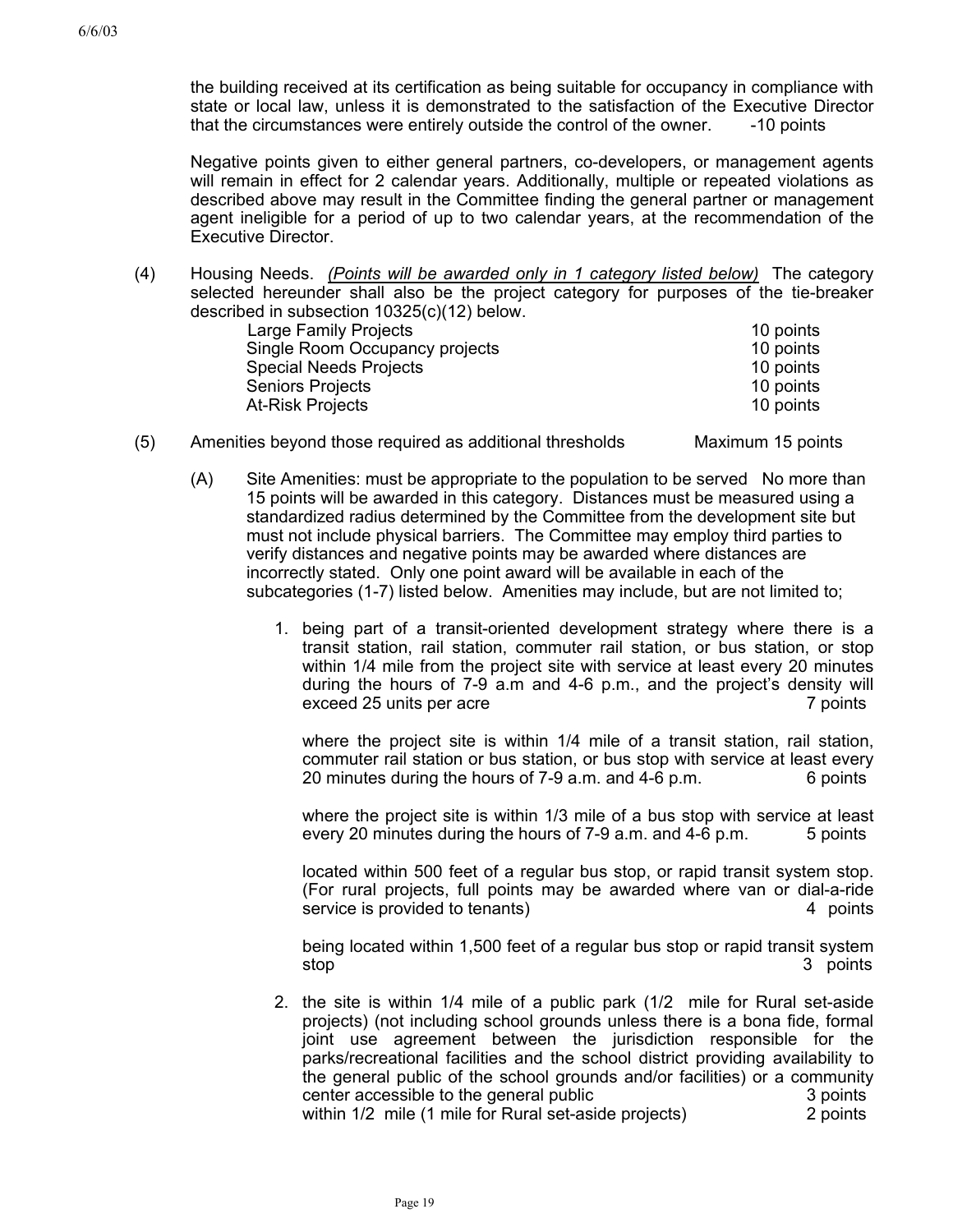3. the site is within 1/4 mile of a public library (1/2 mile for Rural set-aside projects) 3 points

within 1/2 mile (1 mile for Rural set-aside projects) 2 points

- 4. the site is within 1/4 mile of a full scale grocery store/supermarket where staples, fresh meat, and fresh produce are sold (1/2 mile for Rural setaside projects or projects located in inner cities) 4 points within 1/2 mile (1 mile for Rural set-aside projects or projects located in inner cities) 3 points the site is within 1/4 mile of a convenience market where staples are sold 2 points
	- 5. for a Large Family development, the site is within 1/4 mile of public elementary, middle, or high school that children living in the development may attend (1/2 mile for Rural set-aside projects)3 points within 1/2 mile (1 mile for Rural set-aside projects) 2 points
	- 6. for a Senior Development, the site is within 1/4 mile of a daily operated senior center or a facility offering daily services specifically designed for seniors (not on the development site) (1/2 mile for Rural set-aside projects) 3 points within 1/2 mile (1 mile for Rural set-aside projects) 2 points
	- 7. for a Special Needs or SRO development, the site is located within 1/2 mile of a facility that operates to serve the population living in the development. 3 points within 1 mile 2 points
	- 8. the site is within 1/2 mile (for Rural set-aside projects, 1 mile) of a medical clinic, or hospital (not merely a private doctor's office) 3 points the site is within 1 mile (for Rural set-aside projects1.5 miles) of a medical clinic or hospital 2 points 2 points
	- 9. the site is within 1/4 mile of a pharmacy (for Rural projects, 1/2 mile).

2 points

within 1/2 mile (1 mile for Rural projects) 1 point

To receive points in this category, the amenity must be already existing, except in the case of a project receiving points under the Balanced Communities subsection, where the funds for the amenity are committed, and the amenity is planned, or, in the case of a bus stop, where it is shown that the bus provider and municipality have agreed on and approved the site for the stop and it will be in existence no later than 2 years after the development is placed in service. A scaled for distance map showing the location of the project and the site amenities must be provided in the application.

(B) Service Amenities: must be appropriate to the population to be served and committed for a minimum of 10 years. Physical space for such amenities must be available when the development is placed in service, and the amenities must be available within 6 months of the project's placed in service date. To receive points in this category, programs must be of a regular, ongoing nature and provided to tenant free of charge, except for day care services. Services must be provided onsite except that projects applying as Small Developments, or other projects may use off-site services within 1/4 mile of the development provided that they have a written agreement with the service provider enabling the development's tenants to use the services free of charge (except for day care and any charges required by law) and that demonstrate that provision of on-site services would be duplicative.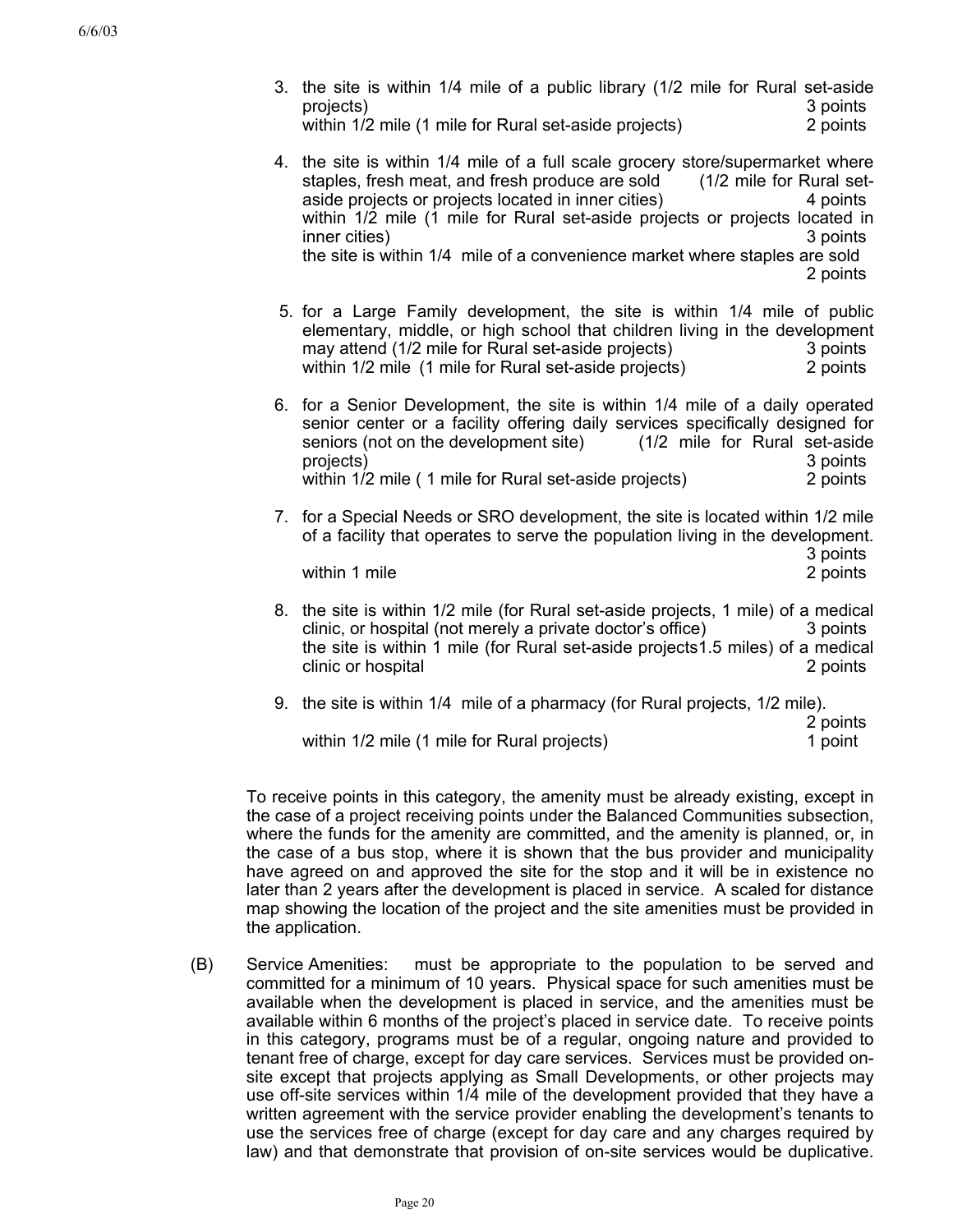Referrals will not be eligible for points. Further, evidence that physical space will be provided, and a budget reflecting how the services will be paid for must be included in the application. No more than 10 points will be awarded in this category. Amenities may include, but are not limited to:

1. Hard wiring for each residential unit with each unit wired for telephones using CAT5e or better and a second network for television services using COAX cable, as certified by the project architect and owner both at application and at placed in service. The service of the service of the service of the service of the service of the service of the service of the service of the service of the service of the service of the service of the service of t

2**.** After school programs of an ongoing nature for school age children 5 points

3. Educational classes (such as ESL, computer training, etc.) but which are not the same as in 2 above. 5 points

4**.** Licensed child care providing 20 hours or more per week (Monday through Friday) to residents of the development 5 points

5. Contracts for services, such as assistance with activities of daily living, or provision of senior counseling services 5 points

(6) Neighborhood Revitalization. These points will not be available to projects applying under the Rural set-aside.

A development to be located in a Neighborhood Revitalization area, as defined in Section 10302(x) of these regulations where demonstrable evidence, satisfactory to the Executive Director, is submitted showing that a neighborhood revitalization plan has been adopted and specific efforts towards achieving the plan's goals have occurred. Plans should be specific to the neighborhood, and efforts undertaken may include, but are not limited to, existing partnership coalitions with public entities, private sector enterprises, nonprofit community organization; financing commitments for work to be done in the neighborhood; commencement of a specific neighborhood project. Each application for neighborhood revitalization points must include a drawn-to-scale map identifying the project and neighborhood revitalization efforts already undertaken as well as those planned. Applications that have received HOPE awards from the U.S. Department of Housing and Urban Development, are located in federally designated Renewal Communities, Empowerment Zones, or Enterprise Communities*,* or are planned base re-use projects, or are for projects located on tribal lands will automatically be granted the full maximum points in this category. Base re-use, as used in this subsection, refers to projects that are located on a military base. Generally, such projects will involve, at least in part, the rehabilitation of already existing buildings on such a base. A project requesting neighborhood revitalization points will not be eligible to receive points in the balanced communities section below.

Points for neighborhood revitalization will be awarded as follows, to a maximum of 9 points:

Location in a locally designated revitalization area as evidenced by submission of a plan adopted by the jurisdiction, including evidence that the plan for neighborhood revitalization is still in effect. The plan should include findings of need or identification of problems requiring revitalization efforts. 2 points

for 3rd party letters from governmental entities or non-profit organizations**,** documenting and substantiating funds committed or expended within the past five years in the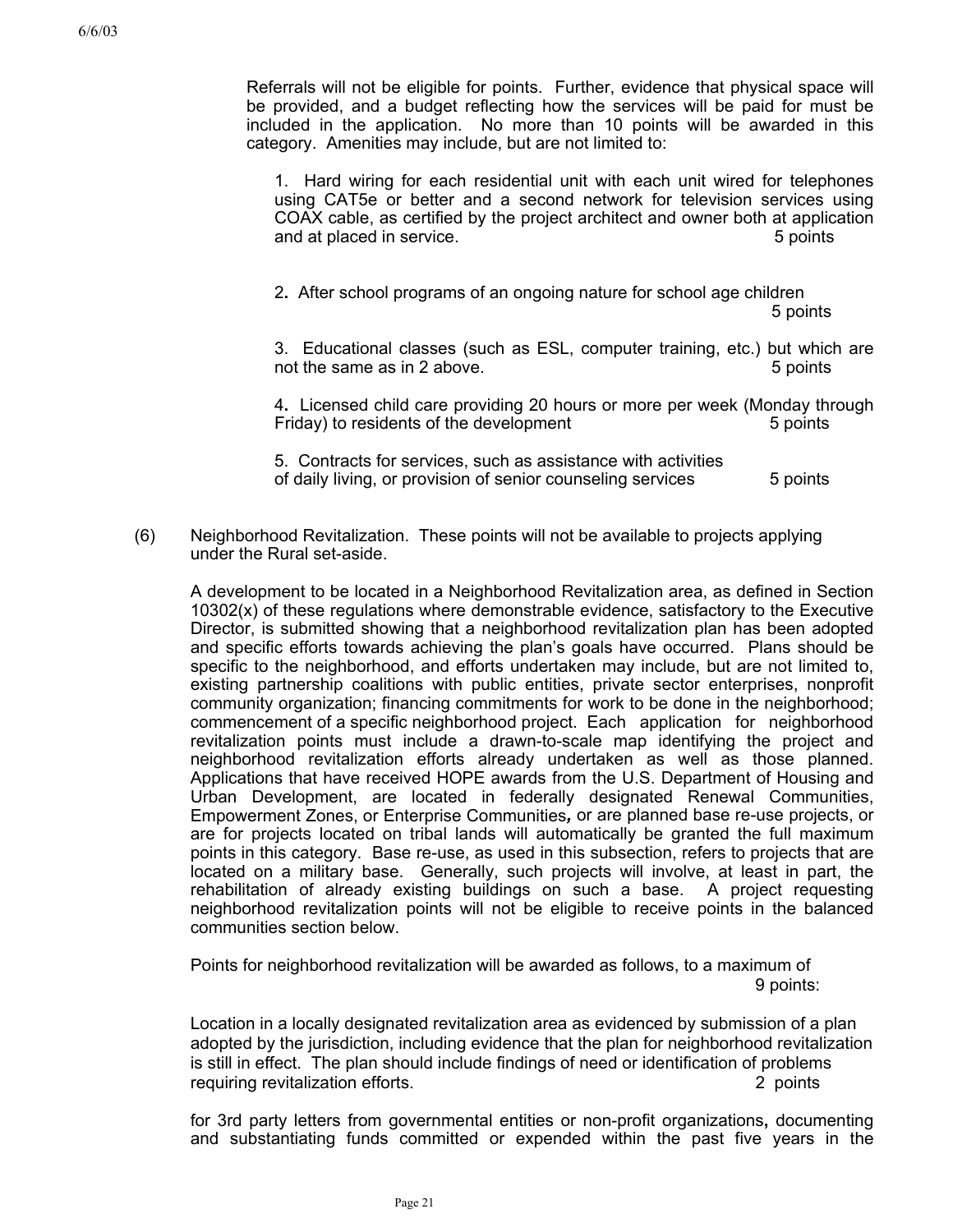neighborhood, as they specifically relate to the revitalization of the neighborhood where the project will be located. Up to 2 points

A narrative explaining precisely the nature and extent of the neighborhood's revitalization efforts, how the applicant's project will fit into that framework, and how the proposed project is critical to the neighborhood's revitalization. 2 points

A letter from an official in the jurisdiction that delineates the various neighborhood revitalization efforts in the immediate vicinity of the proposed development, both already undertaken and planned, and the funds that have been committed and expended for projects within that immediate neighborhood. Up to 3 points

(7) Balanced communities. These points will not be available to projects applying under the Rural set-aside.

To the extent that a development does not request neighborhood revitalization points, and meets the requirement of this subsection, it may request points for balanced communities if it is other than an elderly project and to the extent that the local government is providing funds equal to at least 5% of total project costs for the project. Points will be awarded, to a maximum of 8, as follows:

Submission of evidence from the local government that it has formally adopted initiatives to encourage the creation of affordable rental housing in new growth and/or high income areas and that the project is consistent with those locally adopted initiatives. Such initiatives may include inclusionary zoning ordinances, fair share requirements, as examples, but must include more than adoption of a housing element. 3 points

Evidence that the project will actually be built adjacent to housing owned and occupied by upper income families to be shown by either the specific plan demonstrating the proximity of land uses and comparable sales data within 1/2 mile radius demonstrating that average sales prices are above 100% of area sales prices, or census data demonstrating that the average income of that census tract is at or above 100% of area median.

Up to 2 points

The project will reserve at least 10% of its units for tenants with incomes not exceeding 30% of area median income. 2 points

The project will reserve at least 20% of its units for tenants with incomes not exceeding 30% of area median income 3 points 3 points

(8) Sustainable building methods.Maximum 8 points

A project application that utilizes materials that will increase energy efficiency by at least 15% above the Title 24 energy standards, or a rehabilitation project that will increase its existing energy efficiency by at least 25% will receive 5 points.

A certification at project completion that this standard has been met or exceeded shall be required of the project's architect or mechanical engineer. Projects receiving points under this category that fail to meet the requirement will be subject to negative points under Section 10325(c)(3)(C) above.

Projects that incorporate items from the following list may receive an additional 1 point for each, to a maximum of 3 points:

Use of energy efficient appliances with the energy star rating (or equivalent) for all appliances, including refrigerators, dishwashers, washers and dryers (whether in units or in community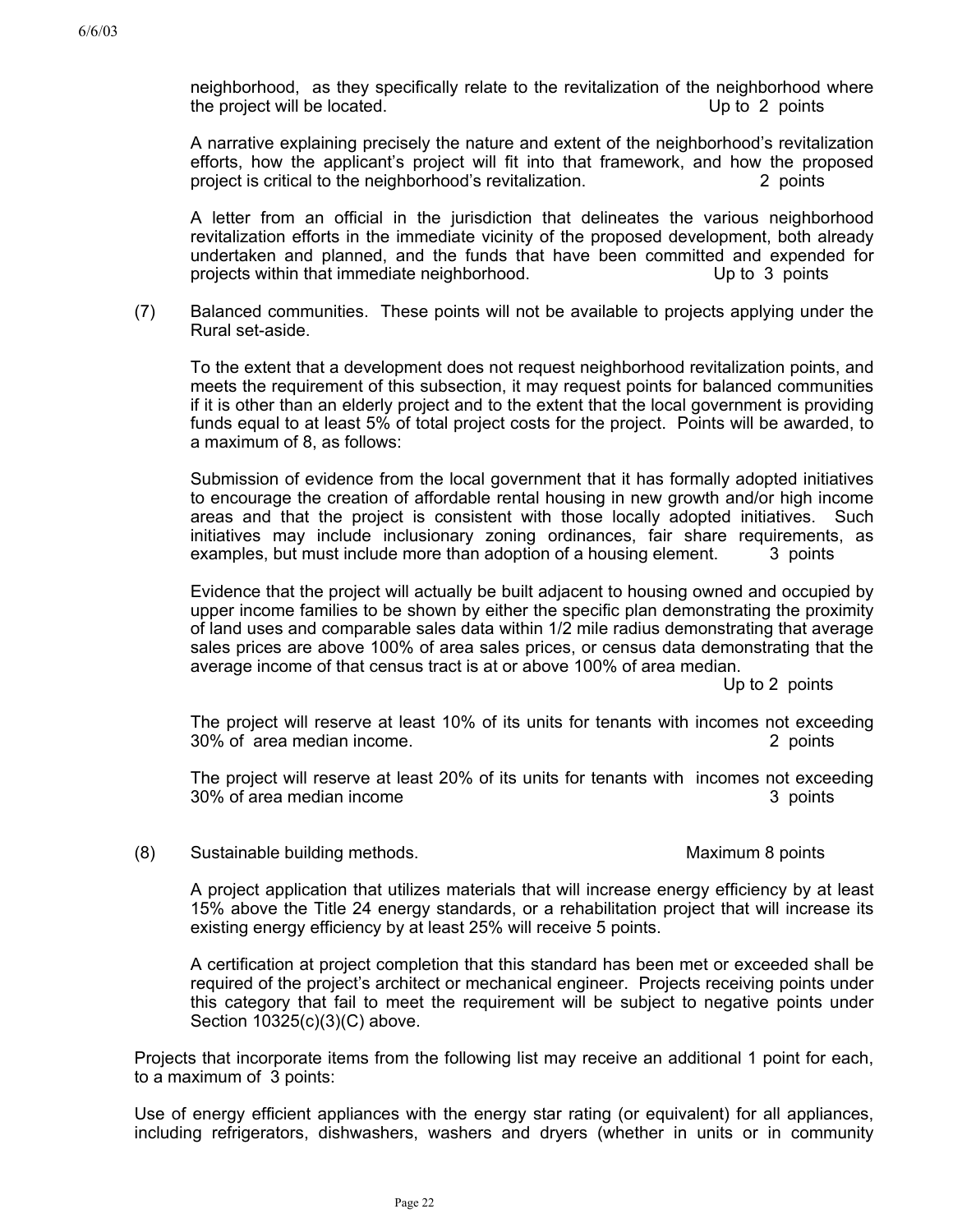laundry facilities), and for all heating and cooling systems, including furnaces, and air conditioners that will be used in the development;

Use of natural gas for cooking and space heating;

Use of occupancy sensors to turn off lights for all bathrooms, garages, and storage spaces;

Use of fluorescent light fixtures for at least 75% of light fixtures or comparable energy-lighting for the project's total lighting throughout the compliance period

Use of simple, low water landscape or irrigation design that reduces water use by a minimum of 10% over conventional irrigation designs

Use of formaldehyde free or fully sealed particleboard or fiberboard for all cabinets, countertops and shelving

To receive these points, the applicant and the project architect must certify, in the application, which of the items will be included in the project's design and specifications, and further must certify at the project's placed in service that the items have been included.

(9) Lowest Income in accordance with the table below Maximum 52 points

(a) The "Percent of Area- Median Income" category may be used only once. For instance, 50% of Income Targeted Units to Total Tax Credit Units at 50% of Area Median Income cannot be used twice for 100% at 50% and receive 50 points, nor can 50% of Income Targeted Units to Total Tax Credit Units at 50% of Area Median Income for 25 points and 40% of Income Targeted Units to Total Units at 50% of Area Median Income be used for an additional 20 points. However, the "Percent of Income Targeted Units" may be used multiple times. For example, 50% of Targeted Units at 50% of Area Median Income for 25 points may be combined with another 50% of Targeted Units at 45% of Area Median Income to achieve the maximum points. All projects must score at least 45 points in this category to be eligible for 9% tax credit.

Only projects qualifying for the Rural set aside may use the 55% of Area median income column

|                               |    | <b>Percent of Area Median Income</b> |      |      |      |      |      |        |
|-------------------------------|----|--------------------------------------|------|------|------|------|------|--------|
|                               |    | 55                                   | 50   | 45   | 40   | 35   | 30   |        |
|                               | 50 | 22.5                                 | 25   | 27.5 | 30   | 32.5 | 35   | points |
|                               | 45 | 20                                   | 22.5 | 25   | 27.5 | 30   | 32.5 | points |
|                               | 40 | 17.5                                 | 20   | 22.5 | 25   | 27.5 | 30   | points |
| Percent of                    | 35 | 15                                   | 17.5 | 20   | 22.5 | 25   | 27.5 | points |
| Income                        | 30 | 12.5                                 | 15   | 17.5 | 20   | 22.5 | 25   | points |
| Targeted                      | 25 | 10                                   | 12.5 | 15   | 17.5 | 20   | 22.5 | points |
| Units To                      | 20 | 7.5                                  | 10   | 12.5 | 15   | 17.5 | 20   | points |
| <b>Total Tax Credit Units</b> | 15 | 5                                    | 7.5  | 10   | 12.5 | 15   | 17.5 | points |
| (exclusive of mgr.'s units)   | 10 | 2.5                                  | 5    | 7.5  | 10   | 12.5 | 15   | points |

(b) A project that agrees to have at least ten percent (10%) of its units available for tenants with incomes no greater than thirty percent (30%) of area median, and to restrict the rents on those units accordingly, will receive two points in addition to other points received under this subsection. (These points may be obtained by using the 30% section of the matrix.)

All projects, except those applying under section 10326 of these regulations, will be subject to the minimum low income percentages chosen for a period of 55 years, unless they receive federal housing tax credit only and are intended for eventual tenant homeownership, in which case they must submit, at application, evidence of a financially feasible program, incorporating, among other items, an exit strategy, home ownership counseling, funds to be set aside to assist tenants in the purchase of units, and a plan for conversion of the facility to home ownership at the end of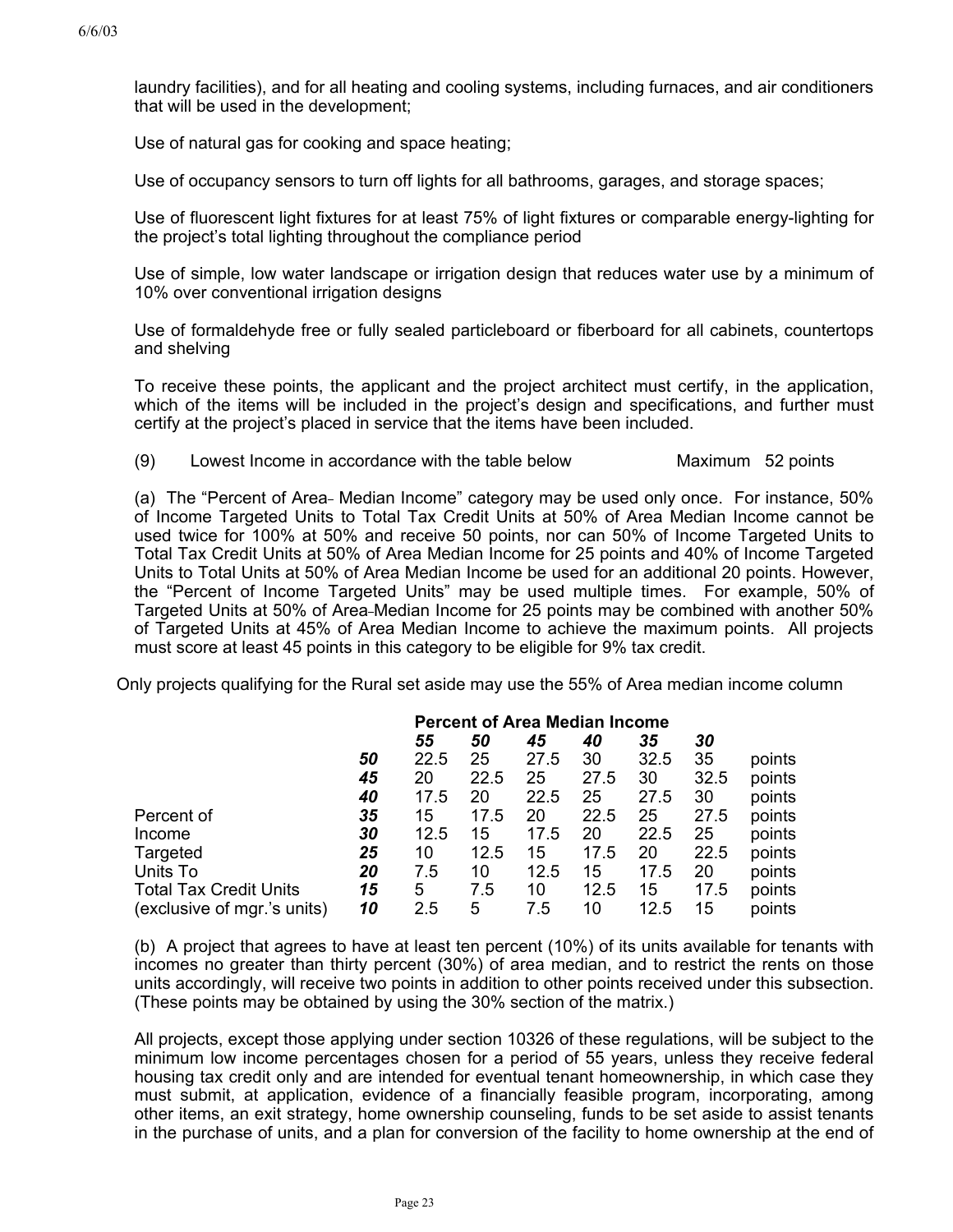the initial 15 year compliance period. In such a case, the regulatory agreement will contain provisions for the enforcement of such covenants.

- (10) Readiness to Proceed. 20 points will be available to projects that meet ALL of the following, and are able to begin construction within 150 days of the Credit Reservation, as evidenced by submission, within that time of, recorded deeds of trust for all construction financing, except for AHP and MHP funds, payment of all construction lender fees, issuance of building permits (a grading permit does not suffice to meet this requirement) and notice to proceed delivered to the contractor. If no construction lender is involved, evidence must be submitted within 150 days after the Reservation is made that the equity partner has been admitted to the ownership entity, and that an initial disbursement of funds has occurred. Failure to meet this timeline will result in rescission of the Credit Reservation.
	- (A) enforceable commitment for all construction financing, as evidenced by executed commitment and payment of commitment fee;
	- (B) evidence, as verified by the appropriate officials, of site plan approval and that all environmental review clearance (CEQA and NEPA) necessary to begin construction are either finally approved or unnecessary;
	- (C) all necessary public approvals except building permits;
	- (D) design review approval.

In the event that less than all of the above criteria have been met, 5 points may be awarded for each of the above, to a maximum of 15 points. In such cases, the 150-day requirements shall not apply.

- (11) State credit substitution. For applicants that agree that the Committee may exchange federal credit for state credit in an amount that will yield an equivalent of equity as if only federal credit were awarded **2** points **2** points **2** points **2** points **2** points **2** points **2** points **2** points **2** points **2** points **2** points **2** points **2** points **2** points **2** points **2** points **2** points **2** points **2** points
- (12) Tie Breakers

Should multiple applications receive the same score, the following tie breakers shall be employed: first, to the extent that the housing type goals have not been met, to meet those housing type goals in the order in which they are listed in section 10315(e) above; second, an application for a project located in a qualified census tract or a federally designated Renewal Community, Empowerment Zone, or Enterprise Community that has demonstrated that it will contribute to a concerted neighborhood revitalization plan, as evidenced by a score of at least eight (8) points, or a project not located in such an area that has received nine (9) points under section 10325(c)(6) of these regulations, or, in the case of a project in the Rural set-aside, one which is located in a qualified census tract, federally designated Renewal Community, Empowerment Zone, Enterprise Community, or HUB Zone shall be selected over an application not meeting this criterion; third, the application requesting the lowest requested eligible basis per bedroom prior to calculating any boost in basis attributable to being located in a qualified census tract or difficult to develop area shall be selected.

- (d) Application selection for evaluation. Following the scoring and ranking of project applications in accordance with the above criteria, subject to conditions described in these regulations, reservations of Credit shall be made for those applications of highest rank in the following manner.
	- (1) Set-aside application selection. Beginning with the top-ranked application from the Nonprofit set-aside (including the homeless assistance apportionment), followed by the Rural set-aside (including the RHS program apportionment), the Small Development setaside, the At Risk set-aside, and the Special Needs/SRO set-aside, the highest scoring applications will have Credit reserved. No more than one project in a market area as determined by the Committee will be funded in the Rural set-aside during any funding round. Credit amounts to be reserved in the set-asides will be established at the exact percentages set forth in section 10315. To the extent that there is more credit reserved to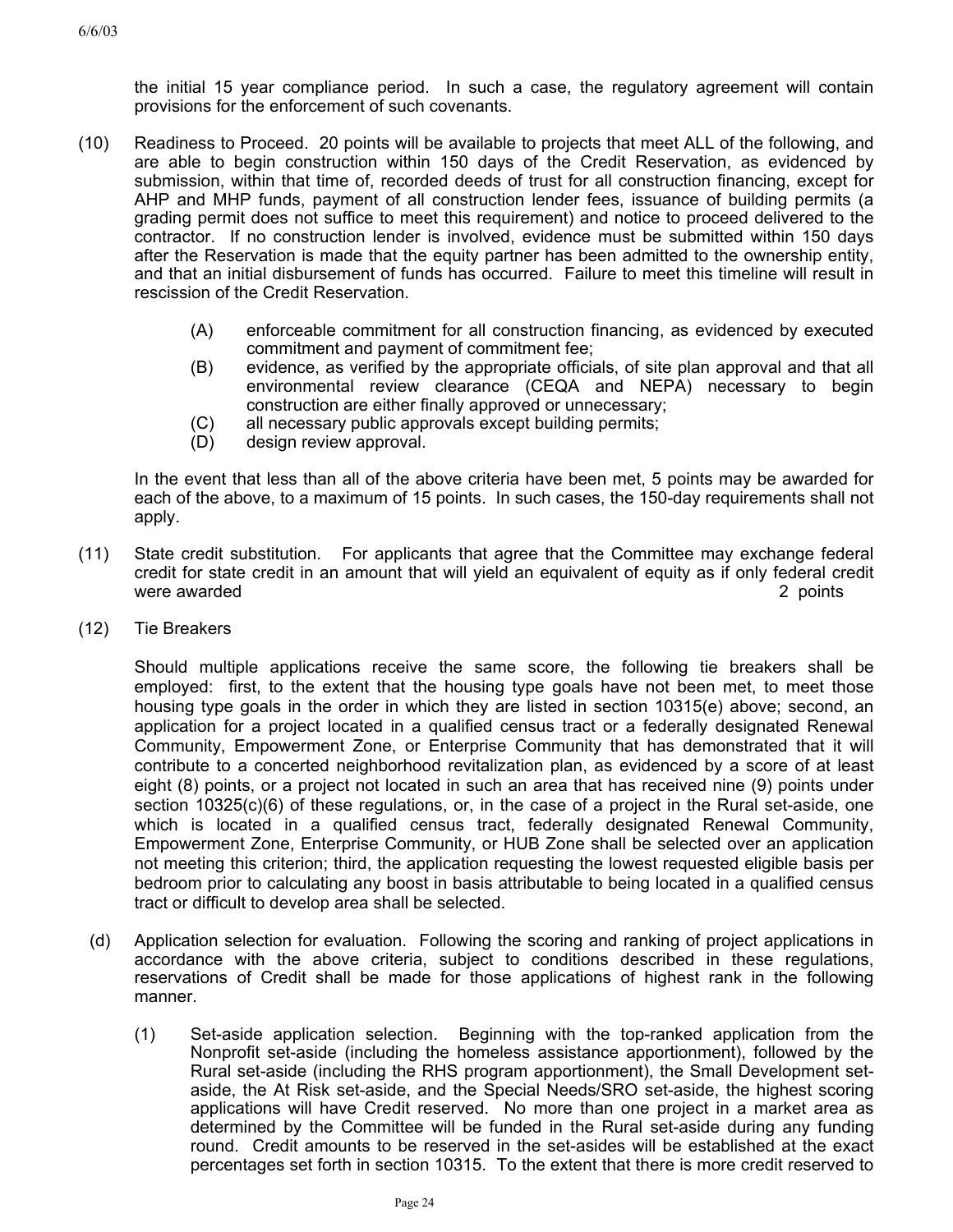the last project in a set-aside than has been established for that set-aside, such overages in the first funding round will be subtracted from that set-aside in determining the amount available in the set-aside for the second funding round. To the extent that more credit is reserved to the last project in a set-aside than is available in that set-aside during the second funding round, the overage will be taken from the three percent holdback to the extent there are sufficient funds in the holdback, or, to the extent there are no such funds remaining, will be counted against the amounts available from the geographic area in which the project is located. Except for those amounts described in the preceding sentence, credit amounts reserved in the set-asides shall not be counted within the geographic allotments. Credit reserved in all set-asides shall be counted within the housing type goals.

- (A) For an application to receive a reservation within a statutory set-aside, there shall be at least one dollar of Credit not yet reserved in the set-aside.
- (B) If there is a zero or negative amount of Credit in either the federal or state credit categories requested by the applicant, the application shall be by-passed in favor of the next highest-ranking application.
- (C) Except for projects competing in the rural set-aside, which shall not be eligible to compete in geographic areas, after a set-aside is fully reserved, all remaining applications competing within the set-aside shall compete in the geographic areas.
- (2) Geographic Areas selection. Credit remaining following reservations to all set-asides shall be reserved to projects within the geographic areas, beginning with the geographic area having the smallest apportionment, and proceeding upward according to size in the first funding round and in reverse order in the second funding round, filling each geographic area's apportionment and assuring that each geographic area receives funding for at least one project in each funding round to the extent that no more than the amounts below are requested, or that the project is a large acquisition/rehabilitation project that has received a waiver under Section 10325(e)(9) of these regulations. The amount of funds that can be applied for and reserved shall be determined by multiplying the amount of federal credit available after funding of the set-asides, first by ten, then by twice the percentage ascribed to the geographic area in the regulations (2.5 times for those geographic areas having less than 3% apportionment), and finally, adding to that figure the percent of state credit available that is ascribed to the geographic area in the regulations. In the first funding round of 2003, for projects eligible to apply for state credit because of their location, (for example, those not in DDAs or QCTs) the limitation shall be calculated solely on the federal credit available to the geographic area and shall not take into consideration the state credit amount requested. In the second funding round, the limitation for all applications shall be calculated as though the preceding sentence did not exist.
	- (A) In each funding round, the highest scoring project will be awarded a reservation, provided that it has applied for no more credit than is described in the above paragraph. Should less than 50% (or 40%) in the case of counties mentioned above) of the sum of the ten year federal credit and state credit for which the next project is eligible remain available in the geographic area, no further awards will be made in the geographic area. The Committee will not fund a lower ranking project in this case. Any overages that occur in a geographic region in a funding round may be taken from the three percent holdback of funds to the extent they are available, or may, at the discretion of the Executive Director, reduce, by that overage amount, the credit available to that geographic region in the next funding round.

The Committee may determine that, under the unique circumstances of the funding round and in consideration of the relative scores and ranking of the proposed projects, that all applicants scores are too low to warrant a reservation of credit pursuant to section 10325(c ) of these regulations.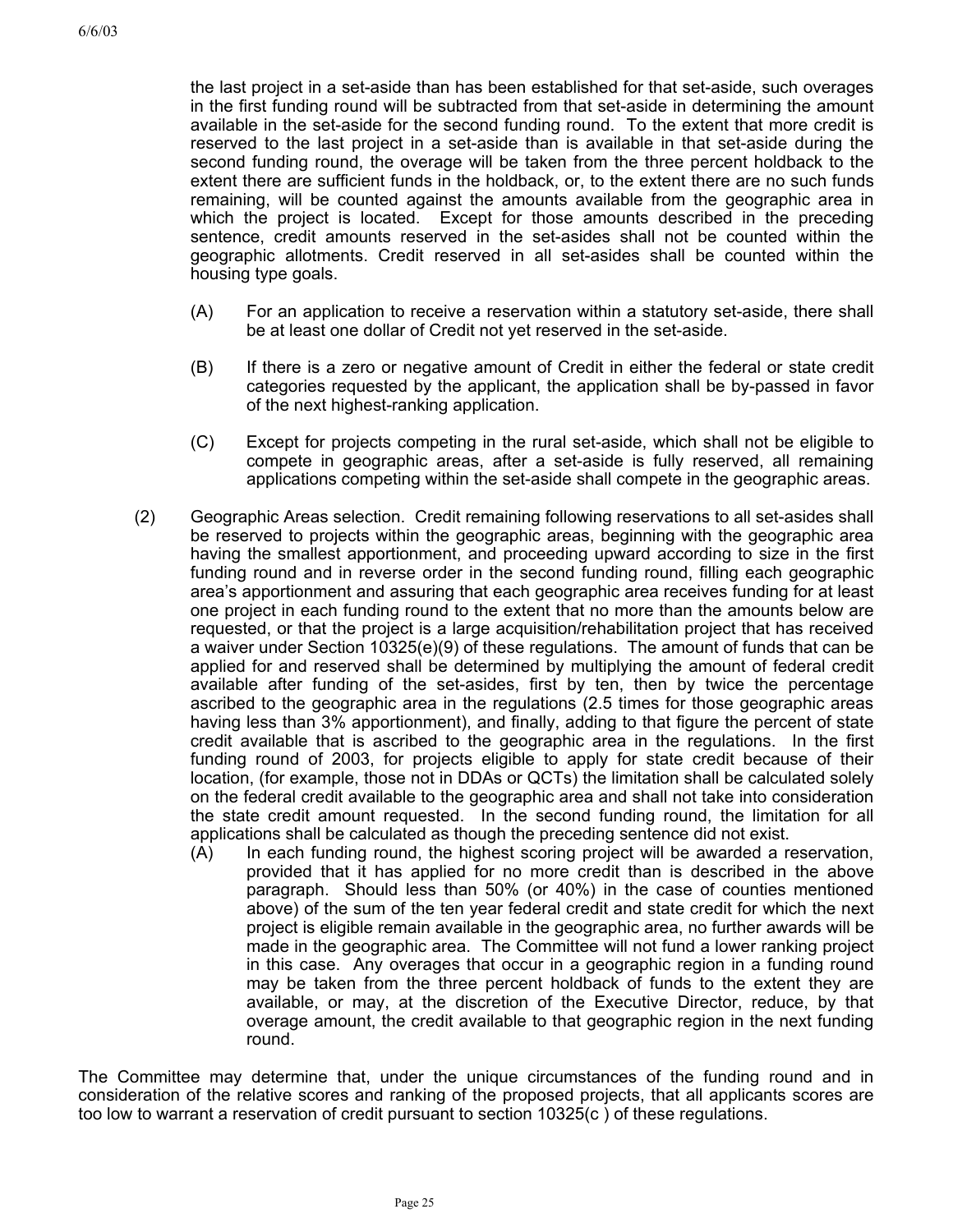- (B) To the extent that there is a positive balance remaining in a geographic area after the first funding round, such amount will be added to the amount available in that geographic area in the second round. Further, to the extent that, at the close of the second funding round there are still funds available in any geographic apportionment, such Credit will be added together from all geographic areas and will then be awarded to the highest scoring project in the geographic area having the greatest disparity between the percentage goals for the areas, and the actual percentage reserved for that area.
- (e) Application evaluation. To receive a reservation of Credit, applications selected pursuant to subsection (d) of this Section, shall be evaluated, pursuant to IRC Section 42, H & S Code Sections 50199.4 through 50199.22, R & T Code Sections 12206, 17058, and 23610.5, and these regulations to determine if; eligible, by meeting all program eligibility requirements; complete, which includes meeting all basic threshold and additional threshold requirements; and financially feasible. The Committee shall make available to the general public a written explanation for any allocation of credit that is not made in accordance with the established priorities and selection criteria of these Regulations.
- (f) Basic thresholds. An application shall be determined to be complete by demonstration of meeting the following basic threshold requirements. All basic thresholds shall be met at the time the application is filed through a presentation of conclusive, documented evidence to the Executive Director's satisfaction.
	- (1) Housing need and demand. Applicants shall provide evidence that the type of housing proposed, including proposed rent levels, is needed and affordable to the targeted population within the community in which it is located. Evidence shall be conclusive, and include the most recent documentation available (prepared within 1 year and updated, if necessary). Evidence of housing need and demand shall include:
		- (A) evidence of public housing waiting lists, by bedroom size and tenant type, if available, from the local housing authority; and
		- $(B)$  a market study as described in Section 10322(h)(10) of these regulations.
	- (2) Demonstrated site control. Applicants shall provide evidence that the subject property is within the control of the applicant.
		- (A) Site control may be evidenced by:
			- (i) a current title report (within 90 days of application) showing the applicant holds fee title;
			- (ii) an executed lease agreement or lease option for the length of time the project will be regulated under this program between the applicant and the owner of the subject property;
			- (iii) an executed disposition and development agreement between the applicant and a public agency; or,
			- (iv) a valid, current, enforceable contingent purchase and sale agreement or option agreement between the applicant and the owner of the subject property. Evidence that all extensions necessary to keep the agreement current through the application filing deadline have been executed and must be included in the application.
		- (B) A current title report (within 90 days of application) shall be submitted with all applications for purposes of this threshold requirement.
		- (C) The Executive Director may determine, in her/his sole discretion, that site control has been demonstrated where a local agency has demonstrated its intention to acquire the site, or portion of the site, through eminent domain proceedings.
	- (3) Enforceable financing commitment. Applicants shall provide evidence of enforceable financing commitments for at least fifty percent (50%) of the construction financing, or at least fifty percent (50%) of the permanent financing, of the proposed project's estimated total construction or total permanent financing requirements. An "enforceable financing commitment" shall meet the following conditions, except that the submission of a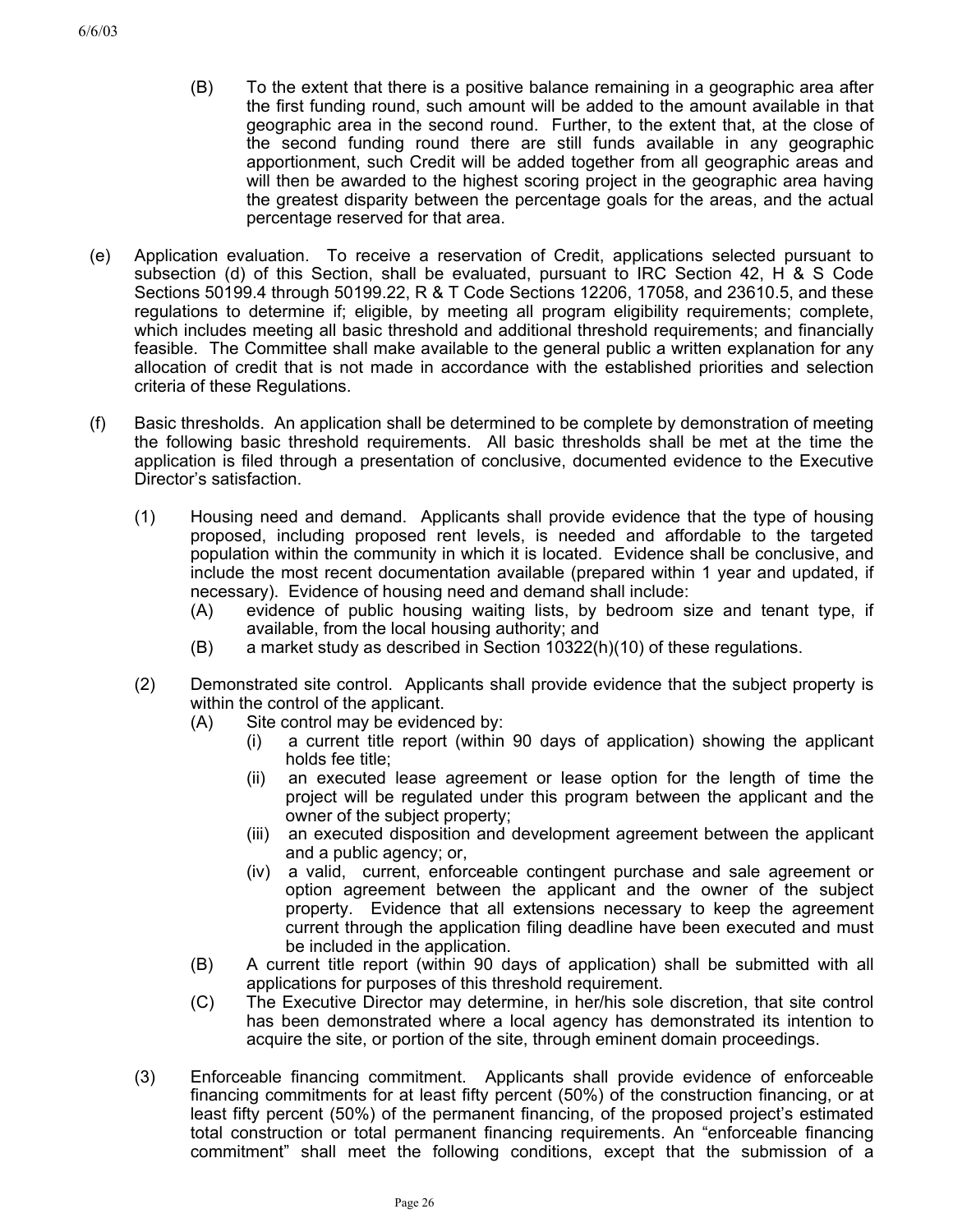multifamily accelerated processing invitation letter from the U.S. Department of Housing and Urban Development, together with the submission of a multifamily accelerated processing firm commitment application will suffice to satisfy the requirements of this enforceable financing commitment requirement:

- (A) be in writing, state the rate and terms and may be in the form of a loan or grant;
- (B) subject only to conditions within the control of the applicant, but for obtaining other financing sources including an award of Credit;
- (C) if permanent financing, shall have a term of at least fifteen (15) years;
- (D) if a variable or adjustable interest rate permanent loan is proposed, shall demonstrate feasibility for fifteen (15) years at the ceiling interest rate; and,
- (E) shall be from a lender other than a mortgage broker, the applicant, or an identity of interest of the applicant, unless the applicant is a lending institution actively and regularly engaged in residential lending.
- (F) Substitution of such funds may be permitted only when the source of funding is similar to the original funding, for example, bank loan to substitute for bank loan, public funds for public funds.
- (G) be accepted in writing by the proposed mortgagor or grantee, if private financing.
- (4) Local approvals and Zoning. Applicants shall provide evidence, at the time the application is filed, that the project, as proposed is zoned for the intended use, and has obtained all applicable local land use approvals which allow the discretion of local elected officials to be applied. Examples of such approvals include, but are not limited to, general plan amendments, rezonings, conditional use permits. Notwithstanding the first sentence of this subsection, local land use approvals not required to be obtained at the time of application include, design review, initial environmental study assessments, variances, and development agreements. The Committee may require, as evidence to meet this requirement, submission of a Committee-provided form letter to be signed by an appropriate local government planning official of the applicable local jurisdiction.
- (5) Financial feasibility. Applicants shall provide the financing plan for the proposed project, and shall demonstrate the proposed project is financially feasible and viable as a qualified low income housing project throughout the extended use period. A fifteen-year pro forma of all revenue and expense projections is required. The financial feasibility analysis shall use all underwriting criteria specified in Section 10327 of these regulations.
- (6) Sponsor characteristics. Applicants shall provide evidence that as a team, proposed project participants possess the knowledge, skills, experience and financial capacity to successfully develop, own and operate the proposed project. The Committee may conduct an investigation into an applicant's background that it deems necessary, in its sole discretion, and may determine if any of the evidence provided shall disqualify the applicant from participating in the Credit programs, or if additional team members need be added to appropriately perform all program requirements. The following documentation is required to be submitted at the time of application:
	- (A) current financial statement(s) for the general partner(s), principal owner(s), and developer(s);
	- (B) for all participants, a description of other Credit and all other affordable, multifamily rental project involvement in California or other states, on forms provided by the Committee together with a release form permitting inquiry into the status of such developments;
	- (C) for each of the following participants, a copy of a contract to provide services related to the proposed project:
		- (i) Attorney(s) and or Tax Professional(s)
		- (ii) Architect
		- (iii) Property Management Agent
		- (iv) Consultant
		- (v) Market Analyst
	- (D) for the applicant and all general partners of the project, a description of any circumstances that would require negative points to be assessed by the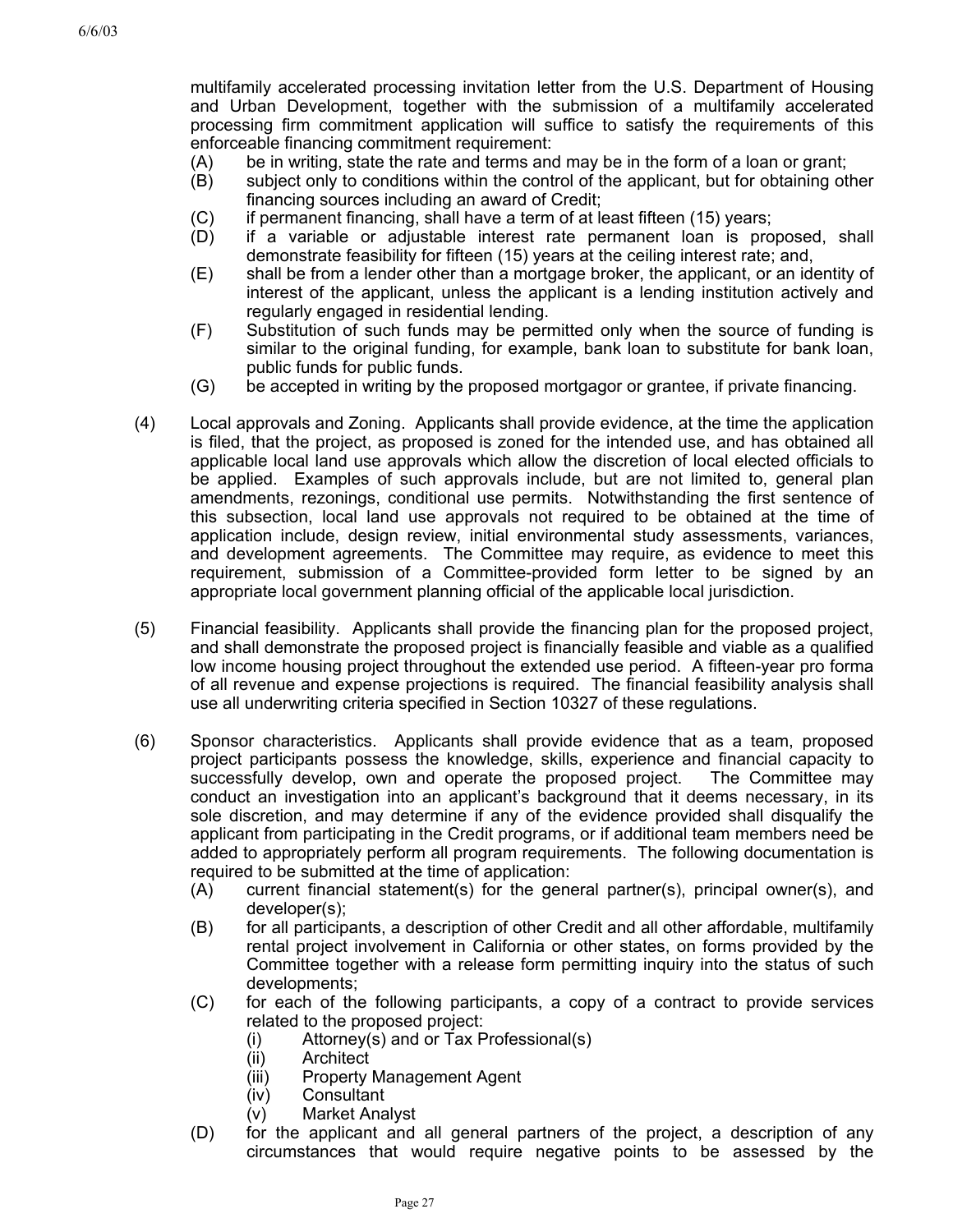Committee and any defaults or foreclosures on residential rental properties, or a signed statement affirming that no such defaults or foreclosures occurred.

- (7) Minimum construction standards. Applicants shall provide a statement of their intent to utilize landscaping and construction materials which are compatible with the neighborhood in which the proposed project is to be located, and that the architectural design and construction materials will provide for low maintenance and durability, as well as be suited to the environmental conditions to which the project will be subjected. Additionally, the statement of intent shall note that the following minimum specifications will be incorporated into the project design for all new construction projects:
	- (A) Landscaping. A variety of plant and tree species shall be provided in sufficient quantities based on landscaping practices in the general market area and low maintenance needs.
	- (B) Roofs. Shingle roofing shall carry a three-year subcontractor guarantee and a 20 year manufacturer's warranty.
	- (C) Exterior doors. Solid core, flush, paint or stain grade exterior doors shall be made of metal clad or hardwood faces, with a standard one-year guarantee and all six sides factory primed.
	- (D) Appliances. Energy efficient appliances, including frost-free refrigerators shall be provided unless waived by the Executive Director.
	- (E) Window coverings. Window coverings shall be provided and may include fire retardant drapes or blinds.
	- (F) Water heater. For units with individual water heaters, minimum capacities are to be 30 gallons for one- and two-bedroom units and 40 gallons for three-bedroom units or larger. All individual water heaters shall be gas fired and equipped with pressure and temperature relief valves unless waived by the Executive Director.
	- (G) Floor coverings. For light and medium traffic areas vinyl or linoleum shall be at least 3/32" thick; for heavy traffic areas it shall be a minimum 1/8" thick. A hard, waterproof, cleanable surface shall be required for all kitchen and bath areas. Carpet complying with U.S. Department of Housing and Urban Development/Federal Housing Administration UM 44C, or alternatively, cork, bamboo, linoleum, or hardwood floors shall be provided in all other floor spaces unless this requirement is specifically waived by the Executive Director.
	- (H) Use of Low VOC paints and stains for all interior surfaces where paints and stains are applied.

A project proposing rehabilitation of existing structures shall be exempt from the provisions of subsection (D) and (F) above. To the extent it does not propose to meet the other requirements of this subsection, its capital needs assessment must show that the standards not proposed to be met are either unnecessary or excessively expensive.

- (8) Deferred-payment financing, grants and subsidies. Applicants shall provide evidence that all deferred-payment financing, grants and subsidies shown in the application are "committed" at the time of application, except as permitted in subsection (E) and (F) below.
	- (A) Evidence provided shall signify the form of the commitment, the loan, grant or subsidy amount, the length of the commitment, conditions of participation, and express authorization from the governing body, or an official expressly authorized to act on behalf of said governing body, committing the funds, as well as the applicant's acceptance in the case of privately committed loans.
	- (B) Commitments shall be final and not preliminary, and only subject to conditions within the control of the applicant, with one exception, the attainment of other financing sources including an award of Credit.
	- (C) Fund commitments shall be from funds within the control of the entity providing the commitment at the time of application.
	- (D) Substantiating evidence of the value of local fee waivers, exemptions or land writedowns is required.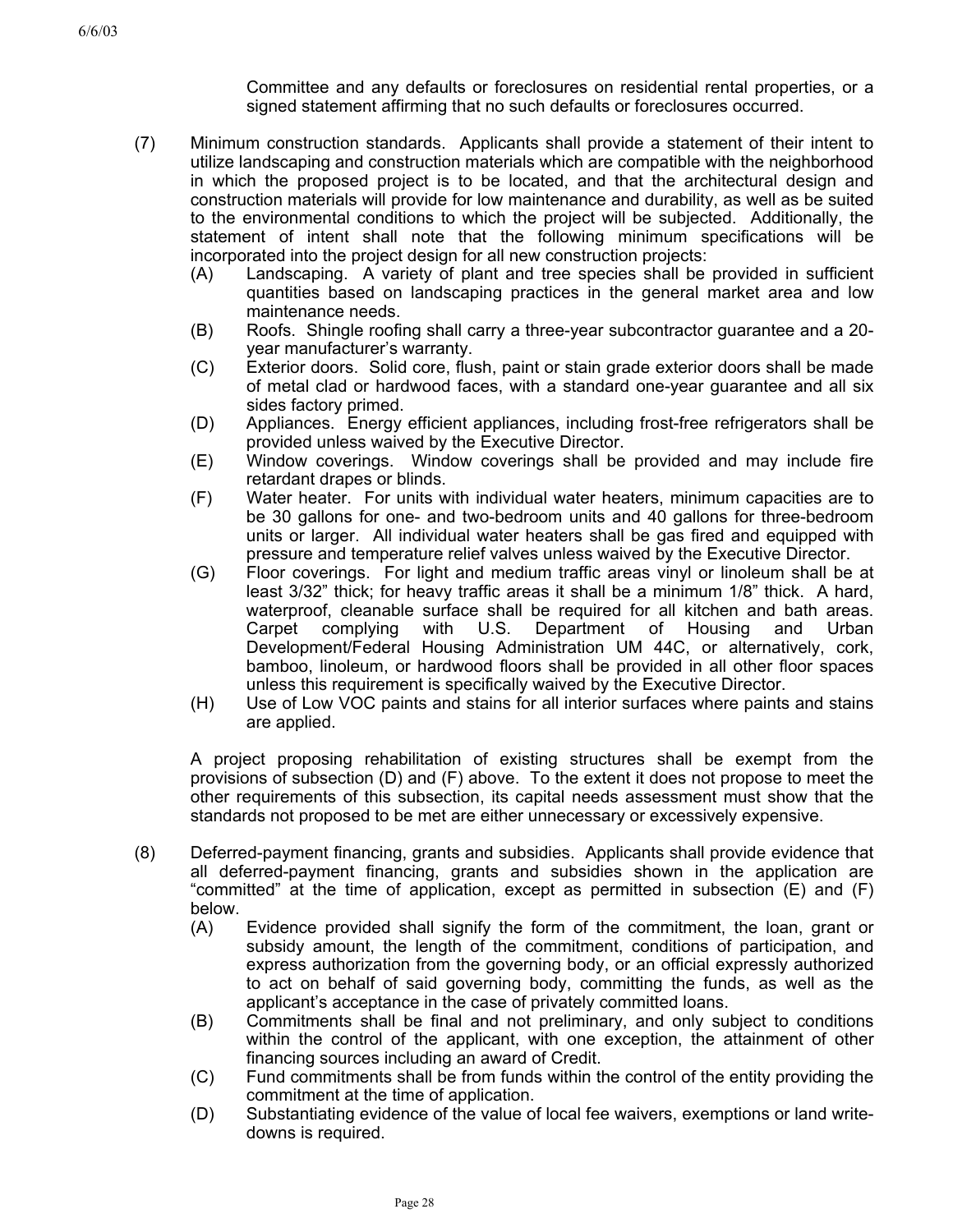- (E) Substitution or an increase of such funds may be permitted only when the source of funding is similar to the original funding, for example, private loan to substitute for private loan, public funds for public funds. Funds may be increased only in an amount necessary to achieve project feasibility. This provision shall include projects that have already received a reservation or allocation of credit in prior years.
- (F) Funds anticipated but not yet awarded under the following programs shall be exempt from the provisions of this subsection: the Affordable Housing Program (AHP) provided pursuant to a program of the Federal Home Loan Bank; RHS Section 514, 515 or 538 programs; California Housing Finance Agency's Proposition 1A school facility fee reimbursement program; the Department of Housing and Urban Development's Supportive Housing Program (SHP); the California Department of Mental Health's Supportive Housing Initiative Act Program; projects that have received a Reservation of HOME funds from the applicable Participating Jurisdiction, or to projects receiving housing tax credit in 1999 and thereafter and funding under the Department of Housing and Community Development's Multifamily Housing Program.
- (9) Project size and credit amount limitations. Project size limitations shall apply to all applications filed, pursuant to this Section.
	- (A) Unit number limits are as follows:
		- i. Rural set-aside applications eighty (80) for the first funding round of 2003. Beginning in the second funding round of 2003, except for projects that received all discretionary approvals (including site plan approval) prior to January 1, 2003, based on a number of units up to 80 and have applied to the Committee for competitive credit for up to 80 units prior to the second funding round of 2003, sixty (60) units maximum
		- ii. Other than rural set-aside applications two-hundred (200) for the first funding round of 2003. Beginning in the second funding round of 2003, except for projects that received all discretionary local approvals (including site plan approval) prior to January 1, 2003 based on a number of units up to 200, and have applied to the Committee for competitive credit of up to 200 units prior to the second funding round of 2003 one hundred fifty (150) units maximum Also, with the exception of rehabilitation proposals, HOPE VI or large neighborhood redevelopment proposals pursuant to a specific neighborhood plan where the size limitation is waived by the Executive Director, after making a determination that the project cannot feasibly be phased or completed as a tax-exempt project.
	- (B) Units, for purposes of this subsection, shall:
		- i. include low-income units:
		- ii. not include market rate units or manager's units.
	- (C) The total "units" in one or more separate applications, filed by Related Parties, proposing projects within one-fourth (1/4) mile of one another, filed at any time within a twelve (12) month period, shall, for purposes of this subsection be subject to the above project size limitations, except when specifically waived by the Executive Director in unusual circumstances such as HOPE VI or large neighborhood redevelopment proposals pursuant to a specific neighborhood plan. HOPE VI and other large projects will generally be directed towards the taxexempt bond program
- (10) Projects applying for competitive credit and involving rehabilitation of existing buildings shall be required to complete a minimum of \$15,000 hard construction costs per unit (except for those projects defined as "at risk" pursuant to these regulations, which must complete a minimum of \$7,500 in hard construction costs per unit.
- (g) Additional threshold requirements. To qualify for Credit as a housing type, as described in Section 10315(e), or to receive points as a housing type, the application shall meet the following additional threshold requirements: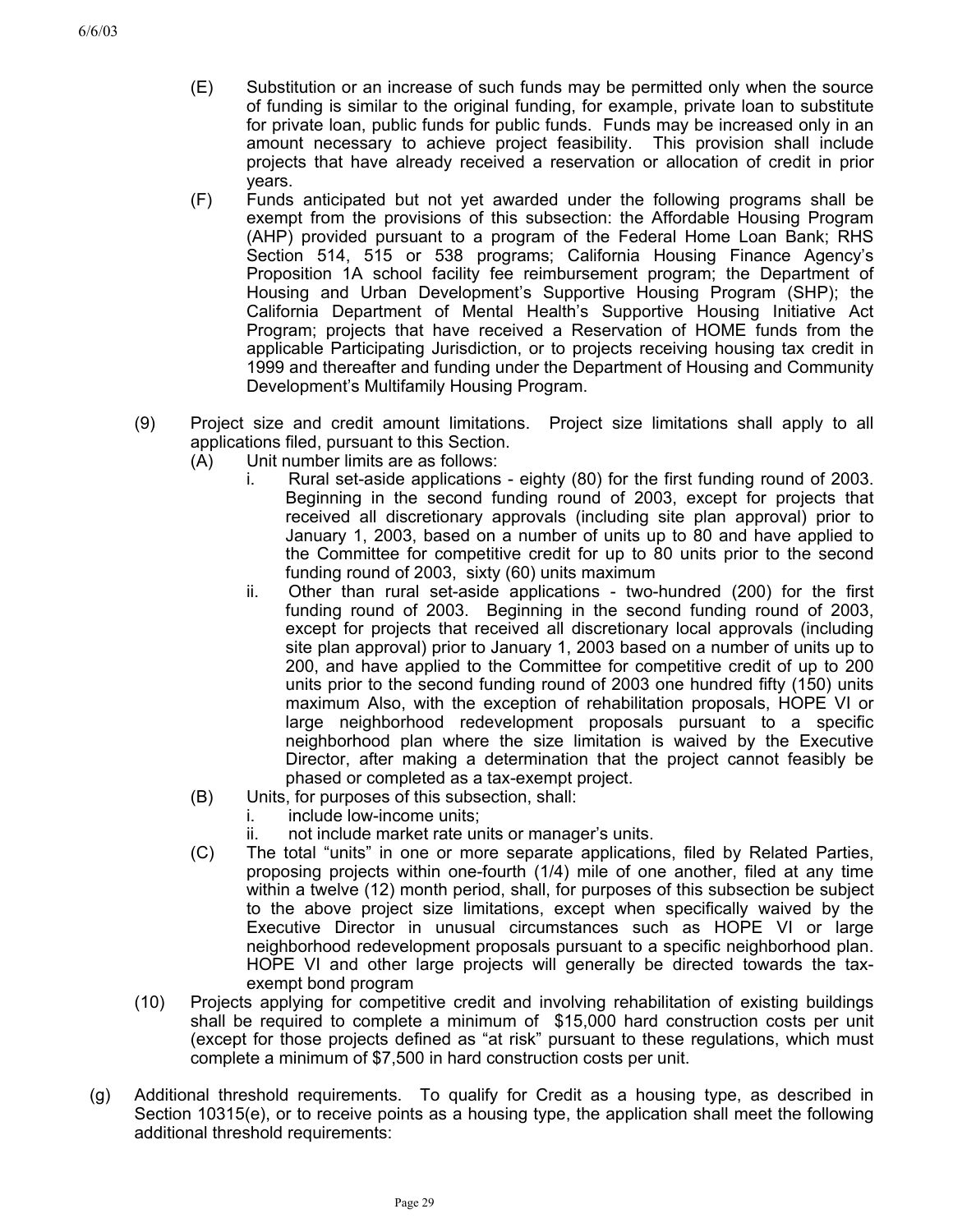- (1) Large Family projects. To be considered large family housing, the application shall meet the following additional threshold requirements.
	- (A) At least thirty percent (30%) of the tax Credit units in the project shall be threebedroom or larger units, with the remaining units configured based on the demand established in the basic threshold requirements;
	- (B) Three-bedroom units shall include at least 1,000 square feet of living space and four-bedroom units shall include at least 1,200 square feet of living space, unless these restrictions conflict with the requirements of another governmental agency to which the project is subject to approval (bedrooms shall be large enough to accommodate two persons each and living areas shall be adequately sized to accommodate families based on two persons per bedroom);
	- (C) Four-bedroom and larger units shall have a minimum of two full bathrooms;
	- (D) The project shall provide outdoor play/recreational facilities suitable and available to all tenants, for children of all ages, except for small developments as defined in Section 10315(c). The Executive Director, in her/his sole discretion may waive this requirement upon demonstration of nearby, readily accessible, recreational facilities.
	- (E) The project shall provide an appropriately sized common area(s). For purposes of this part, common areas shall include all interior common areas, such as the rental office and meeting rooms, but shall not include laundry rooms or manager living units, and shall meet the following size requirement: projects comprised of 30 or less total units, at least 600 square feet; projects from 31 to 60 total units, at least 1000 square feet; projects from 61 to 100 total units, at least 1400 square feet; projects over 100 total units, at least 1800 square feet. Small developments, defined in Section 10315(d), are exempt from this requirement;
	- (F) A public agency shall provide direct or indirect long-term financial support for at least fifteen percent (15%) of the total project development costs, or the owner's equity (includes syndication proceeds) shall constitute at least thirty percent (30%) of the total project development costs;
	- (G) Adequate laundry facilities shall be available on the project premises, with no fewer than one washer/dryer per 10 units. To the extent that tenants will be charged for the use of central laundry facilities, washers and dryers must be excluded from eligible basis. If no centralized laundry facilities are provided, washers and dryers shall be provided in each unit, subject to the further provision that gas connections for dryers shall be provided where gas is otherwise available at the property. Dishwashers shall be provided in all units unless a waiver is granted by the Executive Director because of planning or financial impracticality.
	- (H) Projects are subject to a minimum low-income use period of 55 years.
- (2) Senior projects. To be considered senior housing, the application shall meet the following additional threshold requirements:
	- (A) All units shall be restricted to households eligible under the provisions of California Civil Code 51.3 (except for projects utilizing federal funds whose programs have differing definitions for senior projects), and further be subject to state and federal fair housing laws with respect to senior housing;
	- (B) The project shall be on a suitable site. Access to basic services shall be available by other than resident-owned transportation;
	- (C) Projects over two stories shall have an elevator;
	- (D) No more than twenty percent (20%) of the low-income units in the project shall be larger than one-bedroom units, unless waived by the Executive Director, when supported by a full market study. One larger unit may be included for use as a manager's unit without a waiver.
	- (E) For projects receiving credit after 2000, emergency call systems shall only be required in units intended for occupancy by frail elderly populations requiring assistance with activities of daily living, and/or applying as special needs units. When required, they shall provide 24-hour monitoring, unless an alternative monitoring systems is approved by the Executive Director;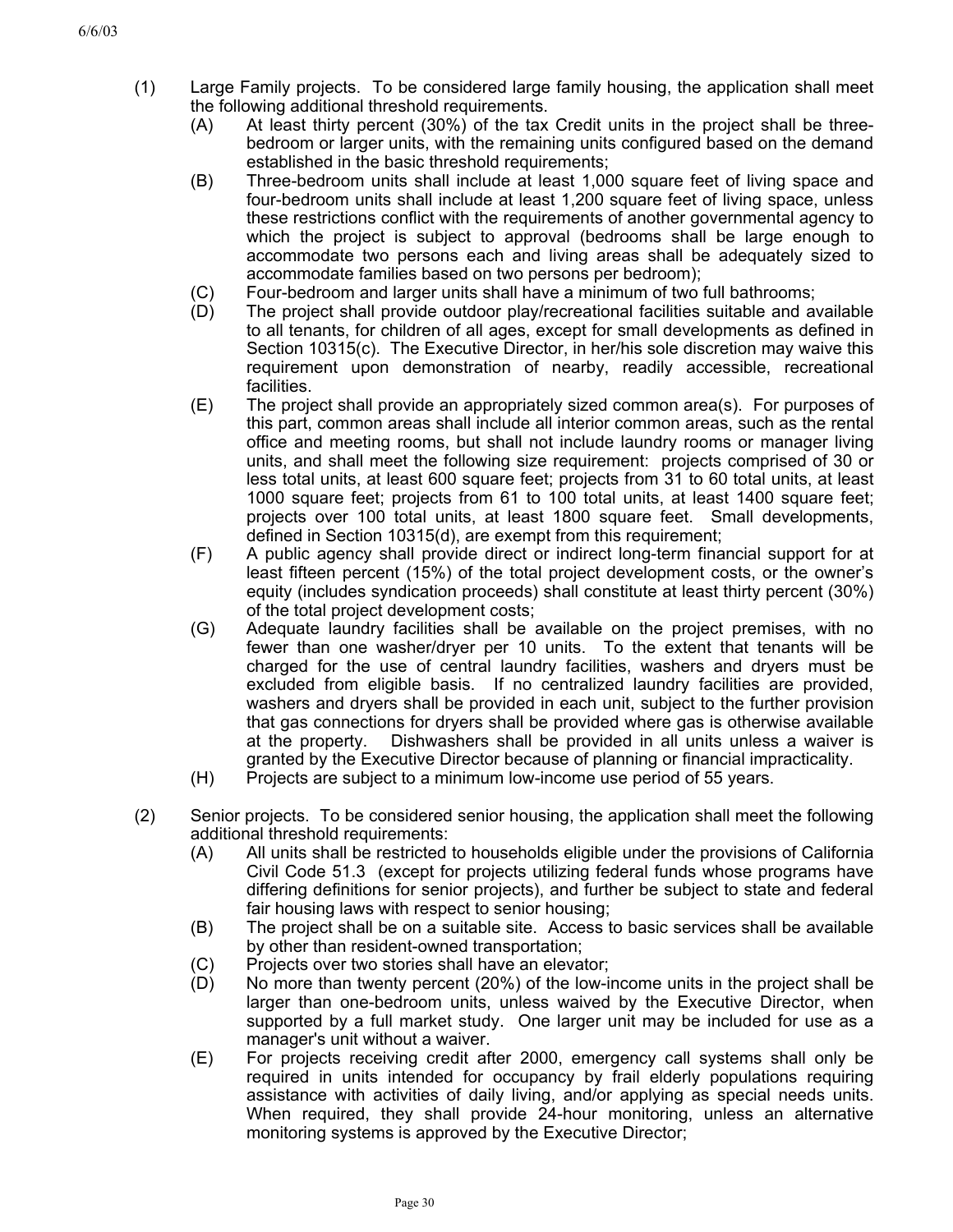- (F) Common area(s) shall be provided on site, or within approximately one-half mile of the subject property. For purposes of this part, common areas shall be allowed to include all interior common areas, such as the rental office and meeting rooms, but shall not include laundry rooms or manager living units, and shall meet the following size requirement: projects comprised of 30 or less total units, at least 600 square feet; projects from 31 to 60 total units, at least 1,000 square feet; projects from 61 to 100 total units, at least 1,400 square feet; projects over 100 total units, at least 1,800 square feet. Small developments, defined in Section 10315(d), are exempt from this requirement;
- (G) A public agency shall provide direct or indirect long-term financial support for at least fifteen percent (15%) of the total project development costs, or the owner's equity (includes syndication proceeds) shall constitute at least thirty percent (30%) of the total project development costs;
- (H) Adequate laundry facilities shall be available on the project premises, with no fewer than one washer/dryer per 15 units. To the extent that tenants will be charged for the use of central laundry facilities, washers and dryers must be excluded from eligible basis. If no centralized laundry facilities are provided, washers and dryers shall be provided in each of the units subject to the further provision that gas connections for dryers shall be provided where gas is otherwise available at the property.
- (I) Projects are subject to a minimum low-income use period of 55 years.
- (3) SRO projects. To be considered Single Room Occupancy (SRO) housing, the application shall meet the following additional threshold requirements:
	- (A) Average income is no more than forty percent (40%) of the area median income;
	- (B) SRO units are efficiency units that may include a complete private bath and kitchen but generally do not have a separate bedroom, unless the configuration of an already existing building being proposed for use as an SRO dictates otherwise. The maximum size for an SRO unit shall be 500 square feet. At least 90% of the units in the project must meet these requirements;
	- (C) At least one bath shall be provided for every eight units;
	- (D) If the project does not have a rental subsidy committed, the applicant shall demonstrate that the target population can pay the proposed rents. For instance, if the target population will rely on General Assistance, the applicant shall show that those receiving General Assistance are willing to pay rent at the level proposed;
	- (E) The project configuration, including community space and kitchen facilities, shall meet the needs of the population;
	- (F) A public agency shall provide direct or indirect long-term financial support for at least fifteen percent (15%) of the total project development costs, or the owner's equity (includes syndication proceeds) shall constitute at least thirty percent (30%) of the total project development cost;
	- (G) Adequate laundry facilities shall be available on the project premises, with no fewer than one washer/dryer per 15 units;
	- (H) Projects are subject to a minimum low-income use period of 55 years;
	- (I) A ten percent (10%) vacancy rate shall be used unless otherwise approved by the Executive Director. Justification of a lower rate shall be included;
	- (J) A signed contract or memorandum of understanding between the developer and the service provider, together with the resolution of the service provider, must accompany the tax credit application;
	- (K) A summary of the experience of the developer and the service provider in providing for the population to be service must accompany the tax credit application; and,
	- (L) New construction projects for seniors shall not qualify as Single Room Occupancy housing.
- (4) Special Needs projects. To be considered Special Needs housing, at least 50% of the tax credit units in the project shall serve populations who meet one of the following: are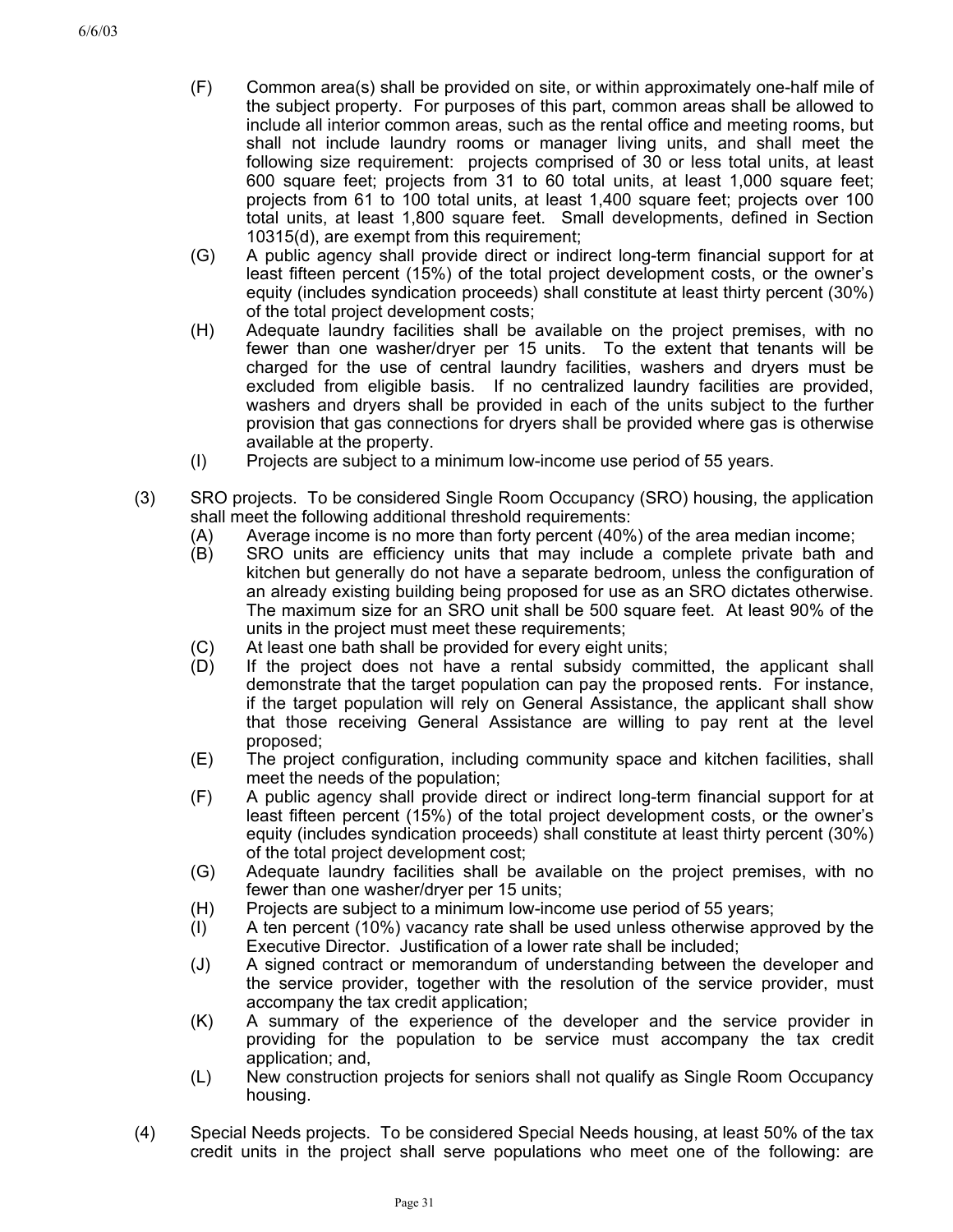developmentally disabled, are survivors of physical abuse, are homeless, have chronic illness, including HIV and mental illness, are displaced teenage parents (or expectant teenage parents) or another specific group determined by the Executive Director to meet the intent of this housing type. The Executive Director shall have sole discretion in determining whether or not an application meets these requirements. In the case of a development that is less than 75% special needs, the non-special needs units must meet another housing type (for example, large family), although the project will be considered as a special needs project for purposes of Section 10325**.** The application shall meet the following additional threshold requirements:

- (A) Average income for the special needs units is no more than forty percent (40%) of the area median income;
- (B) Third party verification from a federal, state or local agency of the availability of services appropriate to the targeted population;
- (C) The units/building configurations (including community space) shall meet the specific needs of the population;
- (D) If the project does not have a rental subsidy committed, the applicant shall demonstrate that the target population can pay the proposed rents. For instance, if the target population will rely on General Assistance, the applicant shall show that those receiving such assistance are willing to pay rent at the level proposed;
- (E) A public agency shall provide direct or indirect long-term financial support for at least fifteen percent (15%) of the total project development costs, or the owner's equity (includes syndication proceeds) shall constitute at least thirty percent (30%) of the total project development costs;
- (F) Adequate laundry facilities shall be available on the project premises, with no fewer than one washer/dryer per 15 units;
- (G) Projects are subject to a minimum low-income use period of 55 years;
- (H) A ten percent (10%) vacancy rate shall be used for pro-forma purposes unless otherwise approved by the Executive Director. Justification of a lower rate shall be included;
- (I) Where services are required as a condition of occupancy, special attention shall be paid to the assessment of service costs as related to maximum allowable Credit rents. A tax professional's opinion as to compliance with IRC Section 42 may be required by the Executive Director;
- (J) A signed contract or memorandum of understanding between the developer and the service provider, together with the resolution of the service provider, must accompany the tax credit application;
- (K) A summary of the experience of the developer and the service provider in providing for special needs populations must accompany the tax credit application; and,
- (L) A preliminary service plan that specifically identifies the services to be provided to the special needs population. The Executive Director shall, in his/her sole discretion, determine whether the plan is adequate to qualify the project as a special needs project.
- (5) At-risk projects. To be considered At-risk housing, the application shall meet the requirements of R & T Code subsection  $17058(c)(4)$ , except as further defined in subsection (B)(i) below, as well as the following additional threshold requirements, and other requirements as outlined in this subsection:
	- (A) Projects are subject to a minimum low-income use period of 55 years; and,
	- (B) Project application eligibility criteria include:
		- (i) before applying for Credit, the project must meet the At-risk eligibility requirements under the terms of applicable federal and state law as verified by a third party legal opinion, except that a project that has been acquired by a qualified nonprofit organization within the past two years of the date of application with interim financing in order to preserve its affordability and that meets all other requirements of this section, shall be eligible to be considered an "at risk" project under these regulations. A project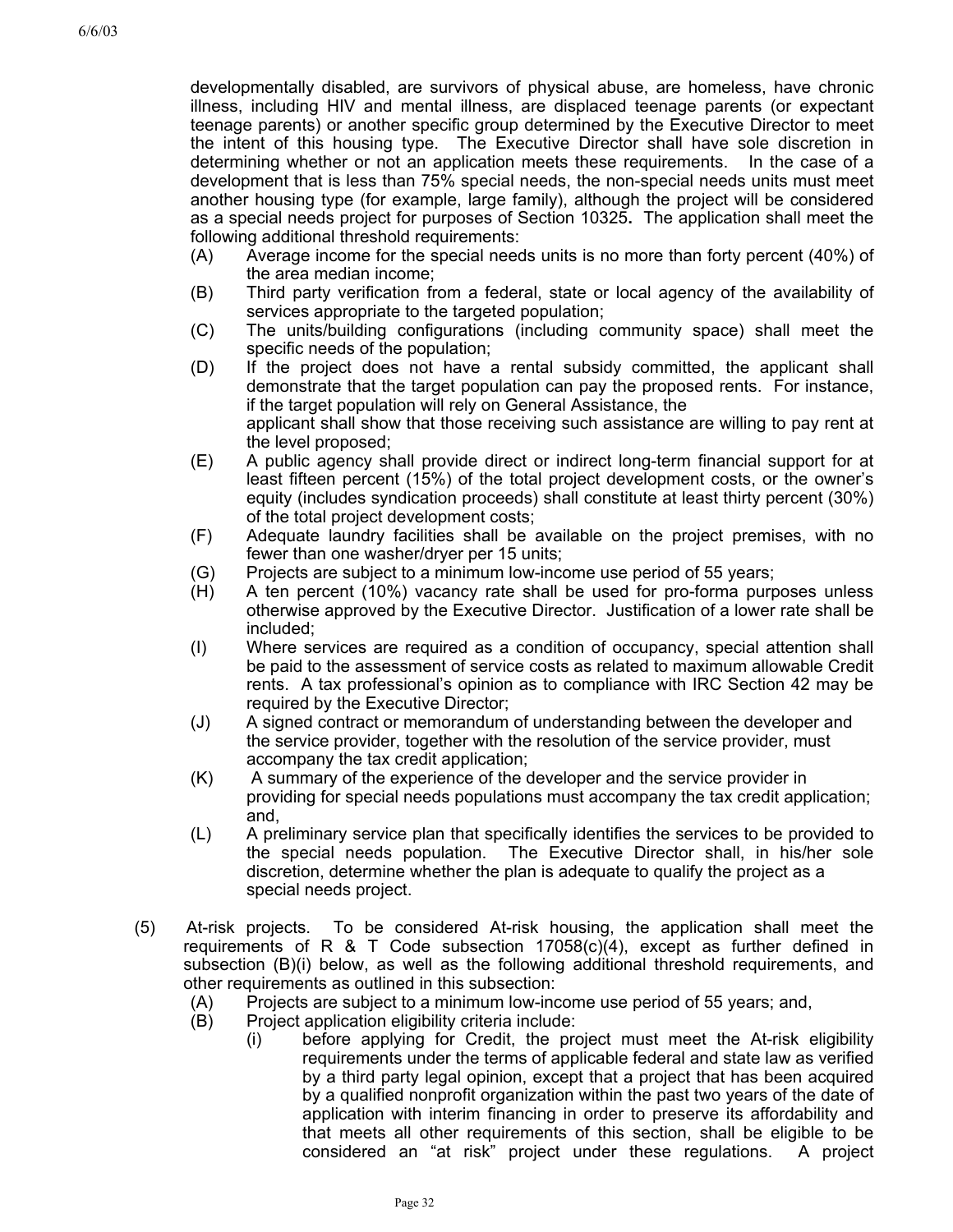application will not qualify in this category unless it is determined by the Committee that the project is at-risk of converting due to market or other conditions;

- (ii) the project must currently possess or have had within the past two years from the date of application, either federal mortgage insurance, a federal loan guarantee, federal project-based rental assistance, or, have its mortgage held by a federal agency, or be owned by a federal agency orbe currently subject to, or have been subject to, within 2 years preceding the application deadline, federal low income housing tax Credit restrictions whose compliance period is expiring and at least 50% of whose units are not subject to any other rental restrictions beyond the term of the tax Credit restrictions;
- (iii) as of the date of application filing, the applicant shall have sought available federal incentives to continue the project as low-income housing, including, direct loans, loan forgiveness, grants, rental subsidies, renewal of existing rental subsidy contracts, etc.;
- (iv) subsidy contract expiration, mortgage prepayment eligibility, or the expiration of housing tax credit restrictions shall occur no later than two calendar years after the year in which the application is filed;
- (v) the applicant agrees to renew all Section 8 HAP contracts or equivalent project based subsidies for their full term and shall seek additional renewals throughout the project's useful life, if applicable;
- (vi) at least seventy percent (70%) of project tenants shall, at the time of application, have incomes at or below sixty percent (60%) of area median income;
- (vii) the gap between total development costs (excluding developer fee), and all loans and grants to the project (excluding Credit) is greater than fifteen percent (15%) of total development costs; and,
- (viii) a public agency shall provide direct or indirect long-term financial support of at least fifteen percent (15%) of the total project development costs, or the owner's equity (includes syndication proceeds) shall constitute at least thirty percent (30%) of the total project development cost.
- (h) Waiting list. At the conclusion of the last reservation cycle of any calendar year, and at no other time, the Committee may establish a waiting list of pending applications already scored, ranked and evaluated in anticipation of utilizing any Credit which may be returned to the Committee. The waiting list shall expire on the date specified in the Committee's resolution establishing the waiting list. If no date is specified, the waiting list shall expire at midnight on December 31 of the year the list is established.
	- (1) To the extent that the set-asides have not been fully utilized or that a reservation or allocation of credit is returned and that there is thereby credit available both in the setaside and overall, applications qualifying hereunder shall be at the top of the waiting list in their order of ranking. For developments not in a set-aside, the waiting list shall be comprised of all applicants in their order of ranking, without respect to geographic apportionments. In order to receive a reservation from the waiting list, there must be a positive amount of credit remaining for the year.
	- (2) In the event federal Credit becomes available for a waiting list application requesting both federal and state Credit, and state Credit is not at that time available, the Committee shall allow said applicants to substitute other funds from any source in an amount equivalent to the amount of funds anticipated from the sale of requested state Credit. In no case shall the tax Credit factor, loan and grant interest rates and terms, or the total project development cost in any way be altered from that in the application for purposes of achieving project feasibility through the option to substitute state Credit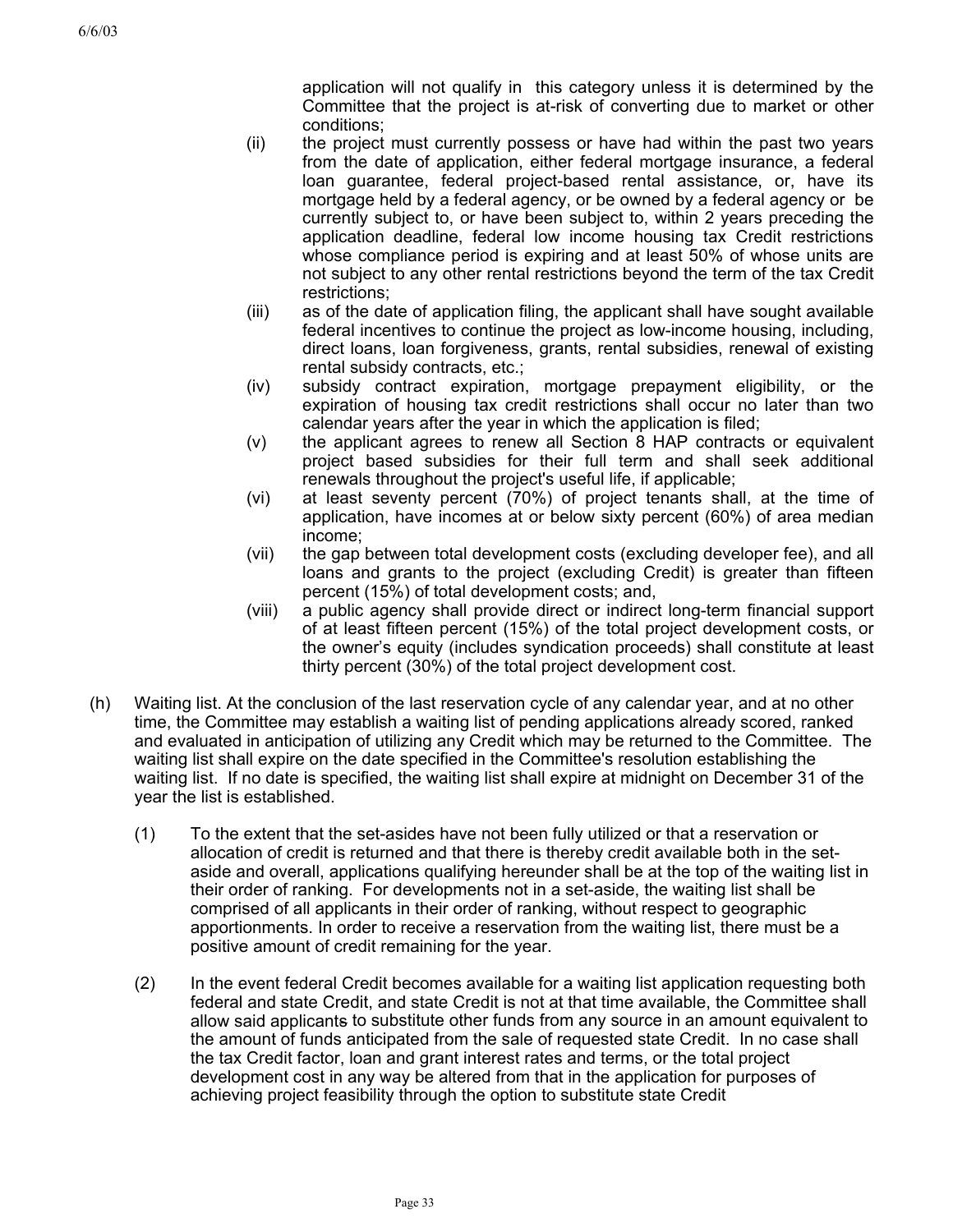At the earlier of the date upon which a request is made for a carryover allocation or tax forms, the applicant shall evidence the availability of said funds according to application requirements of these regulations pertaining to the type of fund source.

The option to substitute state Credit with other funds shall be limited to applications receiving an offer of federal Credit that are returned to the Committee on or before November 1 of the year of the applicable waiting list. For purposes of this subsection, federal credit returned prior to November 1, and offered to, but not accepted by, an applicant may be offered to the next eligible waiting list project after November 1. Any such offer after November 1 shall be limited to only the next eligible waiting list project and the federal credit shall not be available thereafter to other waiting list projects under the option to substitute state credit with other funds. After being offered a reservation of federal Credit, the applicant shall be allowed ten (10) days to provide the Committee with evidence of the availability and willingness of a financing source, that shall not be substituted at a later date with another source, to cover the financing gap remaining due to the absence of state Credit (e.g. a letter of interest). At such time as is required for filing of a carryover allocation, the availability of funds to cover said financing gap shall be evidenced in accordance with subsection 10325(f)(8). Once a reservation of federal Credit has been accepted for an application pursuant to this subsection, the application shall not be eligible for state Credit should additional state Credit become available for waiting list applications.

- (3) Should there not be sufficient returned Credit to fully fund the next ranked application on the waiting list, a reservation of all remaining Credit may be made to that application, and any first recaptured or otherwise available Credit in the following year may be reserved for that application up to the maximum amount previously approved by the Committee.
- (i) Carry forward of Credit. Pursuant to federal and state statutes, the Committee may carry forward any unused Credit or Credit returned to the Committee for allocation in the next calendar year.

Authority: Section 50199.17, Health & Safety Code. Reference: Sections 12206, 17058, and 23610.5, Revenue & Taxation Code; Sections 50199.4-- 50199.22, Health & Safety Code.

# **Section 10326. Application Selection Criteria - Tax-exempt bond applications**

- (a) General. All applications (including reapplications) requesting federal Credit under the requirements of IRC Section 42(h)(4) for buildings and land, the aggregate basis (including land) of which is financed at least fifty percent (50%) by tax-exempt bonds, shall be eligible to apply under this Section for a reservation and allocation of federal Credit. However, those projects requesting state credit will be competitively scored in accordance with the scoring criteria set forth at Section 10317(g) of these regulations.
- (b) Applicable criteria. Selection criteria for applications reviewed under this Section shall include those required by IRC Section 42(m), this Section, and Sections 10300, 10302, 10305, 10320, 10322, 10327, 10328(e), 10330, 10335, and 10337 of these regulations. Other sections of these regulations shall not apply.
- (c) Application review period. The Committee may require up to forty-five (45) days to review an application, and an additional fifteen (15) days to consider the application for a reservation of Credit.
- (d) Issuer determination of Credit. The issuer of the bonds may determine the federal Credit amount, with said determination verified by the Committee and submitted with the application. The issuer may request the Committee determine the Credit amount by including such request in the application.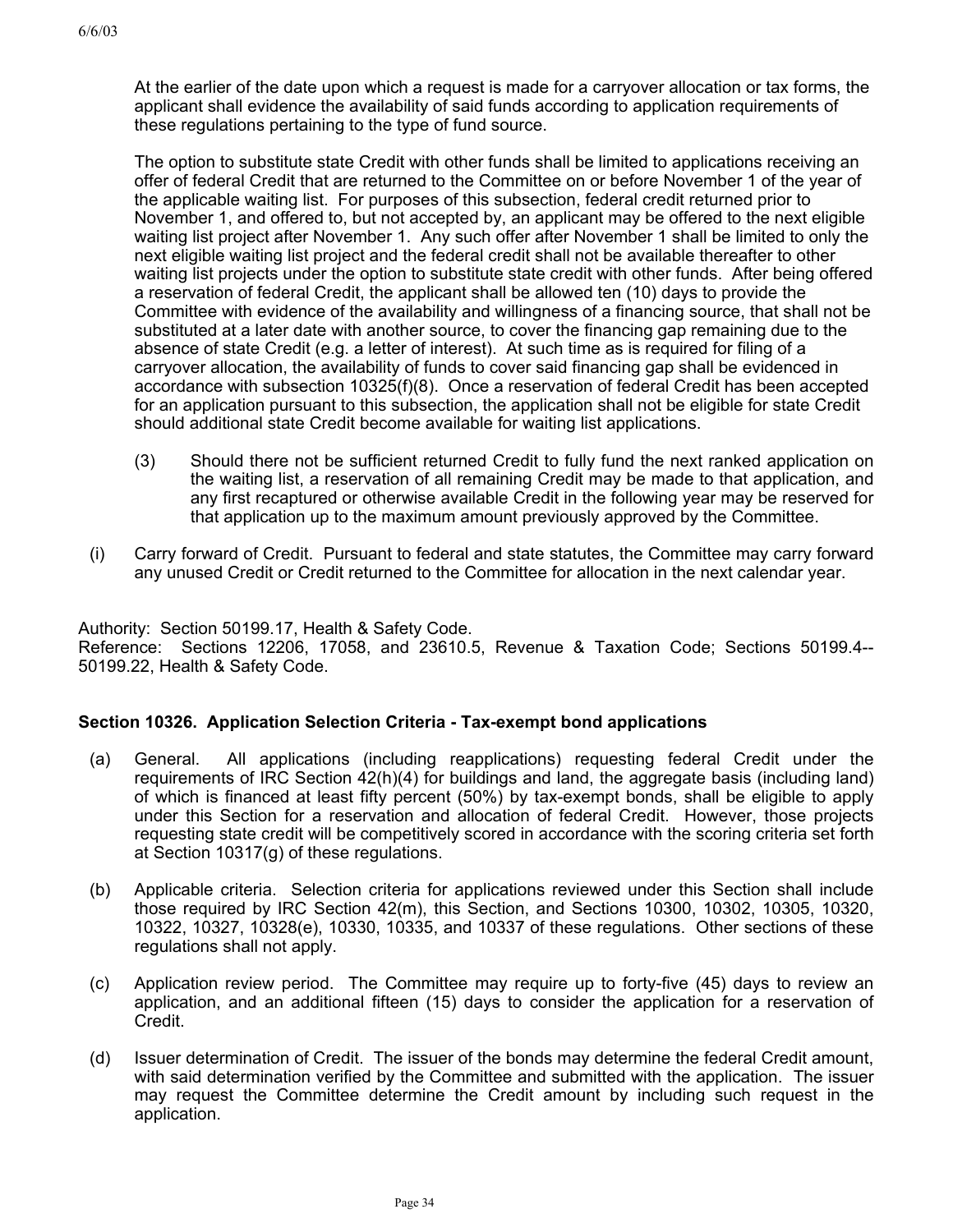- (e) Additional application requirements. Applications submitted pursuant to this Section shall provide the following additional information:
	- (1) the name, phone number and contact person of the bond issuer; and,
	- (2) verification provided by the bond issuer of the availability of the bond financing, the actual or estimated bond issuance date, and the actual or estimated percentage of aggregate basis (including land) financed or to be financed by the bonds, and a certification provided by a tax professional as to the expected or actual aggregate basis (including land) financed by the proceeds of tax exempt bonds;
	- (3) the name, phone number and contact person of any entity providing credit enhancement and the type of enhancement provided.
- (f) Application evaluation. To receive a reservation of Credit, applications submitted under this Section shall be evaluated, pursuant to IRC Section 42, H & S Code Sections 50199.4 through 50199.22, R & T Code Sections 12206, 17058, and 23610.5, and these regulations to determine if: eligible, by meeting all program eligibility requirements; complete, which includes meeting all basic threshold requirements; and financially feasible.
- (g) Basic thresholds. An application shall be determined to be complete by demonstration of meeting the following basic threshold requirements. All basic thresholds shall be met at the time the application is filed through a presentation of conclusive, documented evidence to the Executive Director's satisfaction. Further, in order to be eligible to be considered for credit under these regulations, the general partner(s) and management companies must not have any significant outstanding noncompliance matters relating to the tenant files or physical conditions at any tax credit properties in California, and any application submitted by an applicant with significant outstanding compliance matters will not be considered until the Committee has received evidence satisfactory to it that those matters have been resolved.
	- (1) Housing need and demand. Applicants shall provide evidence that the type of housing proposed, including proposed rent levels, is needed and affordable to the targeted population within the community in which it is located. Evidence shall be conclusive, and include the most recent documentation available (prepared within 1 year). Evidence of housing need and demand shall include;
		- (A) evidence of public housing waiting lists by bedroom size and tenant type, if available, from the local housing authority; and,
		- (B) a market study as described in Section 10322(h)(10) of these regulations.
	- (2) Demonstrated site control. Applicants shall provide evidence that the subject property is, and will remain within the control of the applicant from the time of application submission.
		- (A) Site control may be evidenced by:
			- (i) a current title report (within 90 days of application) showing the applicant holds fee title;
			- (ii) an executed lease agreement or lease option for the length of time the project will be regulated under this program between the applicant and the owner of the subject property;
			- (iii) an executed disposition and development agreement between the applicant and a public agency; or,
			- (iv) a valid, current, enforceable contingent purchase and sale agreement or option agreement between the applicant and the owner of the subject property. Evidence that all extensions necessary to keep agreement current through the application filing deadline have been executed must be included in the application.
		- (B) A current title report (within 90 days of application) shall be submitted with all applications for purposes of this threshold requirement.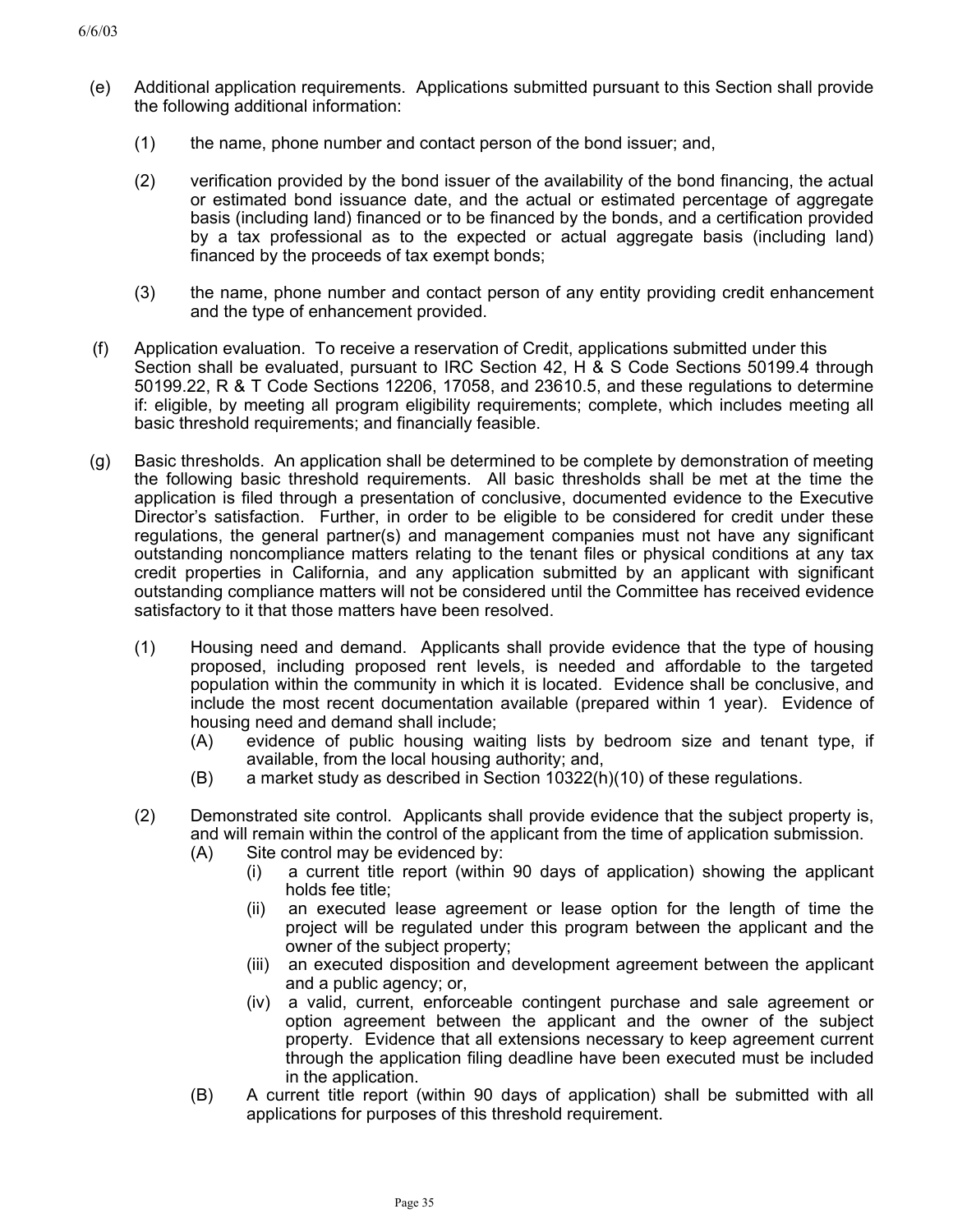- (3) Local approvals and Zoning. Applicants shall provide evidence, at the time the application is filed, that the project, as proposed, is zoned for the intended use, and has obtained all applicable local land use approvals which allow the discretion of local elected officials to be applied. Examples of such approvals include, but are not limited to, general plan amendments, rezonings, conditional use permits. Notwithstanding the first sentence of this subsection, local land use approvals not required to be obtained at the time of application include, design review, initial environmental study assessments, variances, and development agreements. The Committee may require, as evidence to meet this requirement, submission of a Committee-provided form letter to be signed by an appropriate local government planning official of the applicable local jurisdiction.
- (4) Financial feasibility. Applicants shall provide the financing plan for the proposed project, and shall demonstrate the project's financial feasibility and viability as a qualified low income housing project throughout the extended use period. A 15-year pro forma of all revenue and expense projections is required, along with a comparable operating budget from a similar existing occupied project, with detailed information as requested on Committee forms. The financial feasibility analysis shall use all underwriting criteria specified in Section 10327 below.
- (5) Sponsor characteristics. Applicants shall provide evidence that as a team, proposed project participants possess the knowledge, skills, experience and financial capacity to successfully develop, own and operate the proposed project. The Committee shall, in its sole discretion, determine if any of the evidence provided shall disqualify the applicant from participating in the Credit programs, or if additional team members need be added to appropriately perform all program requirements. The following documentation is required to be submitted at the time of application:
	- (A) current financial statement(s) for the general partner(s), principal owner(s), and developer(s);
	- (B) for all participants, a description of other Credit project involvement in California or other states, on forms provided by the Committee or by providing a firm resume;
	- (C) for each of the following participants, a copy of a contract to provide services related to the proposed project:
		- (i) Attorney(s) and or Tax Professional(s)
		- (ii) Architect
		- (iii) Property Management Agent
		- (iv) Consultant
		- (v) Market Analyst
	- (D) for the applicant and all general partners of the project, a description of any defaults or foreclosures on residential rental properties, or a signed statement affirming that no such defaults or foreclosures occurred.
- (6) Minimum construction standards. Applicants shall provide a statement of their intent to utilize landscaping and construction materials which are compatible with the neighborhood in which the proposed project is to be located, and that the architectural design and construction materials will provide for low maintenance and durability, as well as be suited to the environmental conditions to which the project will be subjected. Additionally, the statement of intent shall note that the following minimum specifications will be incorporated into the project design of new construction projects:
	- (A) Landscaping. A variety of plant and tree species shall be provided in sufficient quantities based on landscaping practices in the general market area and low maintenance needs.
	- (B) Roofs. Shingle roofing shall carry a three-year subcontractor guarantee and a 20 year manufacturer's warranty.
	- (C) Exterior doors. Solid core, flush, paint or stain grade exterior doors shall be made of metal clad or hardwood faces, with a standard one year guarantee and all six sides factory primed.
	- (D) Appliances. Energy efficient appliances, including frost-free refrigerators shall be provided unless waived by the Executive Director.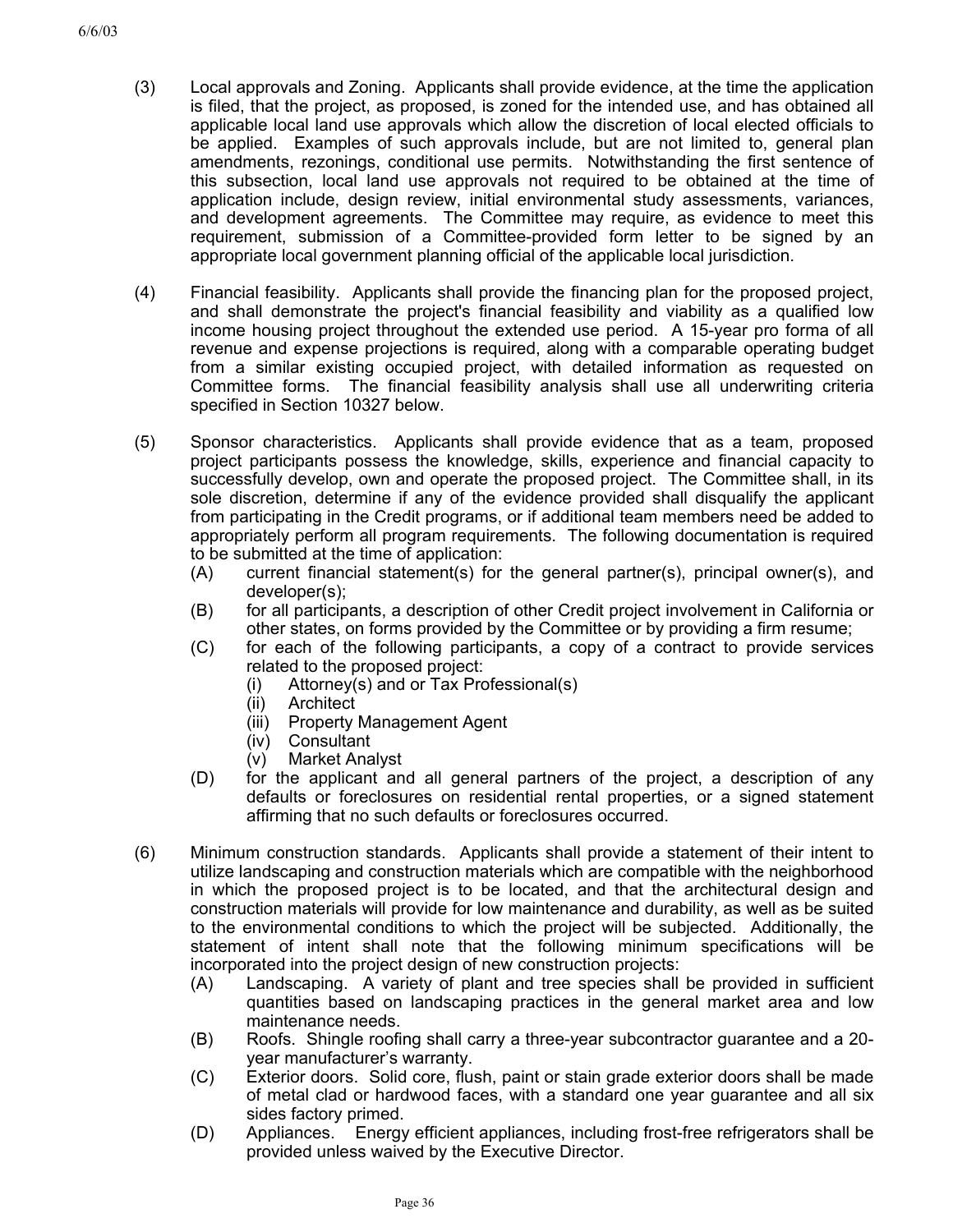- (E) Window coverings. Window coverings shall be provided and may include fire retardant drapes or blinds.
- (F) Water heater. For units with individual water heaters, minimum capacities are to be 30 gallons for 1 and 2 bedroom units and 40 gallons for 3 bedroom units or larger. All individual water heaters shall be gas fired and equipped with pressure and temperature relief valve unless waived by the Executive Director.
- (G) Floor coverings. For light and medium traffic areas vinyl or linoleum shall be at least 3/32" thick; for heavy traffic areas it shall be a minimum 1/8" thick. A hard, waterproof, cleanable surface is required for all kitchen and bath areas. Carpet complying with U.S. Department of Housing and Urban Development/Federal Housing Administration UM 44C, or alternatively, cork, bamboo, linoleum, or hardwood floors shall be provided in all other floor spaces unless this requirement is specifically waived by the Executive Director.
- (H) Use of Low VOC paints and stains for all interior surfaces where paints and stains are applied.
- (I) Projects involving rehabilitation of existing buildings shall be required to complete a minimum of \$7,500 hard construction costs per unit, except for those projects defined as "at risk" pursuant to section 10325 (h)(5) and for projects under this Section receiving a tax-exempt bond reservation in 1999 or earlier.

A project proposing rehabilitation of existing structures shall be exempt from the provisions of subsections (D) and (F) above, and to the extent it does not propose to meet the other requirements of this subsection, except for subsection (H), which cannot be waived, its capital needs assessment must show that the standards not proposed to be met are either unnecessary or excessively expensive.

- (h) Additional condition on applications. The following additional condition shall apply to applications for Credit pursuant to this Section: If not currently possessing a bond allocation for the proposed project, at the time the application is considered by the Committee, the applicant shall have either applied for a bond allocation at the California Debt Limit Allocation Committee's (CDLAC) next scheduled meeting, or shall have received an initial loan commitment from the California Housing Finance Agency (CalHFA).
- (i) Tax-exempt bond reservations. Reservations of Credit shall be subject to conditions as described in this Section and applicable statutes. Reservations of Credit shall be conditioned upon the Committee's receipt of the reservation fee described in Section 10335 and an executed reservation letter bearing the applicant's signature accepting the reservation within twenty (20) calendar days of the Committee's notice to the applicant of the reservation.
- (j) Additional conditions on reservations. The following additional conditions shall apply to reservations of Credit pursuant to this Section:
	- (1) CDLAC allocation. The applicant shall have received a bond allocation from CDLAC for the proposed project;
	- (2) Bonds issued. Bonds shall be issued within the time limit specified by CDLAC, if applicable; and,
	- (3) Projects receiving an allocation of private activity bonds after 1999 shall maintain at least 10% of the total units at rents affordable to tenants earning 50% or less of the Area Median Income, and shall maintain a minimum 30 year affordability period.
	- (4) Other conditions, including cancellation, disqualification and other sanctions imposed by the Committee in furtherance of the purposes of the Credit programs.
- (k) Placed-in-service. Upon completion of construction of the proposed project, the applicant shall submit documentation required by the conditions of the tax-exempt bond reservation including an executed regulatory agreement, provided by the Committee, and the compliance monitoring fee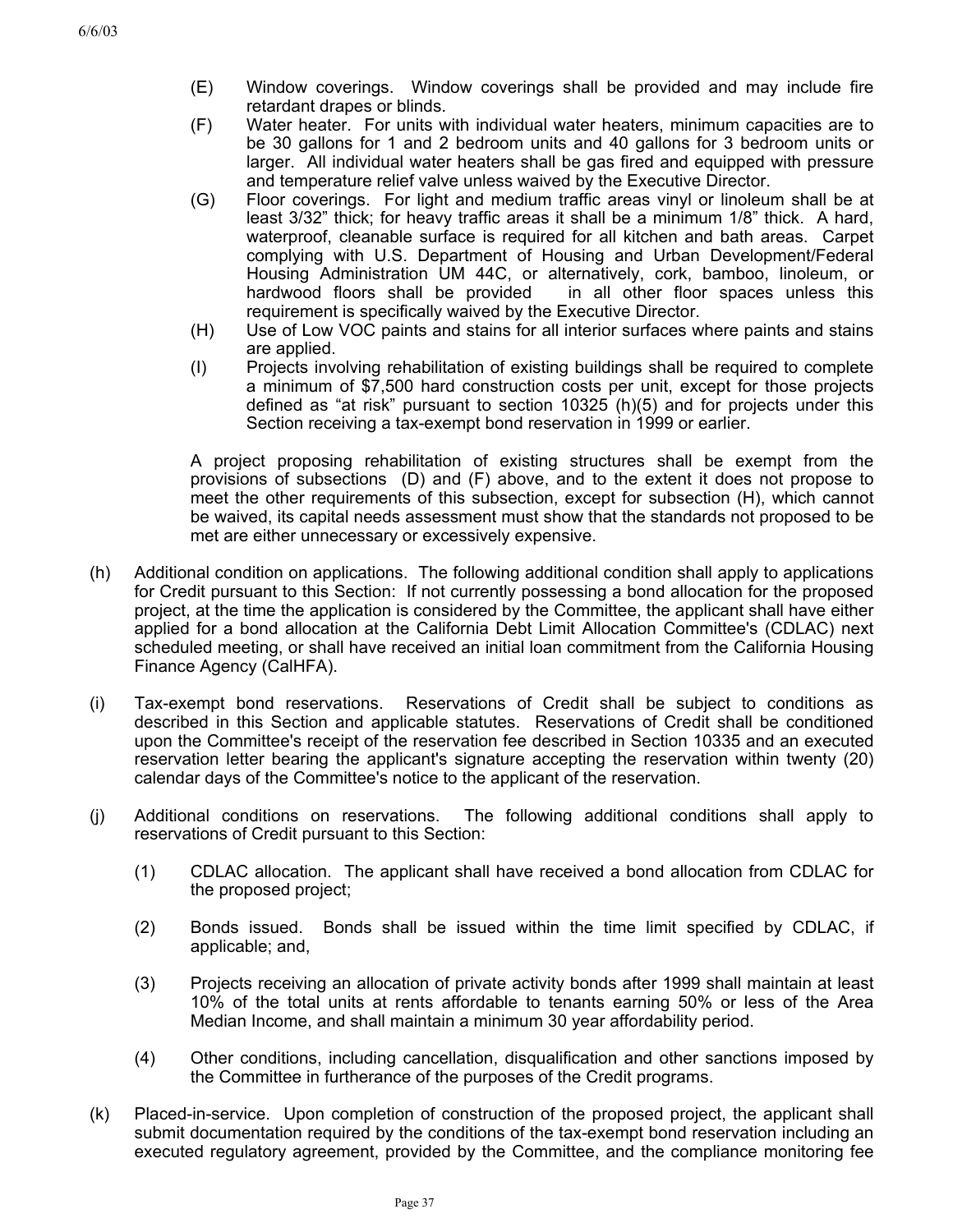required by Section 10335, as well as certification as to the percentage of the project's aggregate basis (including land) financed by tax exempt bonds, provided by a tax professional. The owner may certify that the project has not undergone any material changes from the time of the original application, except for experiencing additional costs as explained in the placed in service application.The Executive Director shall determine if all conditions of the reservation have been satisfied. Changes to the approved application, in particular, changes to the financing plan or costs, need to be explained by the applicant in detail, and may cause the project to be reconsidered by the Committee. If all conditions have been satisfied, tax forms shall be issued reflecting an amount of Credit not to exceed the maximum amount of Credit reserved for the proposed project.

Authority: Section 50199.17, Health & Safety Code.

Reference: Sections 12206, 17058, and 23610.5, Revenue & Taxation Code; Sections 50199.4-- 50199.22, Health & Safety Code.

# **Section 10327. Financial Feasibility and Determination of Credit Amounts**

- (a) General. Applicants shall demonstrate that the proposed project is financially feasible as a qualified low income housing project. Development and operational costs shall be reasonable and within limits established by the Committee, and may be adjusted by the Committee, at any time prior to issuance of tax forms. Approved sources of funds shall be sufficient to cover approved uses of funds. If it is determined that sources of funds are insufficient, an application shall be deemed not to have met basic threshold requirements and shall be considered incomplete. Following its initial and subsequent feasibility determinations, the Committee may determine a lesser amount of Credit for which the proposed project is eligible, pursuant to the requirements herein, and may rescind a reservation or allocation of Credit in the event that the maximum amount of Credit achievable is insufficient for financial feasibility.
- (b) Limitation on determination. A Committee determination of financial feasibility in no way warrants to any applicant, investor, lender or others that the proposed project is, in fact, feasible.
- (c) Reasonable cost determination. IRC Section 42(m) requires that the housing Credit dollar amount allocated to a project not exceed the amount the housing Credit agency determines is necessary for the financial feasibility of the project. The following standards shall apply:
	- (1) Builder overhead, profit and general requirements. An overall cost limitation of fourteen percent (14%) of the cost of construction (site work and structures) shall apply to builder overhead, profit and general requirements, excluding builder's general liability insurance.
	- (2) Developer fee. The maximum developer fee that may be included in project costs for a 9% competitive credit application is the lesser of 15% of the project's eligible basis or two million (\$2,000,000) dollars. A cost limitation on developer fees that may be included in eligible basis, shall be as follows:
		- (A) For 9% competitive applications applying under section 10325 of these regulations, and for applications applying under 10326 of these regulations that also apply for state tax credit, the following limitations shall apply:
			- (i) the maximum developer fee that may be included in total project costs is the lesser of 15% of the project's eligible basis, or two million (\$2,000,000) dollars:
			- (ii) the maximum developer fee that may be included in eligible basis is the lesser of fifteen (15%) percent of unadjusted eligible construction related basis and five (5%) percent of eligible acquisition basis (notwithstanding the project accountant's final determinations according to generally accepted accounting principles), or one million two hundred thousand (\$1,200,000) dollars, except for projects receiving a waiver of project size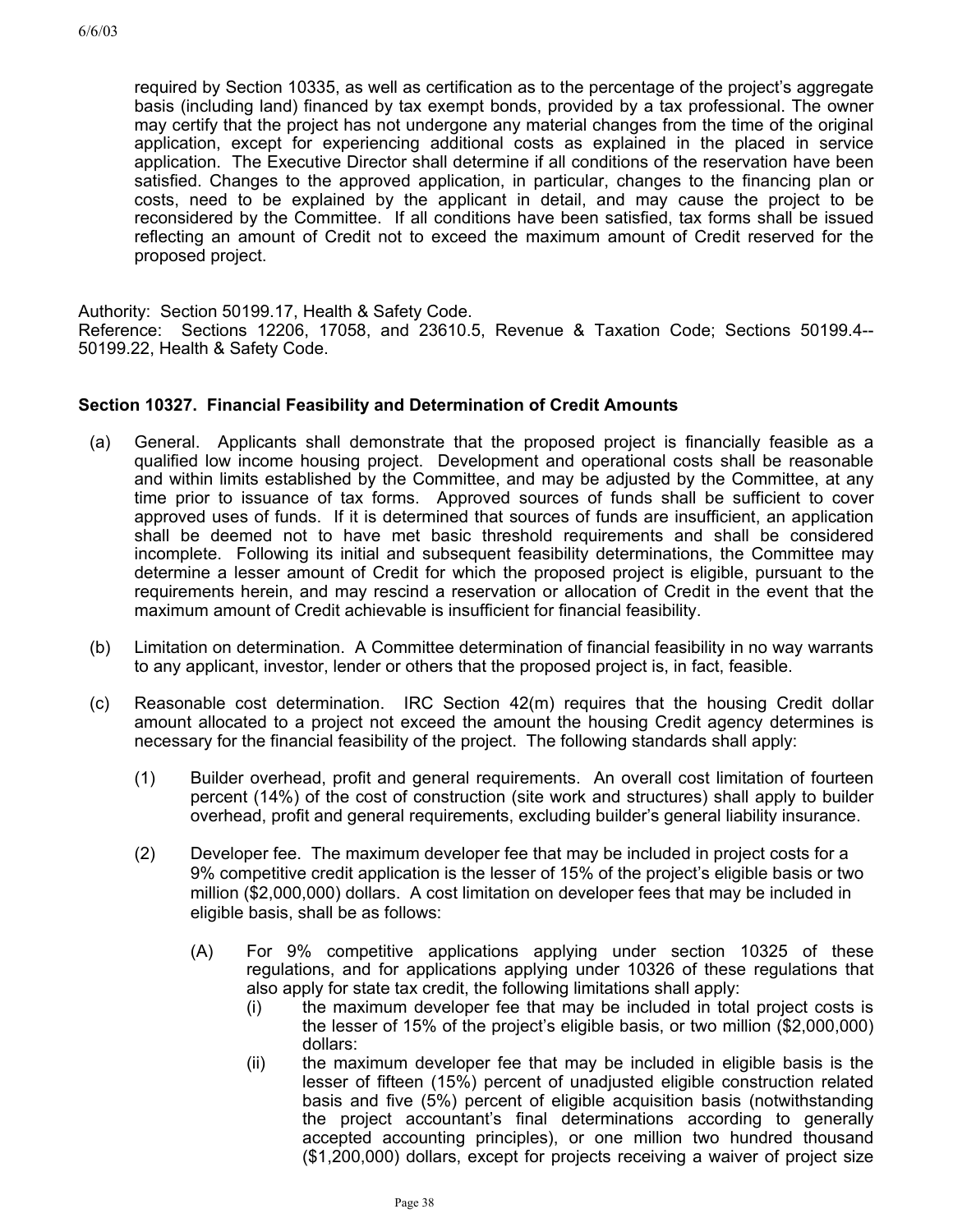limitations under section 10325(f)(9)(C) of these regulations, in which case the following amounts shall be substituted for the \$1,200,000 amount listed above: \$1,440,000 for projects having between 201 and 250 units, \$1,500,000 for projects having between 251 and 300 units, and \$1,560,000 for projects having more than 300 units.

- (B) For projects applying under Section 10326 of these regulations that have received a bond allocation and/or a tax credit reservation prior to March 1, 2003, the limitations enumerated in subsection (A) above shall apply. For projects applying under Section 10326 of these regulations that are not applying for state tax credit and that are awarded tax exempt bond allocation by the California Debt Limit Allocation Committee and/or a reservation of tax credit by the California Tax Credit Allocation Committee for the first time after February 2003, the limitation on developer fee that may be included in eligible basis shall be the lesser of fifteen (15%) percent or two million five hundred thousand (\$2,500,000) dollars. For projects applying under Section 10326 of these regulations, any developer fee greater than the amount limited in qualified basis cannot be paid from permanent sources nor paid prior to permanent closing.
- (C) For purposes of this subsection, the unadjusted eligible basis is determined without consideration of the developer fee. Once established at application, the developer fee cannot be increased, but may be decreased, in the event of a modification in basis.
- (3) Syndication expenses. A cost limitation on syndication expenses, excluding bridge loan costs, shall be twenty percent (20%) of the gross syndication proceeds, if the sale of Credit is through a public offering or private Securities and Commission Regulation D offering, and ten percent (10%) of the gross syndication proceeds, if the sale is through a private offering. The Executive Director may allow exceptions to the above limitation, in amounts not to exceed twenty-four percent (24%) for public offerings and private Securities and Exchange Commission Regulation D offerings, and fifteen percent (15%) for private offerings, should the following circumstances be present: smaller than average project size; complex financing structure due to multiple sources; complex land lease or ownership structure; higher than average investor yield requirements, due to higher than average investor risk; and, little or no anticipated project cash allowing lower-than-market investor returns.
- (4) Net syndication proceeds. The Executive Director shall evaluate the net syndication proceeds to ensure that project sources do not exceed uses and that the sale of Credit generates proceeds equivalent to amounts paid in comparable syndication raises. The Executive Director shall determine the minimum tax credit factor to be used in all applications prior to the beginning of a funding cycle for projects applying under Section 10325. The minimum tax credit factor for applications made under Section 10326 shall be .65.
- (5) Threshold Basis Limits. The Committee shall limit the unadjusted eligible basis amount, used for calculating the maximum amount of Credit to amounts published in its Application Supplement in effect at the time of application, and in accordance with the definition in Section 10302 of these regulations. This limitation shall not apply for purposes of calculating the final Credit amount upon issuance of tax forms, including projects that have already received Reservation or allocations of Credit.

Exceptions to limits.

(A). Increases in the Threshold basis limits shall be permitted as follows for both projects applying under Sections 10325 and 10326 of these regulations.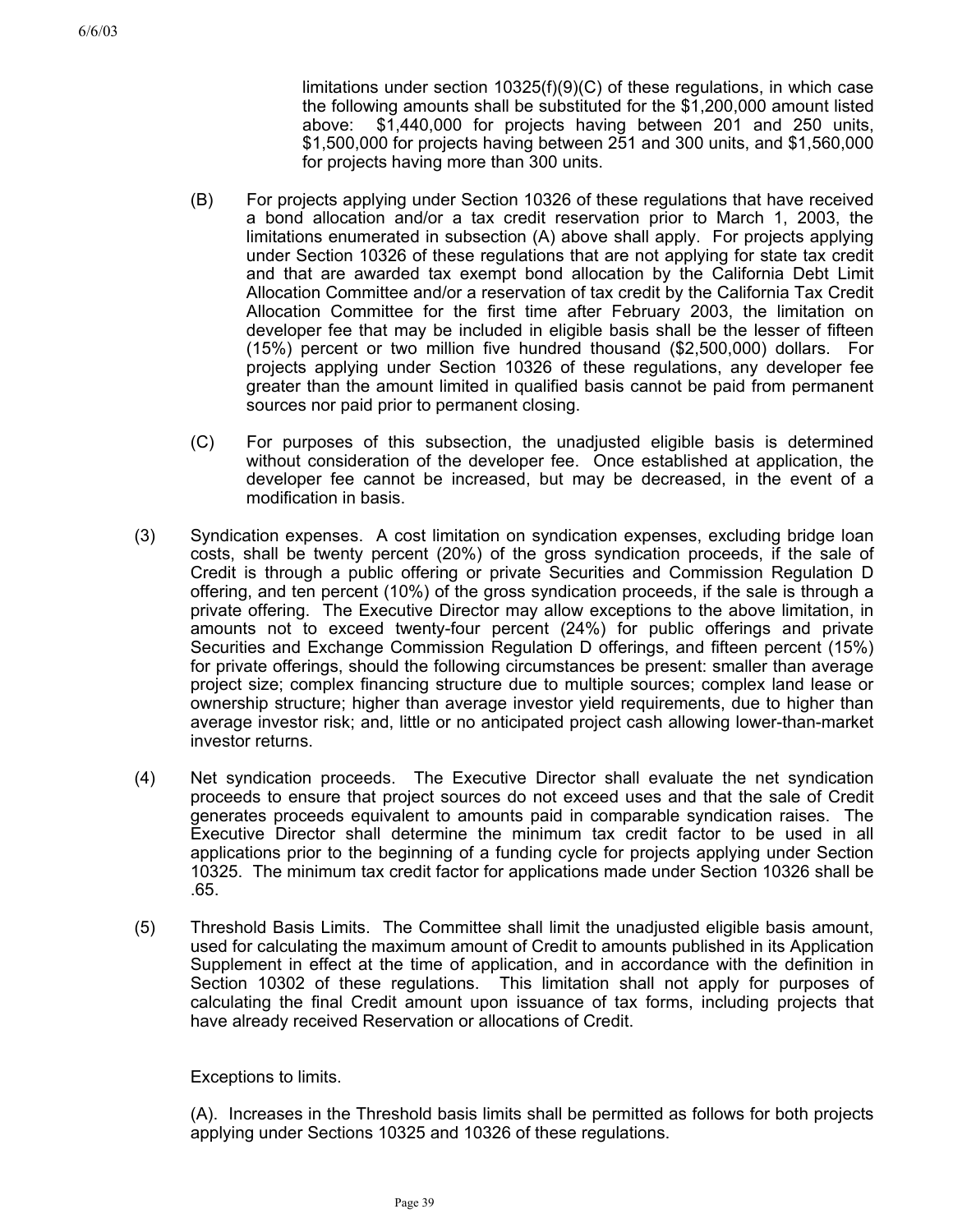A twelve percent (12%) increase to the unadjusted eligible basis for a development that is required to pay state or federal prevailing wages;

A seven percent (7%) increase to the unadjusted eligible basis for a new construction development where parking is required to be provided beneath the residential units (but not "tuck under" parking);

A two percent (2%) increase to the unadjusted eligible basis where a day care center is part of the development;

A two percent (2%) increase to the unadjusted eligible basis where 100% of the units are for special needs populations

The maximum increase to the unadjusted eligible basis of a development permitted under this subsection shall not exceed twenty percent (20%).

(B) A further four percent (4%) increase in the Threshold Basis Limits will be permitted for both projects applying under Section 10325 and Section 10326 of these regulations that include three of the following energy efficiency/resource conservation/indoor air quality items:

- (1) exceed Title 24 standards by at least 20%
- (2) use Energy Star rated refrigerators, dishwashers, clothes washers, furnaces, and air conditioners
- (3) use gas ovens, stoves, and clothes dryers
- (4) use tankless water heaters
- (5) use linoleum or ceramic tile for all kitchens and bathrooms (where low toxic adhesives or backing is also used)
- (6) use natural fiber woven carpet, recycled-content carpet, recycled carpet tiles, cork, bamboo, linoleum, or hardwood floors in living rooms and bathrooms (where low toxic adhesives or backing is also used.)
- (7) use Energy Star rated roof(s)
- (8) provide hard wiring for computers in each unit (as described in Section 10325(c)(5)(B)(1).

(C) Additionally, for projects applying under Section 10326 of these regulations, an increase in the threshold basis limits of up to 40% for projects located in federally designated difficult to develop areas or qualified census tracts and up to 60% for projects not located in federally designated difficult to develop areas or qualified census tracts, in addition to all other adjustments permitted under these regulations, will be permitted, and where more than 50% of the units will be income and rent restricted to tax credit levels, the basis limits can be exceeded by 60% for projects located in federally designated difficult to develop areas or qualified census tracts, and up to 80% for projects not located in federally designated census tracts, in addition to all other adjustments permitted under these regulations. In order to qualify for either of the aforementioned adjustments to the threshold basis limits, the applicant must agree to maintain the affordability period of the project for 55 years.

(D) Projects requiring seismic upgrading of existing structures, and/or projects requiring toxic or other environmental mitigation will be permitted an increase in basis equal to the lesser of the amount of costs associated with the seismic upgrading or environmental mitigation or 15% of the project's unadjusted eligible basis to the extent that the project architect certifies in the application to the costs associated with such work.

(E) Further, the Executive Director, in his/her sole discretion, may permit a further increase in basis limits to a maximum of 5%, where distributive energy technologies such as microturbines and/or renewable energy sources such as solar will be implemented. To obtain this increase, an applicant must submit evidence of the savings to be created through the use of the technology.

(6) Minimum Debt Service Coverage. An initial debt service coverage ratio equal to at least 1.10 to 1 is required, except for RHS projects or projects financed by the California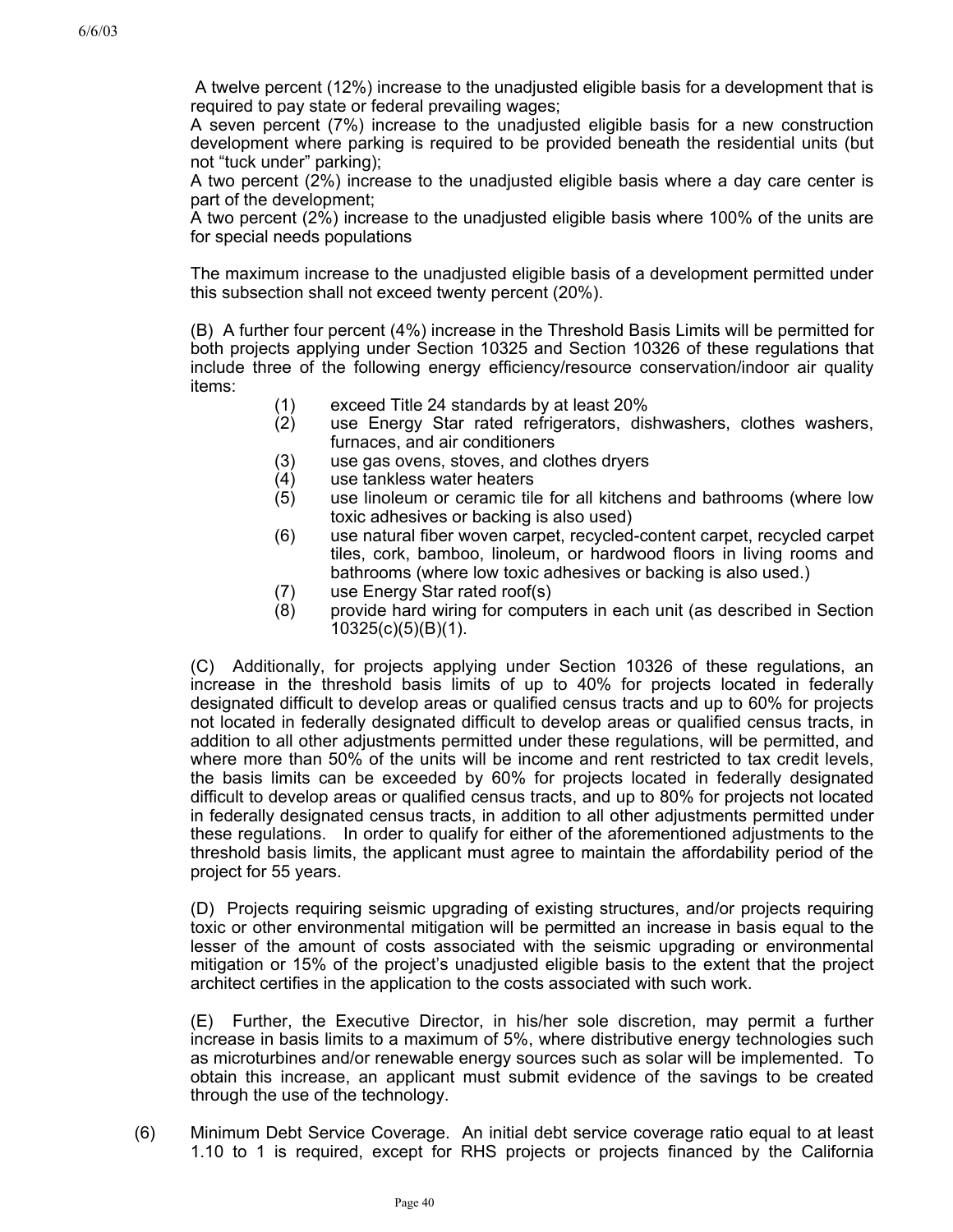Housing Finance Agency. Additionally, this minimum debt service coverage ratio may not apply to SRO and Special Needs projects without conventional debt.

- (7) Acquisition costs. Applications including acquisition and rehabilitation costs for existing improvements shall be underwritten using the lesser amount of the purchase price or appraised value of the subject property and its existing improvements without consideration of the future use of the property as rent restricted housing except to the extent that the property already has existing long term rent restrictions that affect the as-is value of the property. The land value shall be determined by the appraisal methodology described in Section 10322(i)(4) of these regulations. If the purchase price is less than the appraised value, the savings shall be proportionally distributed between the land and improvements based on their ratio in the appraisal. The Executive Director may waive this requirement where a local governmental entity is purchasing, or providing funds for the purchase of land for more than its appraised value in a designated revitalization area when the local governmental entity has determined that the higher cost is justified.
- (8) Reserve accounts. All unexpended funds in project reserve accounts shall remain with the project to be used for the benefit of the property and/or its residents, except for amounts designated to be used to pay deferred developer fees, which may be released when available. The Committee shall allow operating reserve amounts in excess of industry norms to be considered "reasonable costs," for purposes of this subsection, only for applications receiving a reservation of Credit from the Nonprofit set-aside homeless assistance apportionment, as described in Section 10315(a)(1), SRO, Special Needs, HOPE VI, or project based Section 8 projects.
- (9) Applicant resources. If the applicant intends to finance part or all of the project from its own resources (other than deferred fees), the applicant shall be required to prove, to the Executive Director's satisfaction, that such resources are available and committed solely for this purpose, including an audited certification from a certified public accountant that applicant has sufficient unencumbered funds to successfully accomplish the financing.
- (d) Determination of eligible and qualified basis. Eligible and qualified basis shall be as defined by the IRC and these regulations. The Committee shall provide forms to assist applicants in determining basis. The Committee shall rely on certification from an independent, qualified Certified Public Accountant for determination of basis; however, the Committee retains the right to disallow any basis it determines ineligible or inappropriate.
	- (1) High Cost Area adjustment to eligible basis. Proposed projects located in a qualified census tract or difficult development area, as defined in IRC Section 42(d)(5), may qualify for a thirty percent (30%) increase to eligible basis, subject to Section 42, applicable California statutes and these regulations.
	- (2) Deferred fees and costs. Deferral of project development costs shall not exceed an amount equal to seven-and-one-half percent (7.5%) of the unadjusted eligible basis of the proposed project prior to addition of the developer fee. Tax-exempt bond projects shall not be subject to this limitation.
- (e) Determination of Credit amounts. The applicant shall determine, and the Committee shall verify, the maximum allowable Credit and the minimum Credit necessary for financial feasibility, subject to all conditions of this Section. For purposes of determining the reservation amount of Credit, the project qualified basis shall be multiplied by an applicable Credit percentage established by the Executive Director, prior to each funding cycle. The percentage shall be determined taking into account recently published monthly Credit percentages.
- (f) Determination of feasibility. To be considered feasible, a proposed project shall exhibit positive cash flow after debt service for a 15-year minimum term. "Cash flow after debt service" is gross income minus vacancy and collection loss, operating expenses, property taxes, replacement reserves and debt service. For applications that qualify for a reservation of Credit from the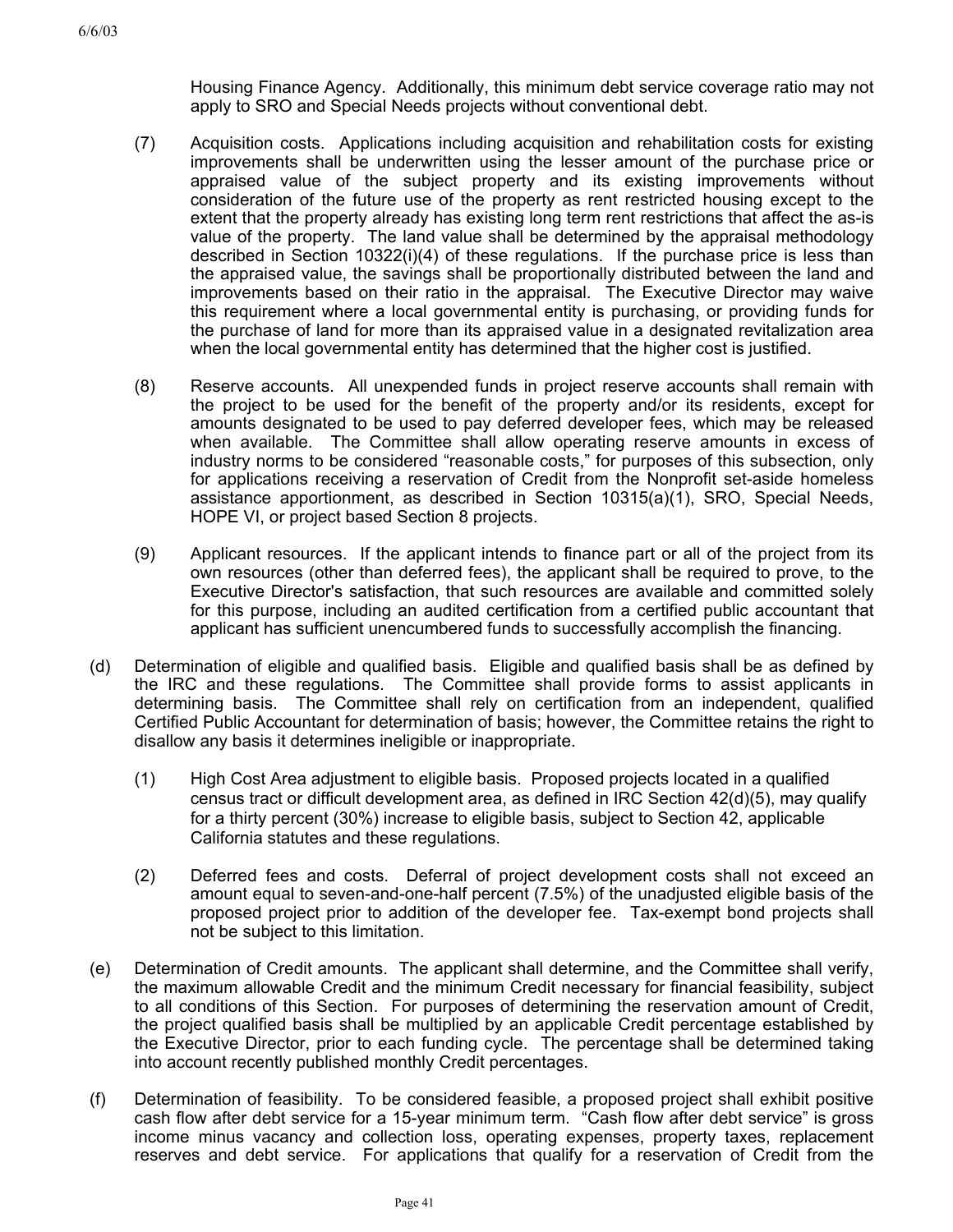Nonprofit set-aside homeless assistance apportionment, as described in subsection 10315(a)(1), operating reserves may be added to gross income for purposes of determining "cash flow after debt service."

- (g) Underwriting criteria. The following underwriting criteria shall be employed by the Committee in a proforma analysis of proposed project cash flow to determine the minimum Credit necessary for financial feasibility and the maximum allowable Credit:
	- (1) Minimum operating expenses shall include all manager units and market rate units and equal at least the following operating expense minimums pertaining to the proposed project, except that at the Committee's final underwriting, and to the extent that the permanent lender(s) and equity investor are in place and present evidence to the Committee that they have agreed to lesser operating expenses, the operating expenses required by this subsection may be reduced by up to 15%. This subsection shall be retroactively effective to credit awards made prior to 2000. The Executive Director may, in his/her sole discretion, utilize operating expenses up to 15% less than required in this subsection for underwriting applications submitted under Section 10326 of these regulations, when the credit enhancer and the permanent lender provide evidence that they have agreed to such lesser operating expenses. These minimum operating expenses may not include property taxes, replacement reserves, or the costs of any service amenities.

| <b>SRO/SPN</b> | <b>FAMILY</b> | <b>SENIOR</b> | <b>AT RISK</b> |
|----------------|---------------|---------------|----------------|
|                |               |               |                |
| \$3,500        | \$3,400       | \$3,000       | \$3,200        |
| \$3,500        | \$3,200       | \$2,800       | \$3,000        |
| \$3,400        | \$3,000       | \$2,600       | \$2,800        |
|                |               |               |                |
| \$3,400        | \$3,000       | \$2,600       | \$2,800        |
| \$3,400        | \$2,800       | \$2,400       | \$2,600        |
| \$3,300        | \$2,600       | \$2,200       | \$2,400        |
|                |               |               |                |
| \$3,400        | \$2,500       | \$2,100       | \$2,300        |
| \$3,400        | \$2,400       | \$2,000       | \$2,200        |
| \$3,300        | \$2,300       | \$1,900       | \$2,100        |
|                |               |               |                |

- (A) High density projects. For purposes of this subsection, "high density projects" shall be those:
	- (i) located in census tracts wherein fifteen (15) or more persons per acre reside, as determined by the most recent U.S. Census; or,
	- (ii) projects designed primarily for families that propose twenty-five (25) or more units per acre, projects designed exclusively for seniors that propose thirtyfive (35) or more units per acre, and projects designed primarily for special needs or other populations that propose thirty (30) or more units per acre.
- (B) Rural projects. For purposes of this subsection, "rural projects" shall be projects located in rural areas as defined in H & S Code Section 50199.21.
- (C) At risk projects that do not meet the criteria of being either family or senior projects shall use the at risk column for operating expenses.
- (D) Special needs projects that are less than 100% special needs shall prorate the operating expense minimums, using the special needs operating expenses for the special needs units, and the other applicable operating expense minimums for the remainder of the units.
- (2) Replacement reserve minimums for rehabilitation projects shall be three hundred dollars (\$300) per unit per year unless a smaller amount is substantiated by the capital needs assessment. However, in no event shall the required amount be less than \$200 per unit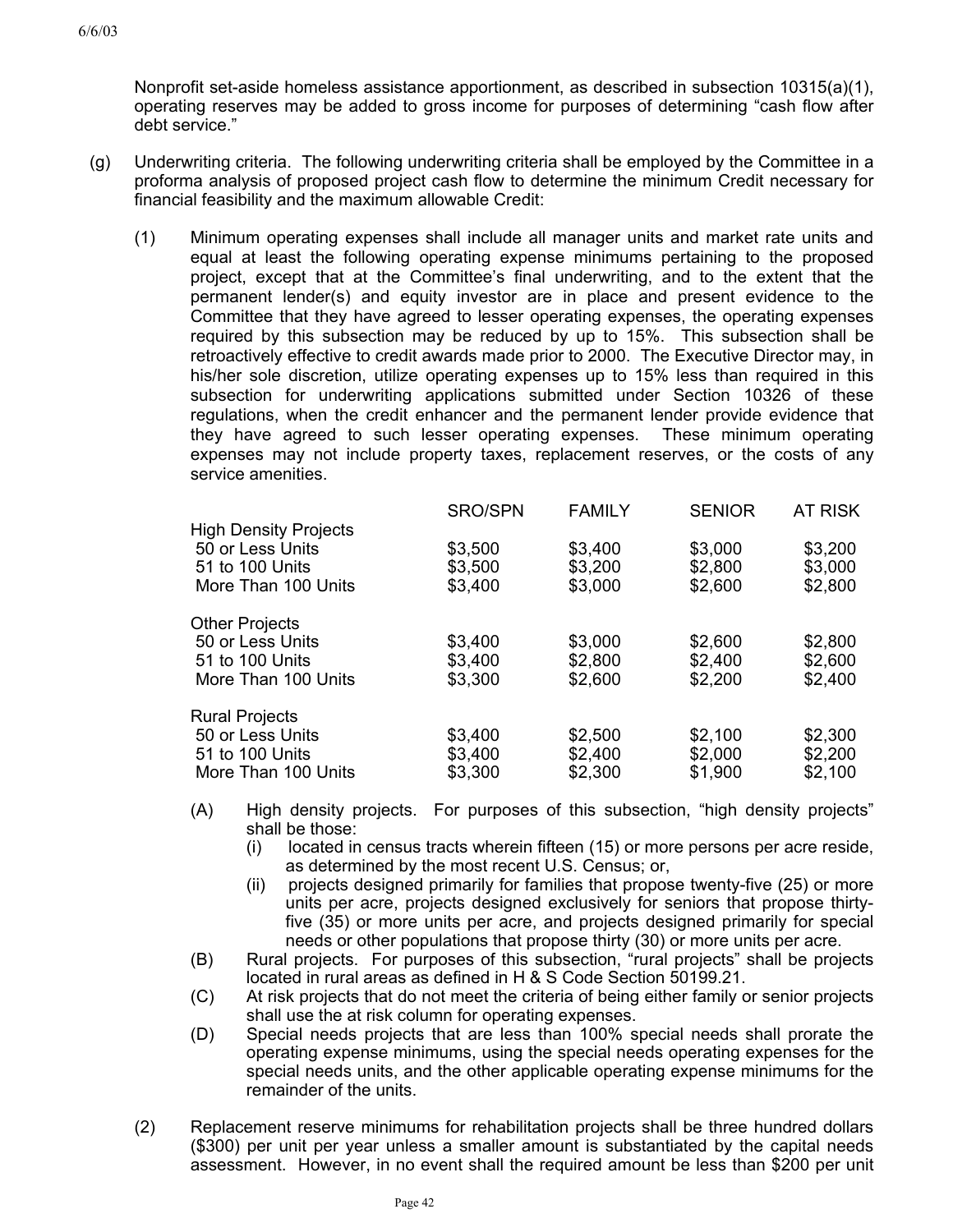per year. For new construction projects replacement reserve minimums shall be \$200 per unit per year.

- (3) Out-year calculations shall be a two-and-one-half percent (2.5%) increase in gross income, a three-and-one-half percent (3.5%) increase in operating expenses (not including taxes and replacement reserves), and a two percent (2%) increase in property taxes.
- (4) Property tax expense minimums shall be one percent (1%) of total replacement cost, unless:
	- (A) the verified tax rate is higher or lower; or,
	- $(B)$  the proposed sponsorship of the applicant includes an identified  $501(c)(3)$ corporate general partner which will pursue a property tax exemption.
- (5) Vacancy and collection loss minimums shall be five percent (5%) for family, seniors, and at-risk proposals, and ten percent (10%) for special needs and SRO proposals, unless waived by the Executive Director based on vacancy data in the market area for the population to be served.
- (6) Loan terms, including interest rate, length of term, and debt service coverage, shall be evidenced as achievable and supported in the application, or applicant shall be subject to the prevailing loan terms of a lender selected by the Committee.
- (7) Variable interest rate permanent loans shall be considered at the ceiling interest rate, or, alternatively, at the permanent lender's underwriting rate upon submission of a letter from the lender indicating the rate used by it to underwrite the loan.
- (8) "Cash flow after debt service," shall be limited to the higher of twenty-five percent (25%) of the anticipated annual debt service payment or eight percent (8%) of gross income, during any one of the first three years of project operation, subject to reduction in Credit amounts commensurate with said limit.
- (9) The income from the residential portion of a project shall not be used to support any negative cash flow of a commercial portion. Alternatively, the commercial income shall not support the residential portion, without evidence that adequate security will be provided to substitute for commercial income deficits that may arise.

Authority: Section 50199.17, Health & Safety Code.

Reference: Sections 12206, 17058, and 23610.5, Revenue & Taxation Code; Sections 50199.4-- 50199.22, Health & Safety Code.

Section 10328. Conditions on Credit Reservations

- (a) General. All reservations of Credit shall be conditioned upon:
	- (1) timely project completion;
	- (2) receipt of amounts of Credit no greater than necessary for financial feasibility and viability as a qualified low-income housing project throughout the extended use period;
	- (3) income targets as proposed in the application; and,
- (b) Preliminary reservations. Preliminary reservations of Credit shall be subject to conditions as described in this subsection and applicable statutes. Reservations of Credit shall be conditioned upon the Committee's receipt of the performance deposit described in Section 10335 and an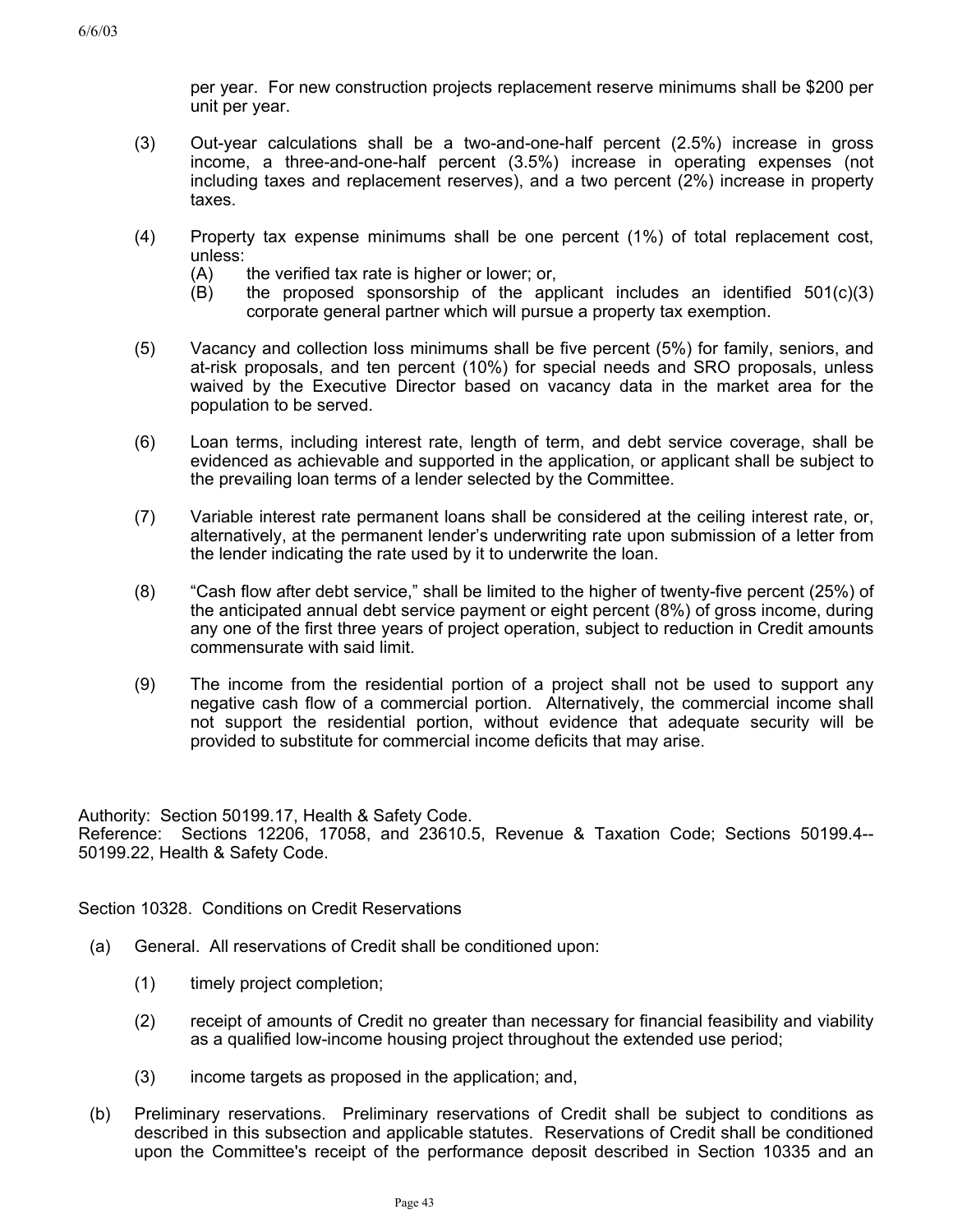executed reservation letter bearing the applicant's signature accepting the reservation within twenty (20) calendar days of the Committee's notice to the applicant of the preliminary reservation. However, should the 20-day period for returning the executed reservation letter continue past December 15 of any year, an applicant may be required to execute and return the reservation letter in less than twenty (20) days in order that the reservation be effective. Failure to comply with any shortened period would invalidate the reservation offer and permit the Committee to offer a reservation to the next eligible project.

(c) Final Reservations. No later than February 1 of the year that the building(s) must be placed in service pursuant to Section 42(h)(E)(i) of the Internal Revenue Code of 1986, as amended, the applicant shall provide the Committee a Final Reservation application providing the documentation for the project set forth in Section 10322(i)(1) of these regulations. Failure to provide the documentation at the time required may result in rescission of the Credit reservation and cancellation of a carryover allocation.

Upon receipt of the Final Reservation application and supporting documentation, the Committee shall conduct a financial feasibility and cost reasonableness analysis for the proposed project, and determine if all conditions of the preliminary reservation have been satisfied. Substantive changes to the approved application, in particular, changes to the financing plan or costs, need to be explained by the applicant in detail, and may cause the project to be reconsidered by the Committee. If all conditions have been satisfied, a final reservation of Credit shall be made in an amount not to exceed the maximum dollar amount of Credit stated in the Preliminary Reservation. The Committee shall detail in the final reservation letter additional submission requirements necessary to receive tax forms for claiming Credit.

- (d) Carryover Allocations. Except for those applying under section 10326 of these regulations, applicants receiving a Credit reservation shall satisfy either the Placed-in-service requirements pursuant to subsection 10322(i)(2) or carryover allocation requirements in the year the reservation is made, pursuant to IRC Section  $42(h)(1)(E)$  and these regulations, as detailed below. An application for a carryover allocation must be submitted by October 31 of the year of the reservation, together with the applicable allocation fee, and all required documentation, except that the time for meeting the "10%" test and submitting related documentation, and owning the land, will be no later than six (6) months after the date of the carryover allocation.
	- (1) Additional documentation and analysis. The Executive Director may request, and the holder of a Credit reservation shall provide, additional documentation required for processing a carryover allocation. Following submission of carryover allocation documents, the Executive Director shall conduct a financial feasibility and cost reasonableness analysis. Substantive changes to the approved application, in particular, changes to the financing plan or costs must be explained by the applicant in detail, and may cause the project to be reconsidered by the Committee. Once the analysis is satisfactorily concluded, a carryover allocation of Credit shall be made in an amount not to exceed the maximum dollar amount of Credit stated in the Preliminary Reservation.
	- (2) In addition to the requirements of the IRC, to receive a carryover allocation an applicant shall provide evidence that applicant has maintained site control from the time of application and, if the land is not already owned, will continue to maintain site control until the time for submitting evidence of the land's purchase.
	- (3) Certification. The Committee shall require a certification from an applicant, which has received a reservation, that the facts in the application continue to be true before an allocation is made.
- (e) Placed-in-service. Upon completion of construction of the proposed project, the applicant shall submit documentation required by the conditions of the final reservation and carryover allocation, if applicable, including an executed regulatory agreement, provided by the Committee, and the compliance monitoring fee required by Section 10335. Additionally, the applicant shall provide a signed certification that all applicable minimum construction standards of Section 10325(f)(7) or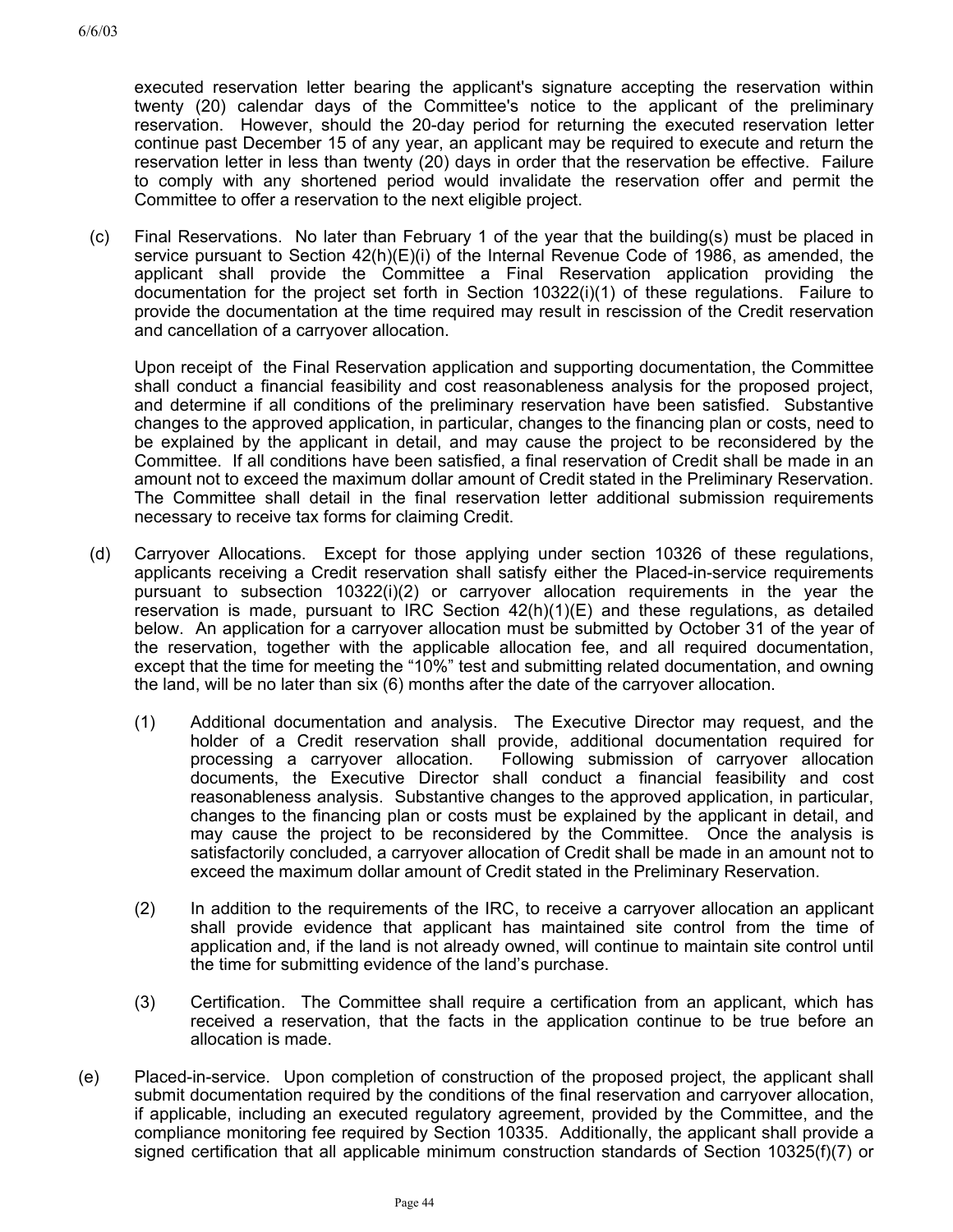$10326(q)(6)$  have been incorporated into the project or that a waiver has been granted. The Executive Director shall determine if all conditions of the final reservation and carryover allocation have been satisfied. Substantive changes to the approved application, in particular, changes to the financing plan or costs, need to be explained by the applicant in detail, and may cause the project to be reconsidered by the Committee. If all conditions have been satisfied, tax forms shall be issued reflecting an amount of Credit not to exceed the maximum amount of Credit stated in the Preliminary Reservation.

(f) Additional Conditions to Reservations and Allocations of Credit. Additional conditions, including cancellation, disqualification and other sanctions may be imposed by the Committee in furtherance of the purposes of the Credit programs.

Authority: Section 50199.17, Health & Safety Code.

Reference: Sections 12206, 17058, and 23610.5, Revenue & Taxation Code; Sections 50199.4-- 50199.22, Health & Safety Code.

### Section 10330. Appeals

- (a) Availability. An applicant may file an appeal of a Committee staff evaluation, limited to: determination of the application score, pursuant to subsection 10325(c); qualification for "additional threshold requirements," pursuant to subsection 10325(g); and, determination of the Credit amount, pursuant to Section 10327. No applicant may appeal the Committee staff evaluation of another applicant's application.
- (b) Timing. The appeal shall be submitted in writing and be received by the Committee not later than seven (7) calendar days following the transmittal date of the Committee staff 's point report. The appeal shall identify specifically, based upon existing documentation, the applicant's grounds for the appeal.
- (c) Review. The Executive Director shall respond in writing to the appeal letter, and, if the applicant is not satisfied with that response, the applicant shall be permitted to appeal in writing to the Committee, provided that the appeal is received at least seven (7) calendar days before the Committee meeting at which funding decisions are expected to be made, or, if the determination of the appeal to the Executive Director is made less than seven (7) days prior to the Committee meeting, at least three (3) calendar days before the Committee meeting. The appeal review shall be based upon the existing documentation submitted by the applicant when the application was filed. The Committee staff shall prepare a brief statement of findings as a result of the appeal review. The statement will either uphold the original Committee staff report or will explain the modification recommended. The statement will be made available to the applicant at or before the Committee meeting.

Authority: Section 50199.17, Health & Safety Code. Reference: Sections 12206, 17058, and 23610.5, Revenue & Taxation Code; Sections 50199.4-- 50199.22, Health & Safety Code.

Section 10335. Fees and Performance Deposit

(a) Application fee. Every applicant, including tax-exempt bond project applicants, shall be required to pay an application filing fee of \$2,000. This fee shall be paid in a cashier's check payable to the Committee and shall be submitted with the application. This fee is not refundable. Applicants reapplying in the same calendar year for an essentially similar project on the same project site, shall be required to pay an additional \$1,000 filing fee to be considered in a subsequent funding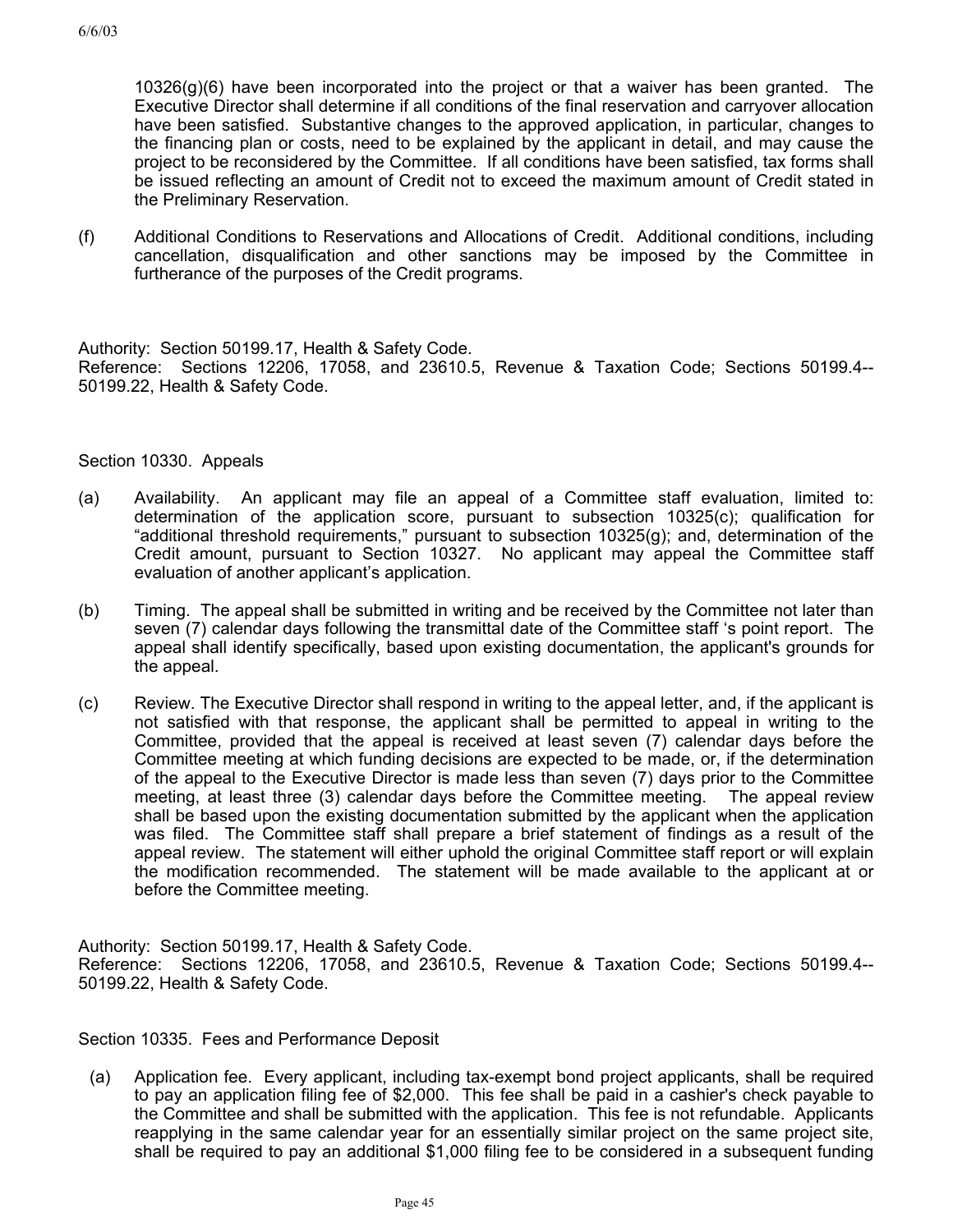round, regardless of whether any amendments are made to the re-filed application. At the request of the applicant and upon payment of the applicable fee by the application filing deadline, applications remaining on file will be considered as is, or as amended, as of the date of a reservation cycle deadline. It is the sole responsibility of the applicant to amend its application prior to the reservation cycle deadline to meet all application requirements of these regulations, and to submit a "complete" application in accordance with Section 10322.

- (1) Local Reviewing Agency. One-half of the initial application filing fee shall be provided to an official Local Reviewing Agency (LRA) which completes a project evaluation for the Committee. The Local Reviewing Agency may waive its portion of the application filing fee. Such waiver shall be evidenced by written confirmation from the LRA, included with the application. An application that includes such written confirmation from an LRA may remit an application filing fee of \$1,000
- (b) Allocation fee. Every applicant who receives a reservation of Credit, except tax-exempt bond project applicants, shall be required to pay an allocation fee equal to four percent (4%) of the dollar amount of the first year's federal Credit amount reserved. Reservations of Credit shall be conditioned upon the Committee's receipt of the required fee paid by cashier's check made payable to the Committee prior to execution of a carryover allocation or issuance of tax forms, whichever comes first. This fee is not refundable.
- (c) Reservation fee. Tax-exempt bond project applicants receiving Credit reservations shall be required to pay a reservation fee equal to one percent (1%) of the annual federal Credit amount reserved. Reservations of Credit shall be conditioned upon the Committee's receipt of the required fee within twenty (20) days of issuance of a tax-exempt bond reservation or prior to the issuance of tax forms, whichever is first.
- (d) Performance deposit. Each applicant receiving a preliminary reservation of federal, or federal and state, Credit shall submit a performance deposit equal to four percent (4%) of the first year's federal Credit amount reserved. Notwithstanding the other provisions of this subsection, an applicant requesting federal Credit not subject to the federal housing Credit ceiling and requesting state Credit, shall be required to submit a performance deposit in an amount equal to four percent (4%) of the first year's state Credit amount reserved for the project. Notwithstanding the other provisions of this Section, an applicant requesting only federal Credit not subject to the federal housing Credit ceiling, shall not be required to submit a performance deposit.
	- (1) Timing and form of payment. The performance deposit shall be submitted in a cashier's check payable to the Committee within twenty (20) calendar days of the Committee's notice to the applicant of a preliminary reservation.
	- (2) Returned Credit. If Credit is returned after a reservation has been accepted, the performance deposit is not refundable, with the following exceptions. Projects unable to proceed due to a natural disaster, a law suit, or similar extraordinary circumstance that prohibits project development may be eligible for a refund. Requests to refund a deposit shall be submitted in writing for Committee consideration. Amounts not refunded are forfeited to the Committee. All forfeited funds shall be deposited in the occupancy compliance monitoring account to be used to help cover the costs of performing the responsibilities described in Section 10337.
	- (3) Refund or forfeiture. To receive a full refund of the performance deposit, the applicant shall do all of the following: place the project in service under the time limits permitted by law; qualify the project as a low-income housing project as described in Section 42; meet all the conditions under which the reservation of Credit was made; certify to the Committee that the Credit allocated will be claimed; and, execute a regulatory agreement for the project.

If the Committee cancels a Credit because of misrepresentation by the applicant either before or after an allocation is made, the performance deposit is not refundable. If the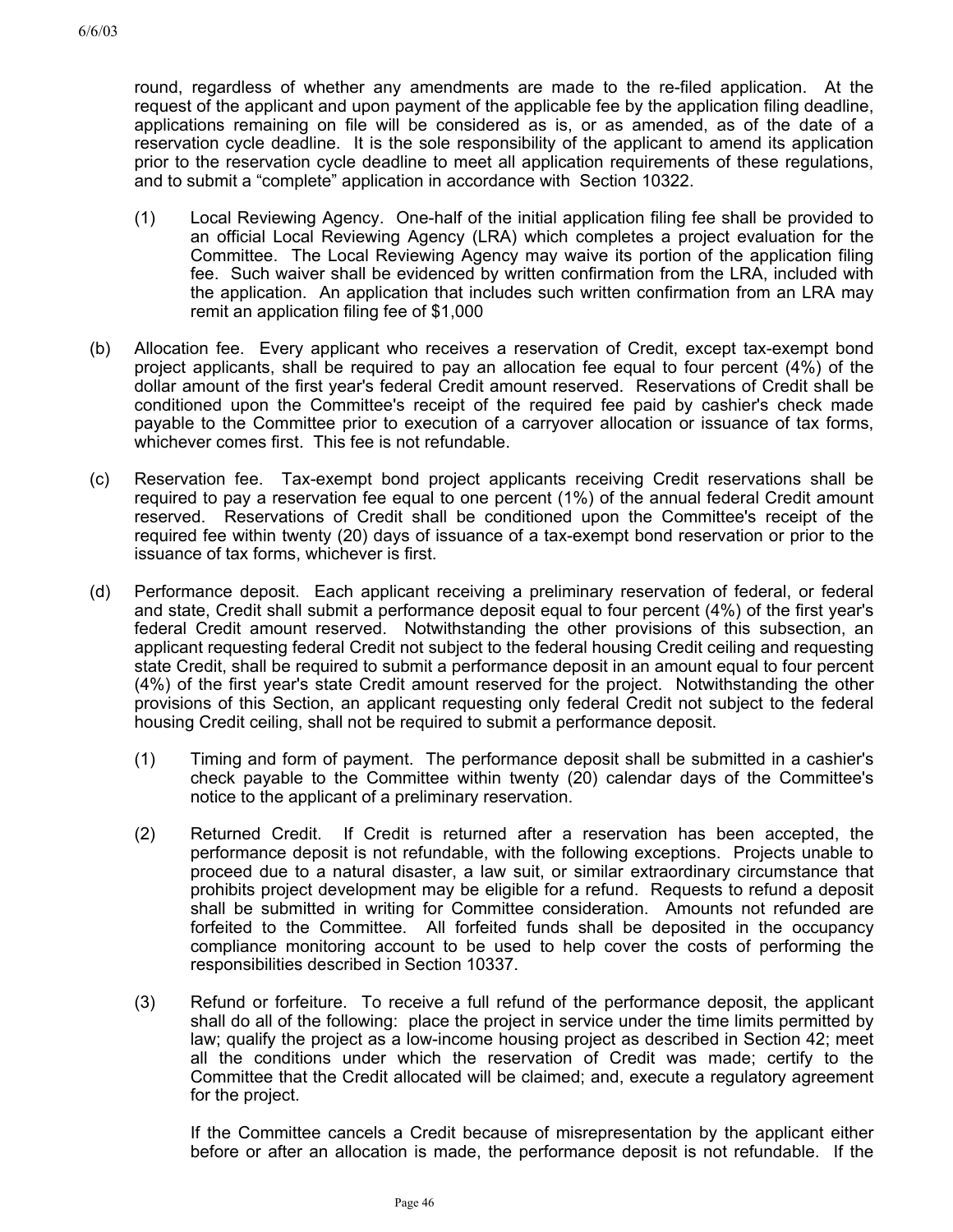project is completed, but does not become a qualified low-income housing project, the performance deposit is not refundable.

- (4) Appeals. An applicant may appeal the forfeiture of a performance deposit, by submitting in writing, a statement as to why the deposit should be refunded. The appeal shall be received by the Committee not later than seven (7) calendar days after the date of mailing by the Committee of the action from which the appeal is to be taken. The Executive Director shall review the appeal, make a recommendation to the Committee, and submit the appeal to the Committee for a decision.
- (e) Compliance monitoring fee. The Committee shall charge a \$410 per unit fee to cover the costs associated with compliance monitoring throughout the extended-use period. Generally, payment of the fee shall be made prior to the issuance of federal and/or state tax forms. Assessment of a lesser fee, and any alternative timing for payment of the fee, may be approved at the sole discretion of the Executive Director and shall only be considered where convincing proof of financial hardship to the owner is provided. Nothing in this subsection shall preclude the Committee from charging an additional fee to cover the costs of any compliance monitoring required, but an additional fee shall not be required prior to the end of the initial 15 year compliance period.

Authority: Section 50199.17, Health & Safety Code. Reference: Sections 12206, 17058, and 23610.5, Revenue & Taxation Code; Sections 50199.4-- 50199.22, Health & Safety Code.

Section 10337. Compliance

- (a) Regulatory Contracts. All recipients of Credit, whether federal only, or both federal and state, are required to execute a regulatory contract, as a condition to the Committee's making an allocation, which will be recorded against the property for which the Credit is allocated, and, if applicable, will reflect all scoring criteria proposed by the applicant in the competition for federal and/or state housing Credit ceiling.
- (b) Responsibility of owner. All compliance requirements monitored by the Committee shall be the responsibility of the project owner. Any failure by the owner to respond to compliance reports and certification requirements will be considered an act of noncompliance and shall be reported to the IRS if reasonable attempts by the Committee to obtain the information are unsuccessful.
- (c) Compliance monitoring procedure. As required by Section 42(m), allocating agencies are to follow a compliance monitoring procedure to monitor all Credit projects for compliance with provisions of Section 42. Compliance with Section 42 is the sole responsibility of the owner of the building for which the Credit is allowable. The Committee's obligation to monitor projects for compliance with the requirements of Section 42 does not place liability on the Committee for any owner's noncompliance, nor does it relieve the owner of its responsibility to comply with Section 42.
	- (1) Record keeping. The owner of a Credit project is required to retain records for each qualified low income building in the project for each year in the compliance period showing: the total number of residential rental units in the building (including the number of bedrooms, and unit size in square feet); the percentage of residential rental units in the building that are low-income units; the rent charged for each unit (including utility allowance); the number of household members in each unit; notation of any vacant units; move-in dates for all units; tenant's (i.e., household) income; documentation to support each household's income certification; the eligible basis and qualified basis of the building at the end of the first year of the Credit period; and, the character and use of any nonresidential portion of the building included in the building's eligible basis.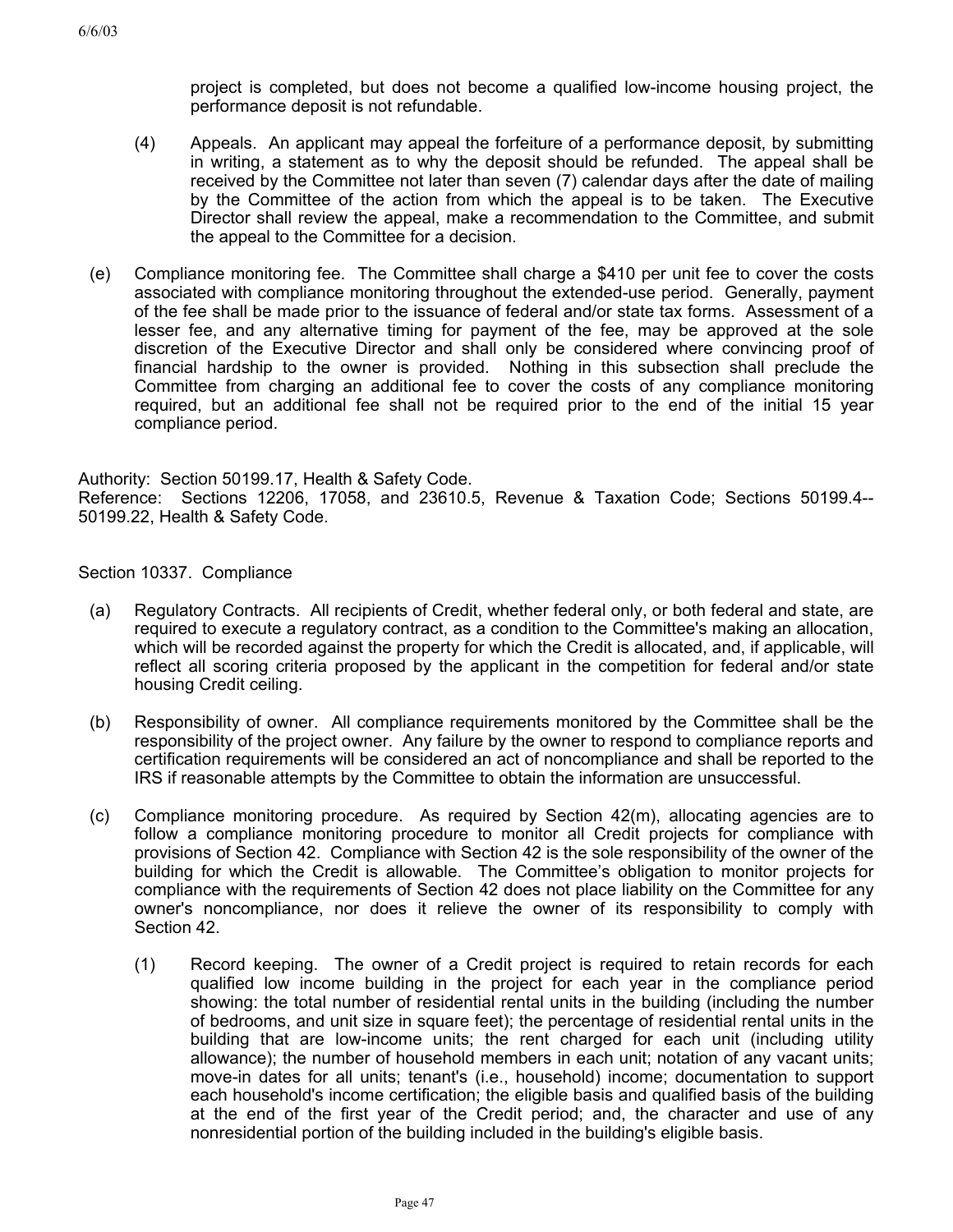- (2) Record Retention. For each qualified low-income building in the project, and for each year of the compliance period, owners and the Committee are required to retain records of the information described above in "record keeping requirements."
	- (A) Owners shall retain documents according to the following schedule:
		- (i) for at least six years following the due date (with extensions) for filing the federal income tax return for that year (for each year except the first year of the Credit period); and,
		- (ii) for the first year of the Credit period, at least six years following the due date (with extensions) for filing the federal income tax return for the last year of the compliance period of the building.
		- (iii) for local health, safety, or building code violation reports or notices issued by a state or local governmental entity, until the Committee has inspected the reports or notices and completes the tenant file and unit inspections and the violation has been corrected. This subsection shall take effect beginning January 1, 2001.
	- (B) The Committee shall retain records of noncompliance, or failure to certify, for at least six years beyond the Committee's filing of the respective IRS noncompliance Form 8823. Should the Committee require submission of copies of tenant certifications and records, it shall retain them for three years from the end of the calendar year it receives them. Should it instead review tenant files at the management office of the subject project, it shall retain its review notes and any other pertinent information for the same three-year period. The Committee shall retain all other project documentation for the same three-year period.
- (3) Certification requirements. Under penalty of perjury, a Credit project owner is required to annually, during each year of the compliance period, meet the certification requirements of U.S. Treasury Regulations 26 CFR 1.42-5(c), (which beginning January 1, 2001, shall include certifications that no finding of discrimination under the Fair Housing Act, 42 USC 3601 occurred for the project, that the buildings and low income units in the project were suitable for occupancy taking into account local health, safety, and building codes , that no violation reports were issued for any building or low income unit in the property by the responsible state or local government unit, that the owner did not refuse to lease a unit to an applicant because the applicant had a section 8 voucher or certificate, and that except for transitional or single room occupancy housing, all low income units in the project were used on a nontransient basis. The following must also be certified to by the owner:
	- (A) the project met all terms and conditions recorded in its Regulatory Agreement, if applicable;
	- (B) the applicable fraction (as defined in IRC Section  $42(c)(1)(B)$ ) met all requirements of the Credit allocation as specified on IRS Form(s) 8609 (Low-Income Housing Credit Allocation Certification.);
	- (C) no change in ownership of the project has occurred during the reporting period;
	- (D) the project has not been notified by the IRS that it is no longer a "qualified lowincome housing project" within the meaning of Section 42 of the IRC;
	- (E) no additional tax-exempt bond funds or other Federal grants or loans with interest rates below the applicable federal rate have been used in the Project since it was placed in service; and,
	- (F) report the number of units that were occupied by Credit eligible households during the reporting period.
- (4) Status report, file and on site physical inspection. Beginning in 2001, the Committee or its agent will conduct file and on site physical inspections for all projects no later than the end of the second calendar year following the year the last building in the project is placed in service, and once every three years thereafter. These physical inspections will be conducted for all buildings and common areas in each project, and for at least 20% of the low-income units in each project. The tenant file reviews will also be for at least 20% of the low-income units in each project, but may be conducted on site or off site. Each year the Committee shall select projects for which site inspections will be conducted. The projects shall be selected using guidelines established by the Executive Director for such